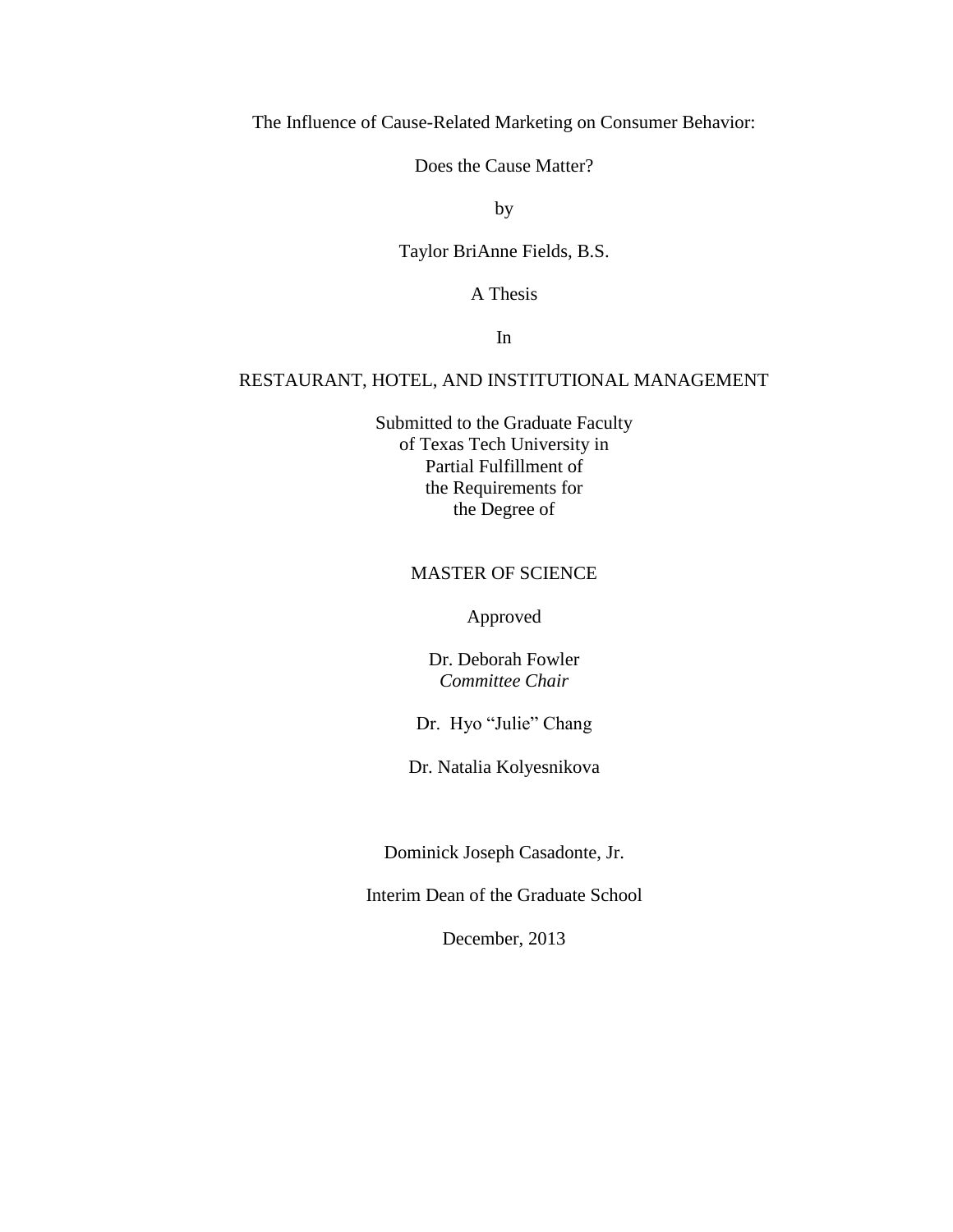Copyright 2013, Taylor BriAnne Fields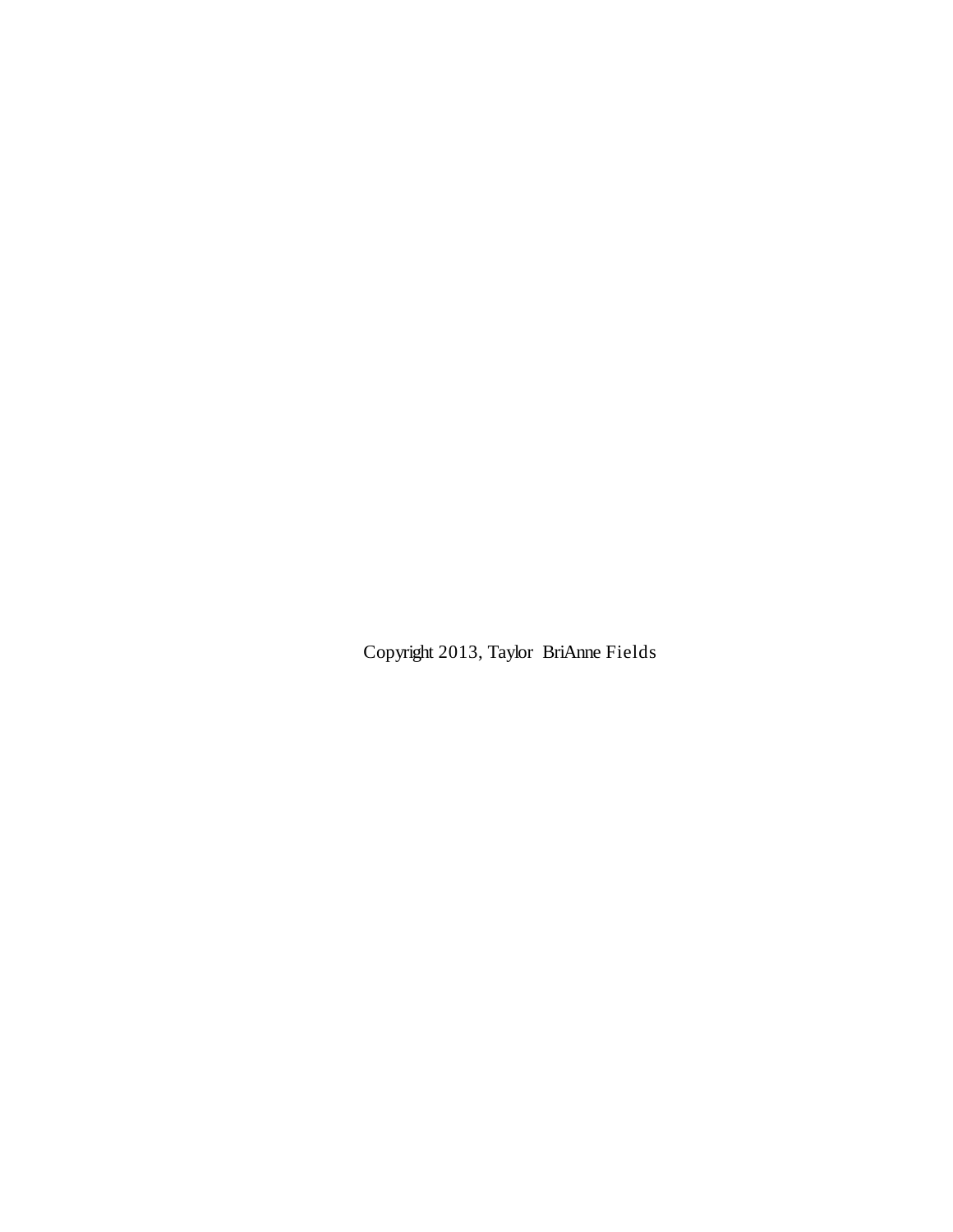# TABLE OF CONTENTS

| <b>ABSTRACT</b>                                          | iv                  |
|----------------------------------------------------------|---------------------|
| I. INTRODUCTION                                          | $\mathbf{1}$        |
| <b>Statement of the Problem</b>                          | $\mathbf{1}$        |
| Significance                                             | $\mathbf{2}$        |
| <b>Research Objectives</b>                               | $\frac{2}{3}$       |
| <b>Research Questions</b>                                |                     |
| Limitations                                              | 5                   |
| Data Collection                                          | 5<br>$\overline{7}$ |
| Definitions of Terms                                     |                     |
| <b>II. REVIEW OF LITERATURE</b>                          | 8                   |
| Introduction                                             | $8\,$               |
| <b>Cause-Related Marketing</b>                           | 8                   |
| Cause vs. Product                                        | 10                  |
| Obligation                                               | 13                  |
| Pro-social Spending<br><b>Retailers Targeted</b>         | 14<br>14            |
| Theory of Planned Behavior                               | 17                  |
| <b>Consumer Behavior</b>                                 | 17                  |
| Summary                                                  | 26                  |
|                                                          |                     |
| <b>III. METHODS AND PROCEDURES</b>                       | 27                  |
| Introduction                                             | 27                  |
| <b>Research Objectives</b>                               | 27                  |
| <b>Research Questions</b>                                | 28                  |
| Method                                                   | 30                  |
| <b>Theoretical Framework</b>                             | 30                  |
| Instrument<br><b>Sample Selection</b>                    | 31<br>32            |
| Data Collection                                          | 33                  |
| Summary                                                  | 33                  |
|                                                          |                     |
| <b>IV. FINDINGS AND RESULTS</b>                          | 34                  |
| Introduction                                             | 34                  |
| <b>Research Objectives</b>                               | 34                  |
| Demographics                                             | 35                  |
| Findings                                                 | 37                  |
| <b>Research Question 1</b>                               | 37<br>37            |
| <b>Research Question 2</b><br><b>Research Question 3</b> | 38                  |
| <b>Research Question 4</b>                               | 39                  |
| <b>Research Question 5</b>                               | 39                  |
| <b>Research Question 6</b>                               | 40                  |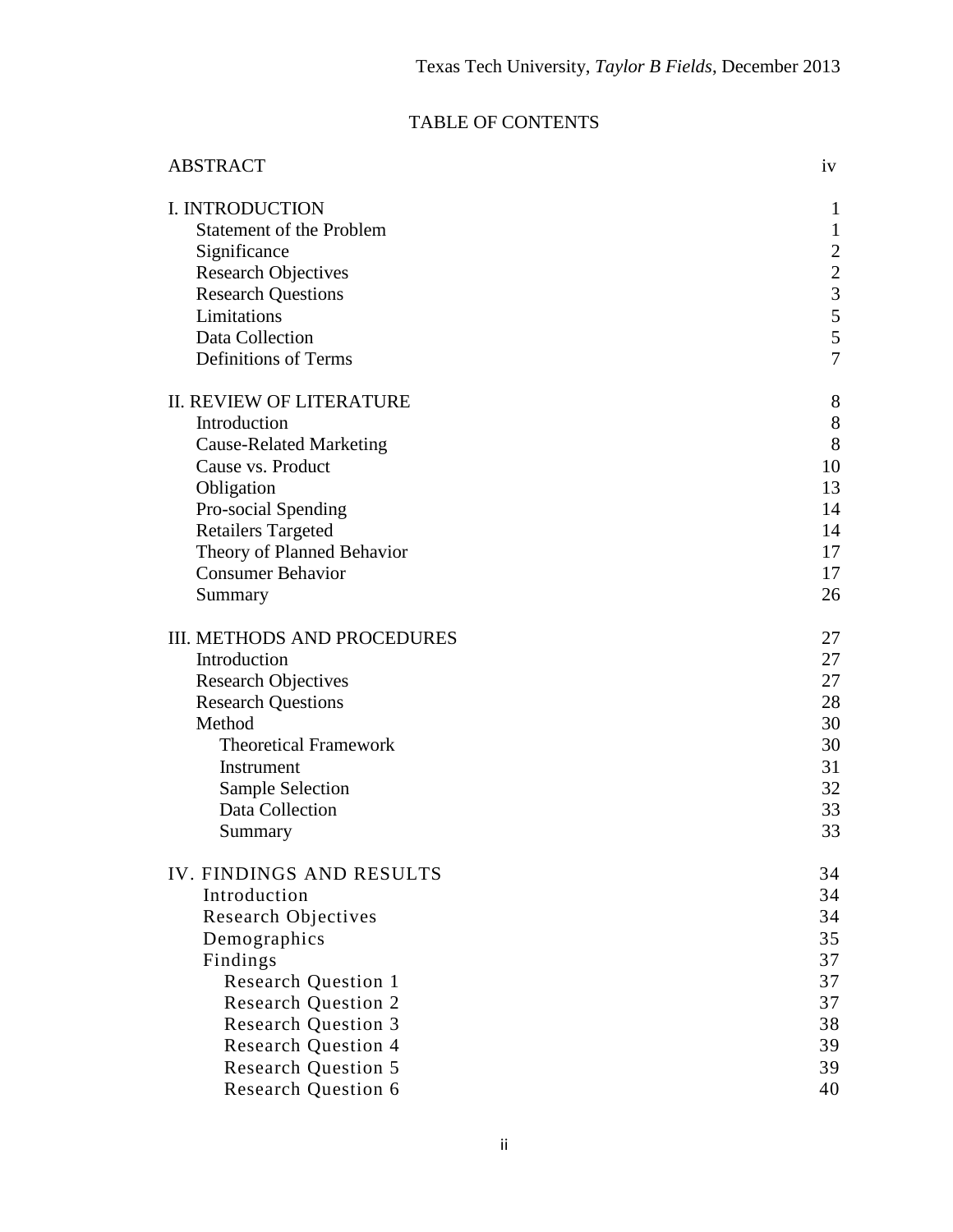| <b>Research Question 7</b>                                  | 40 |
|-------------------------------------------------------------|----|
| <b>Research Question 8</b>                                  | 41 |
| <b>Research Question 9</b>                                  | 41 |
| <b>Research Question 10</b>                                 | 42 |
| Summary                                                     | 43 |
| V. SUMMARY AND RECOMMENDATIONS                              | 44 |
| Introduction                                                | 44 |
| <b>Theoretical Framework</b>                                | 45 |
| <b>Research Objectives</b>                                  | 47 |
| Research Design and Data Collection                         | 48 |
| Instrument                                                  | 48 |
| <b>Research Questions</b>                                   | 49 |
| Conclusions and Recommendations                             | 55 |
| Summary                                                     | 58 |
| <b>REFERENCES</b>                                           | 59 |
| APPENDICES                                                  | 61 |
| <b>A.SURVEY INSTRUMENT</b>                                  | 61 |
| <b>B.TEXAS TECH UNIVERSITY INTERNAL REVIEW BOARD LETTER</b> | 67 |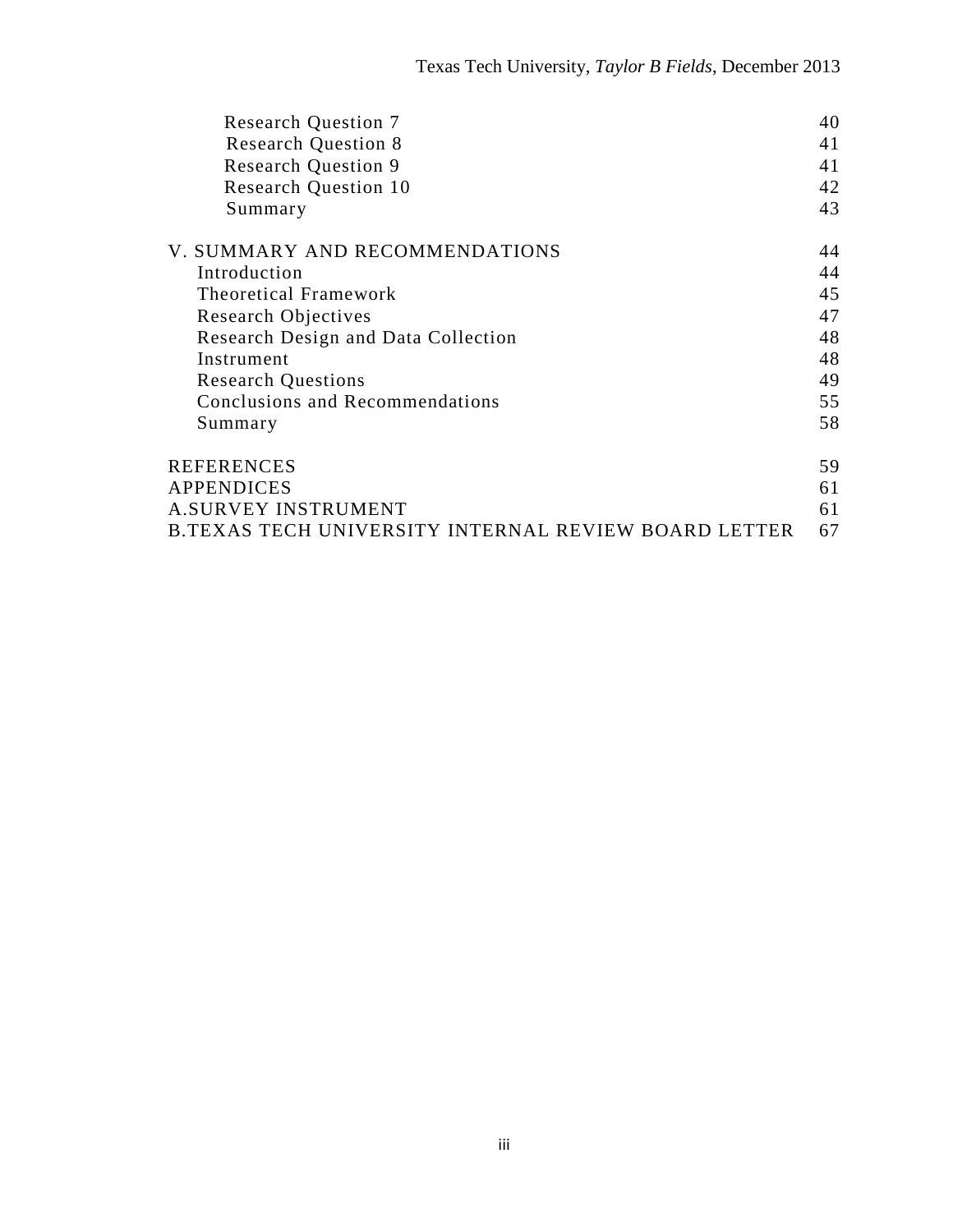# ABSTRACT

 This study uses many constructs to analyze the influence of cause-related marketing on consumer behavior. Many aspects should be considered when assessing what causes consumers to purchase or not purchase for a cause. Sometimes they may feel pressured at the checkout counter to give, or they genuinely want to lend a helping hand to those in need. It could have nothing to do with the cause itself; they may prefer to shop with a particular brand that happens to be unified with a specific cause.

 The purpose of this study is to determine what factors drive consumers' behavior toward purchasing or not purchasing for a cause. The influence of three variables will be focused on: 1) cause vs. product, 2) obligation, and 3) pro-social spending. There are four constructs analyzed during this study; each construct will be broken down by the consumers' preferences regarding specific topics. These topics will be created into a series of questions and the results will be gathered and displayed through an online survey using Qualtrics.

 This study differs from previous research because these constructs will be used to create questions that will help break down why each consumer chooses to purchase with intent to give to a particular cause. By comparing specific causes, the goal is to see which charity has the most substantial impact on the consumers' purchasing intention.

iv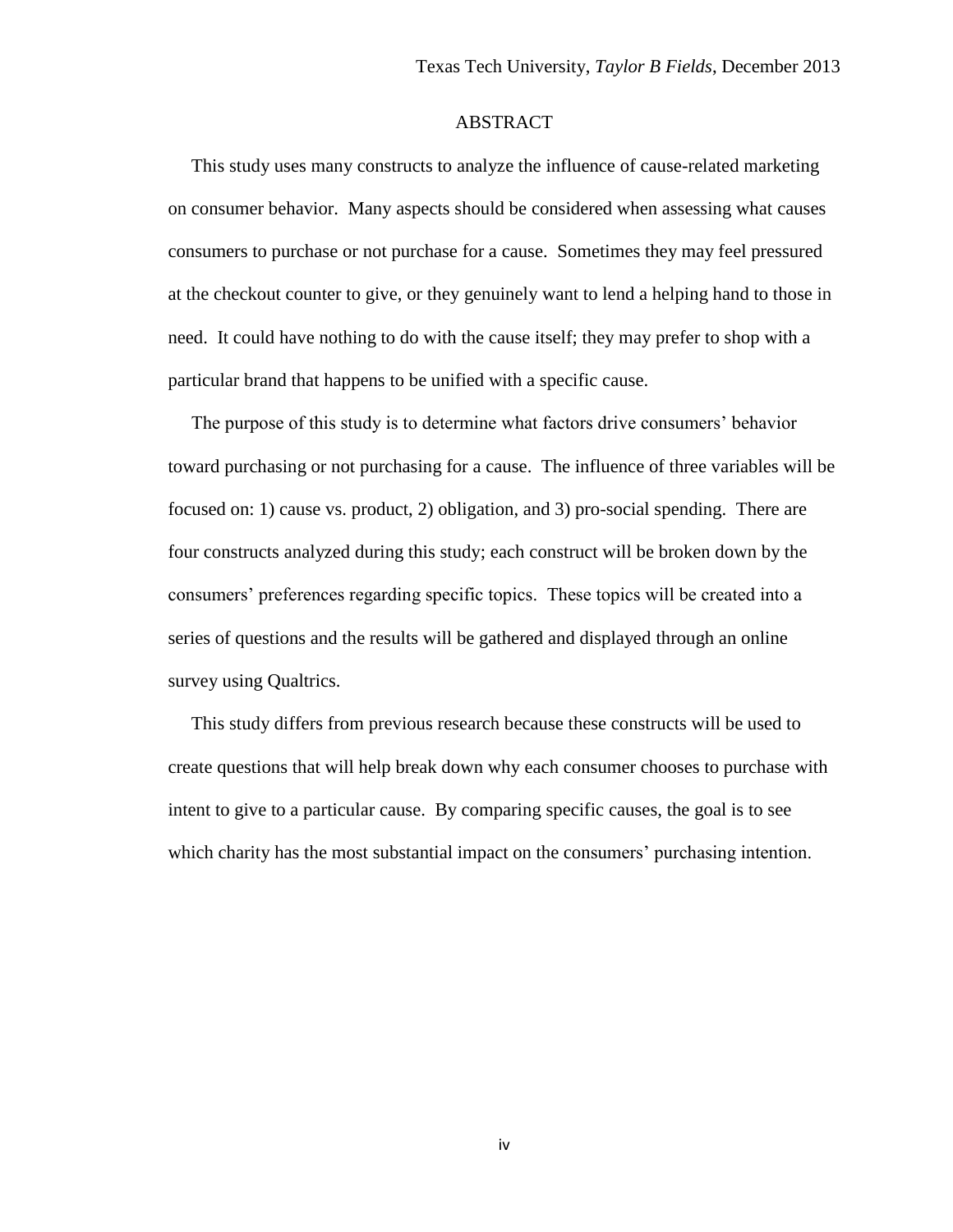### INTRODUCTION

 Cause-related marketing, or CRM, is defined as a company who partners with a specific cause or causes to help raise additional funds for that organization (Lafferty & Edmondson, 2009). This study uses four major constructs to analyze the influence of cause-related marketing on consumer behavior. These aspects should be considered when assessing the factors which impact consumers' decision to purchase for a cause.

 This is why the cause-related marketing strategy plays such an important role in regard to attracting consumers to purchase for a specific cause. By taking a closer look into the purchasing behaviors of each consumer, retailers will be able to see why consumers are choosing one particular cause over another. Focusing on the consumers' motivation for their purchase will give retailers an inside look on what to expect from their clientele in the future. With this knowledge retailers will be able to enhance their marketing strategies and gear them toward what motivates their consumers.

### Statement of the Problem

 Previous research focused on one specific cause and how it is related to the way consumers buy. One study in particular discussed the motivations of the consumer and his or her appeal toward different types of causes and how this question remains unanswered (Vanhamme, Lindgreen, Reast, & Popering, 2011). This study seeks to make the distinction as to why consumers are choosing one cause over the other. This idea is also known as brand-cause fit, which is where the consumer has an emotional connection to the cause and awareness for the brand. When implementing the causerelated marketing strategy, it is important to carefully choose the appropriate cause and brand. "With regard to brand-cause fit, Simmons and Becker-Olsen (2006) show how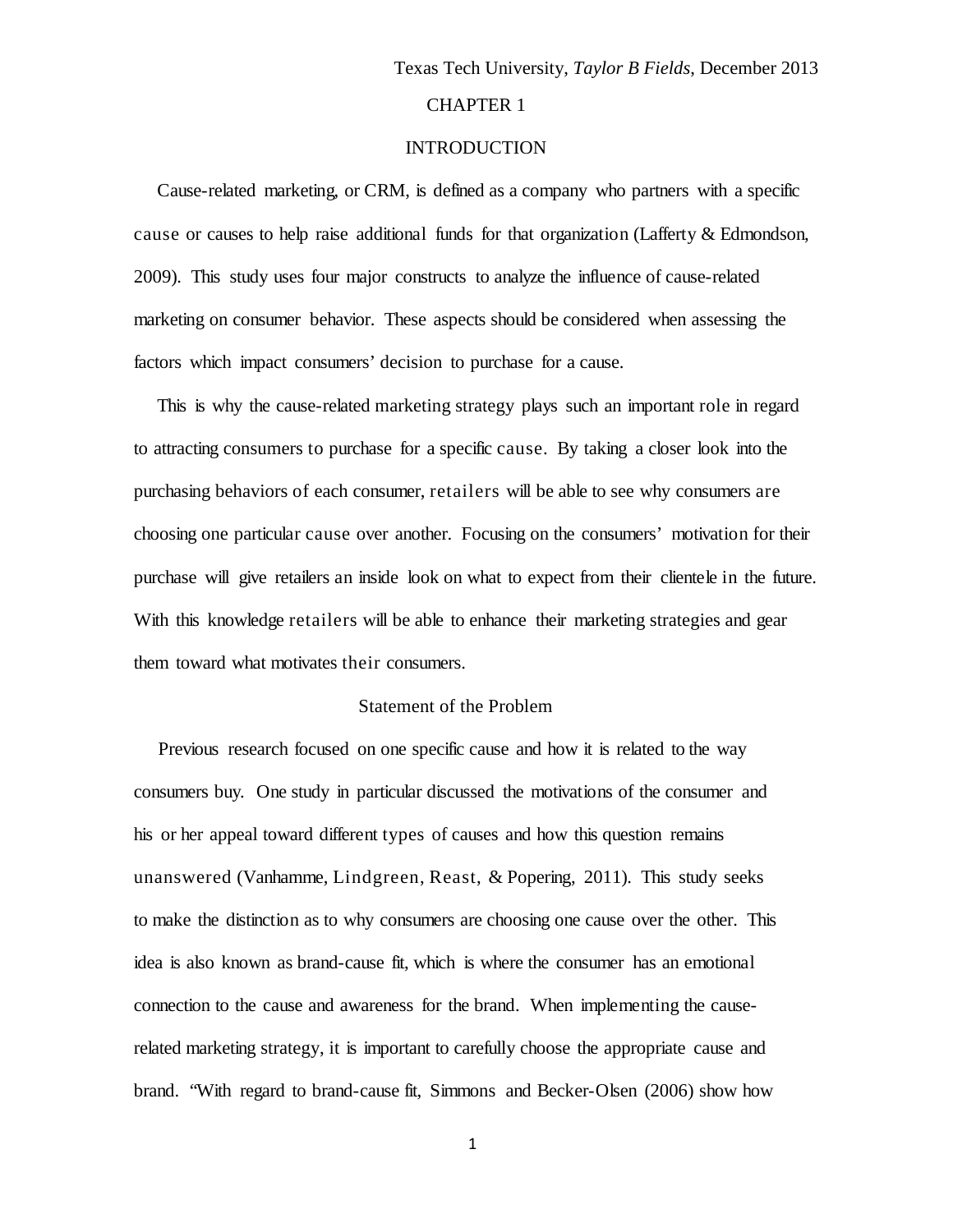the act of sponsoring a cause is liked more by consumers in case of a high fit between the brand's image and the sponsored cause" (Chowdhury & Khare, 2011, p.826).

## Significance

 The main goal of this study is to quantify consumer attitudes toward CRM and the influence of these attitudes toward purchase intentions and consumer behavior in relation to specific causes. Each cause is different in its own right, but there is something that draws the consumers' eyes to that particular cause. Since there has been a recent increase of CRM, it is important for future business men and women to determine why this marketing strategy has become so widely implemented. If this idea comes from a specific generation, then retailers will be able to customize their business strategies to target a specific market. In order to remain competitive, it is not only important to have a vision of the future, but also capitalize on what is currently on trend. The knowledge gained from this study could change the way retailers market their businesses to their customers.

#### Research Objectives

 For this study's research design, the dependent variable focused on is purchase intent and how it relates to the behavior of consumers. The influence of the three main factors, 1) cause vs. product, 2) obligation, and 3) past pro-social spending, were used to create four constructs. These four constructs plus three demographics are all considered to be the independent variables analyzed during this study.

- 1) Attitude
- 2) Belief
- 3) Obligation
- 4) Intent to purchase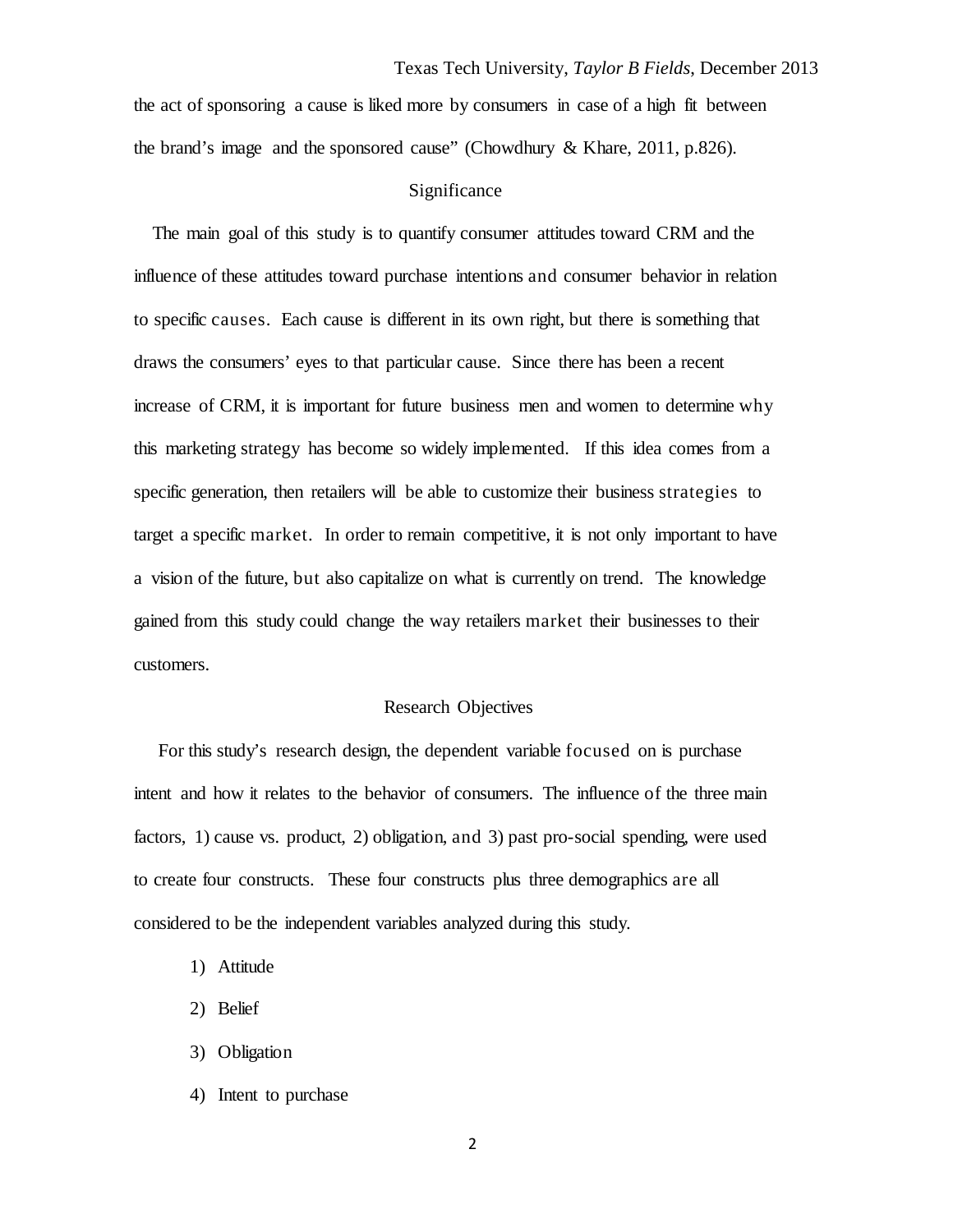From these constructs four hypotheses were created:

H1: People who believe cause-related marketing is beneficial to consumers, retailers, and charitable/social causes are likely to have a higher opinion of those retailers who support charitable/social causes.

H2: People who believe cause-related marketing is beneficial to consumers, retailers, and charitable/social causes are aware of retailers who support charitable/social causes.

H3: People who believe cause-related marketing is beneficial to consumers, retailers, and charitable/social causes feel obligated to participate in supporting charitable brands. H4: People who believe cause-related marketing is beneficial to consumers, retailers, and charitable/social causes are more likely to purchase from those retailers who support charitable/social causes.

#### Research Questions

 The following research questions were developed to test the research objectives:

Research Question 1

 Was there a significant difference in familiarity with charitable brands based on the belief cause-related marketing is beneficial to consumers, retailers, and charitable/social causes?

### Research Question 2

 Was there a significant difference in those that frequently purchase from charitable brands based on the belief cause-related marketing is beneficial to consumers, retailers, and charitable/social causes?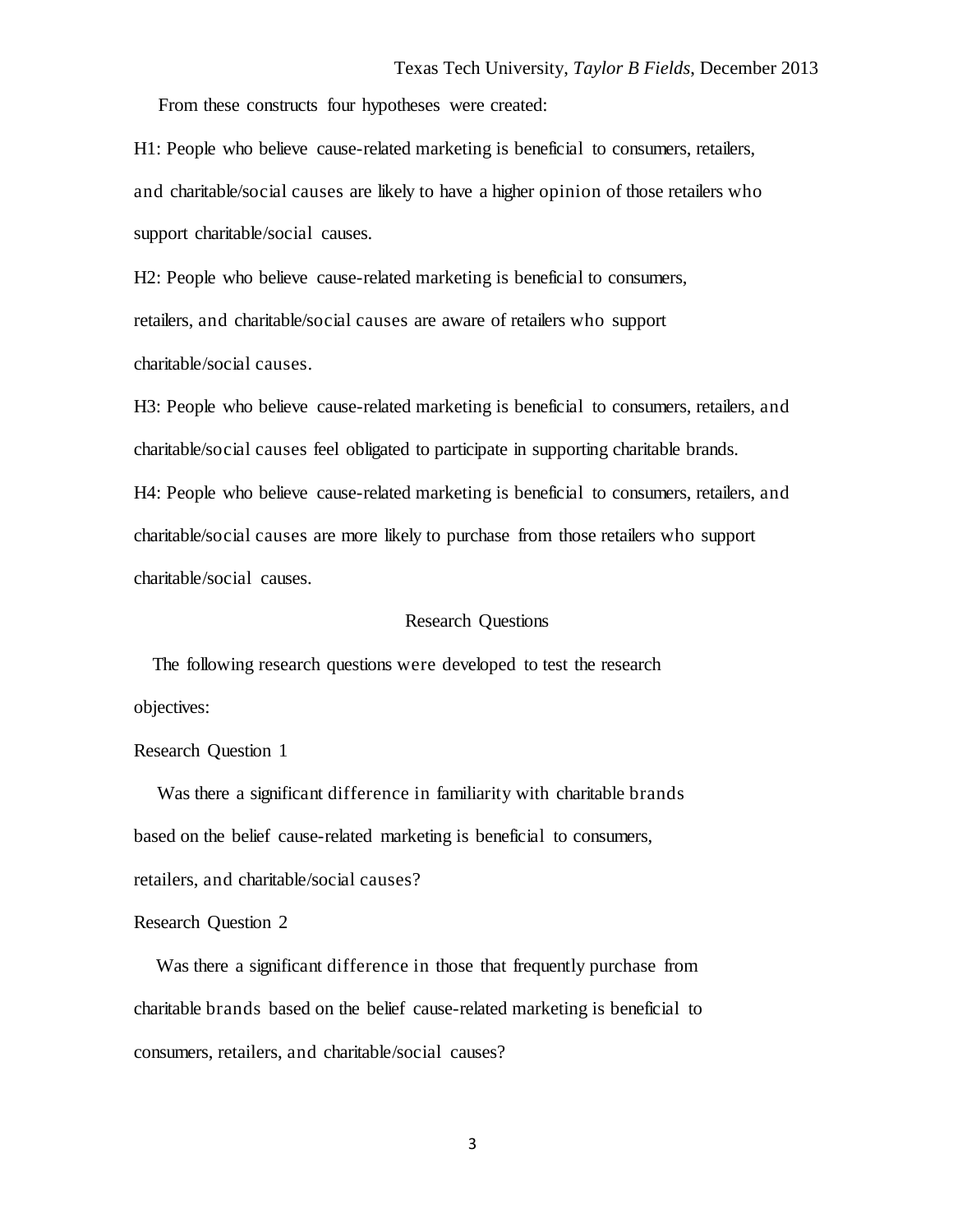Research Question 3

 Was there a significant difference in those that feel obligated to purchase from or donate to charitable brands based on the belief cause-related marketing is beneficial to consumers, retailers, and charitable/social causes?

### Research Question 4

 Was there a significant difference in those that pay more for a product knowing a percentage of the profits go toward charitable brands based on the belief cause-related marketing is beneficial to consumers, retailers, and charitable/social causes?

# Research Question 5

 Was there a significant difference in those that have favorable opinion of charitable brands based on the belief cause-related marketing is beneficial to consumers, retailers, and charitable/social causes?

### Research Question 6

 Was there a significant difference in those that if (price and fit) are equal, would choose to purchase from charitable brands over a brand that does not give monetary support based on the belief cause-related marketing is beneficial to consumers, retailers, and charitable/social causes?

# Research Question 7

 Was there a significant difference in those that donate time to charitable causes based on the belief cause-related marketing is beneficial to consumers, retailers, and charitable/social causes?

#### Research Question 8

Was there a significant difference in those that frequently purchase or donate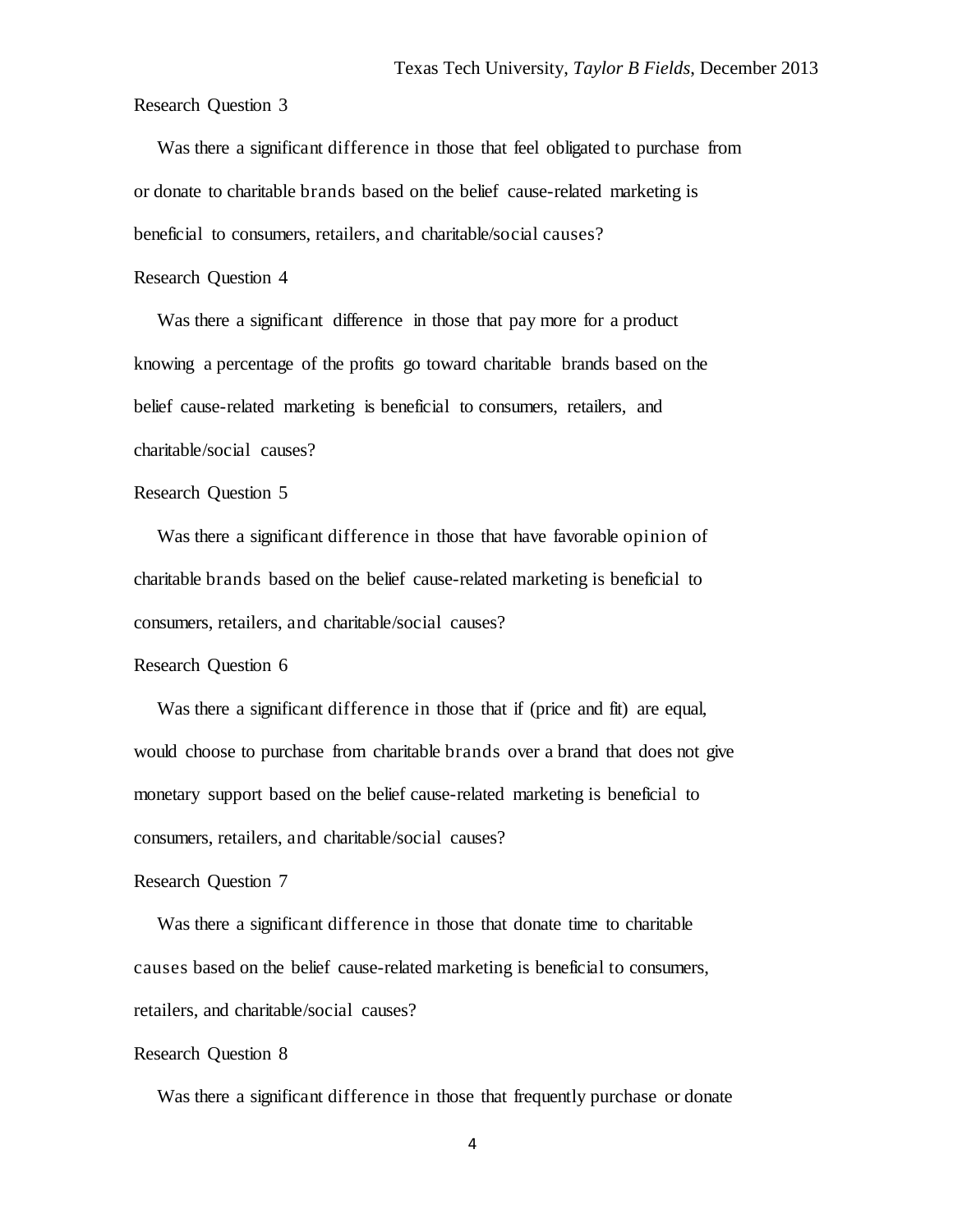money to charitable causes based on the belief cause-related marketing is beneficial to consumers, retailers, and charitable/social causes?

### Research Question 9

 Was there a significant difference in those who are more likely to purchase from charitable brands because of their commitment to a specific cause based on the belief cause-related marketing is beneficial to consumers, retailers, and charitable/social causes?

#### Research Question 10

 Was there a significant difference in those who are likely to tell friends to purchase from charitable brands because of their commitment to specific cause based on the belief cause-related marketing is beneficial to consumers, retailers, and charitable/social causes?

#### Limitations

 Data were collected throughoutsix consecutive weeks during the 2013 fall semester. The researcher's social media account on Facebook was used to recruit participants that made up this study's sample. After the data collection process, results showed majority of the participants were Caucasian females. Ideally, more male participants and a wider range of ethnicities would have been best in order to collect a well rounded set of data. Since social media was used for those that participated in the survey, the sample was not random.

# Data Collection

 This study collected data through an online survey using Qualtrics. The only requirement to take the survey was that participants had to be at least 18 years of age or older. The data collection process took about six weeks; the goal for this study was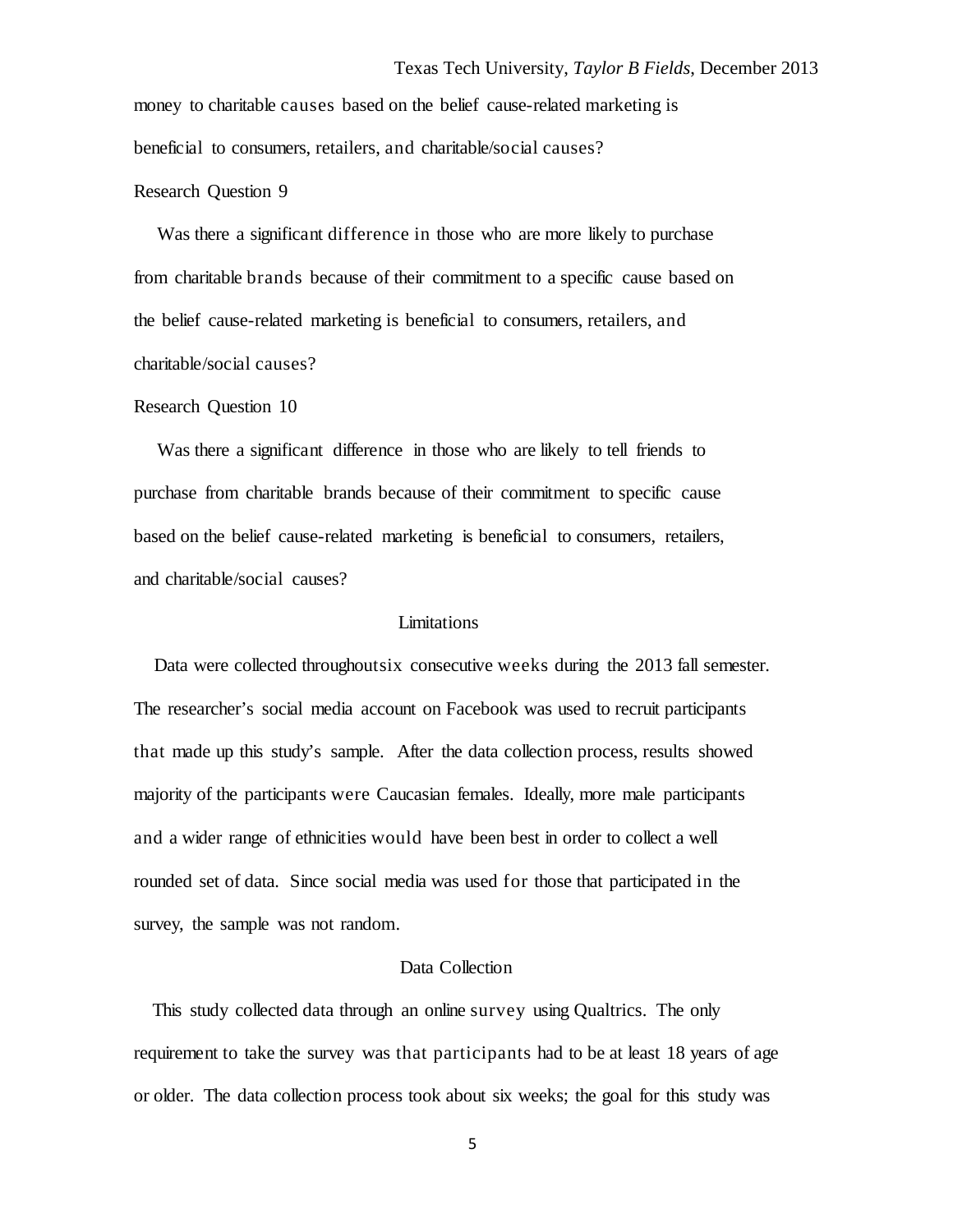to collect 300 surveys. The number 300 was chosen in order to have a large number of participants and reliable data.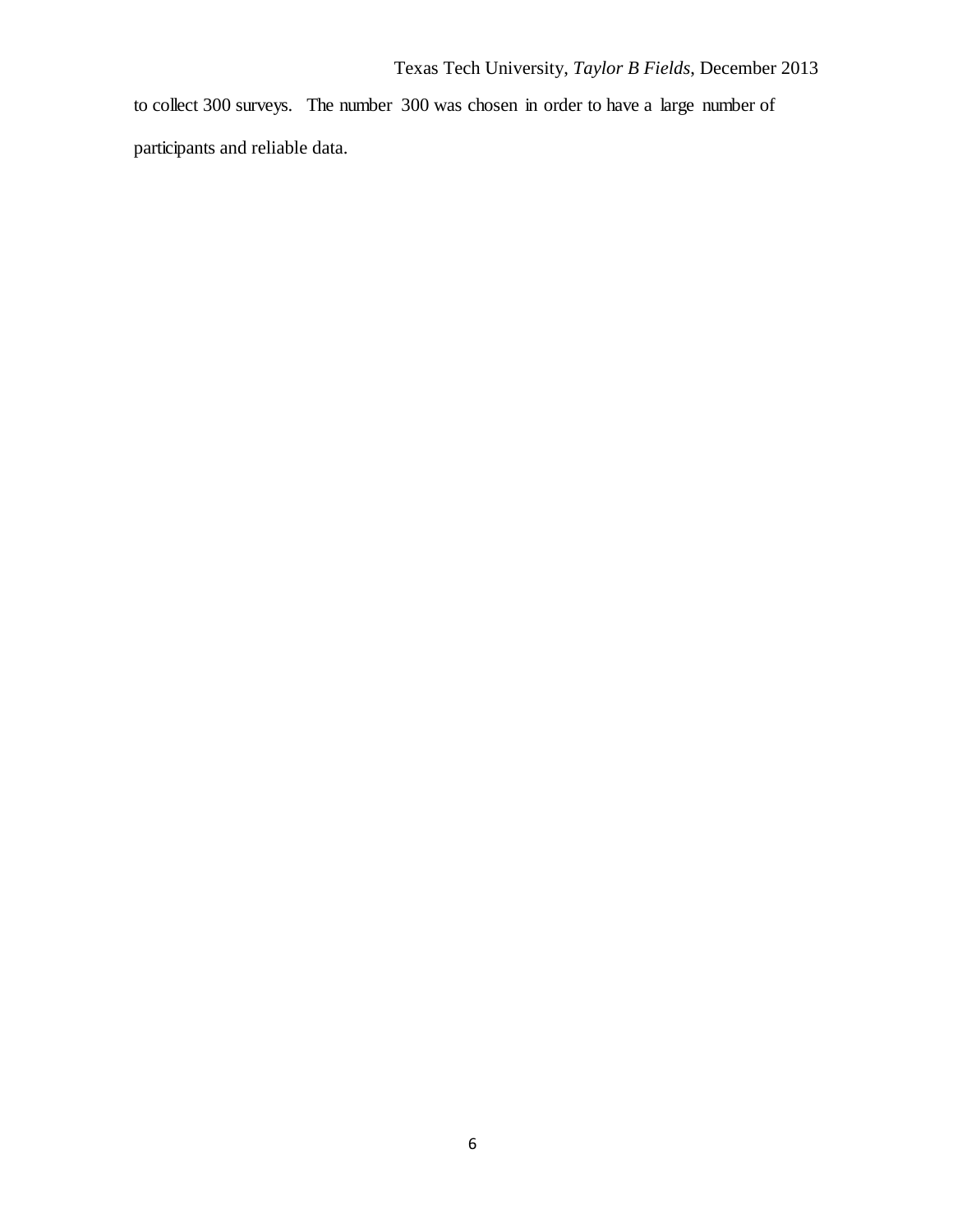Brand cause fit: is where the consumer has an emotional connection to the cause and awareness for the brand.

Cause-related marketing (CRM): is when a company partners with a specific cause or causes to help raise additional funds for that organization (Lafferty & Edmondson, 2009). Charitable brand: is when a brand/retailer is paired with specific cause/causes. Consumer behavior: is the study of individuals, groups, or organizations and the processes they use to select, secure, use, and dispose of products, services, experiences, or ideas to satisfy needs and the impacts that these processes have on the consumer and society"

(Hawkins, Mothersbaugh, & Best, 2009, p.6).

Customer value: is the difference between all the benefits derived from a total product and all the costs of acquiring those benefits (Hawkins *et al.,* 2009, p.11).

Obligation: is when a person feels the need or pressure to carry out a specific act.

Product vs. cause: when both brand and cause work together, you receive a higher consumer attitude toward the campaign being promoted (Lafferty & Edmondson, 2009).

Pro-social spending: is when money is being used toward someone other than the consumer (Aknin, Dunn, & Norton, 2012).

Theory of planned behavior (TPB): "this theory focuses on three attitudinal antecedents of behavioral intention to explain social behaviors" (Delafrooz, Paim, & Khatibi, 2011, p.71). Qualtrics: an online data base used to create and distribute surveys to the public.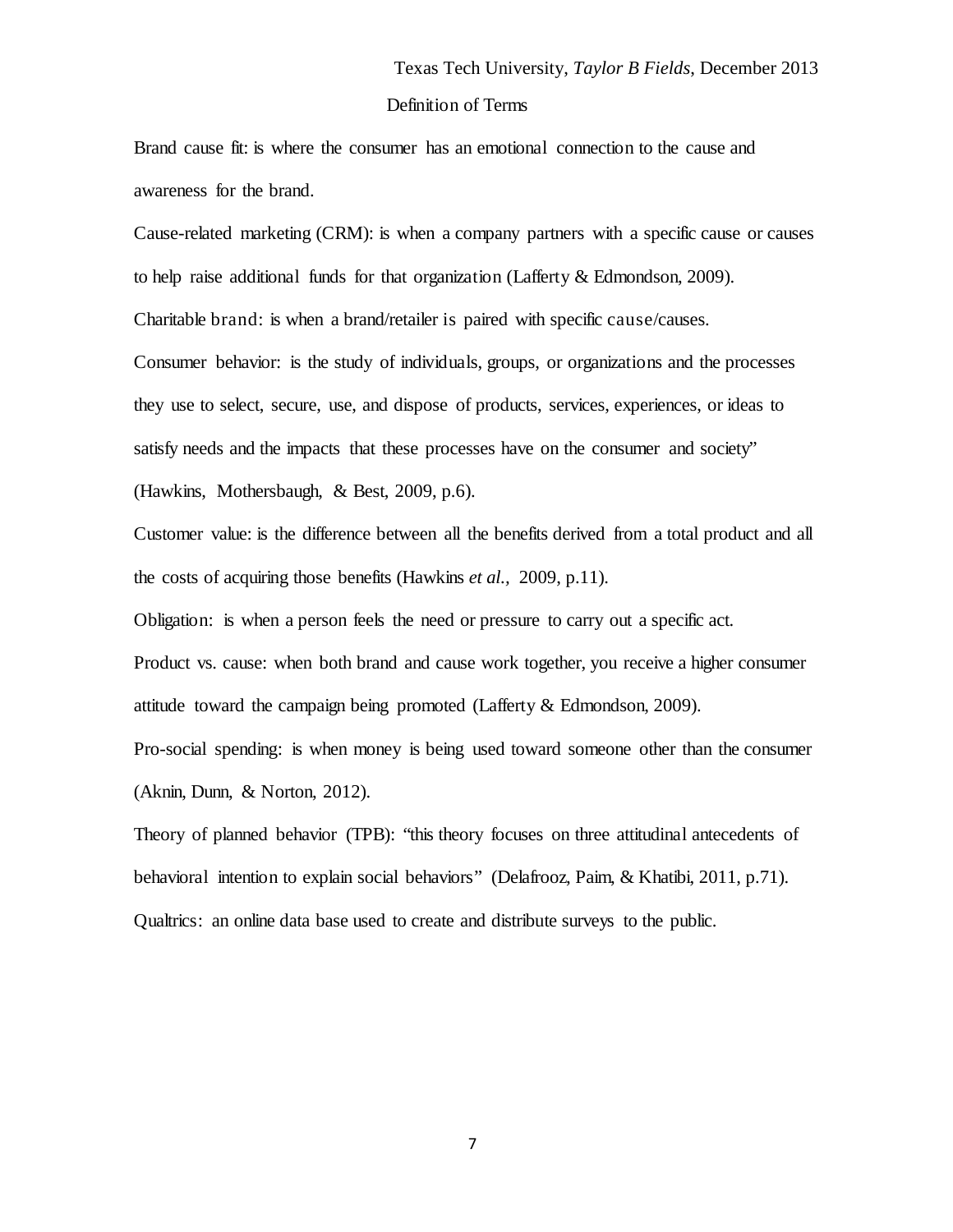### REVIEW OF LITERATURE

### Introduction

 This chapter provides information about the use of cause-related marketing (CRM) and its adaptation in today's society. Detailed descriptions of retailers using CRM now and those used in this study's survey instrument, plus the theoretical framework behind the study, will all be included in this chapter. It also covers the three major points discussed throughout this study (i.e. cause vs. product, obligation and pro-social spending) and the influence these variables have on the use of the CRM.

### Cause-Related Marketing

 The implementation of Cause-Related Marketing (i.e. CRM) to business strategies has been an ongoing trend since the early 80's. CRM is when a company partners with a specific cause or causes to help raise additional funds for that organization (Lafferty & Edmondson, 2009). The objective of cause-related marketing is to encourage consumers to purchase a brand so donations can be made to that brand's associated cause. There are many different reasons companies choose to implement this type of marketing strategy. Many businesses pair with specific causes for the overall positive impact on morale; while others pair because they truly believe this strategy is beneficial to all parties involved (i.e. consumers, the company and its associated cause/causes.

 The first big CRM campaign began with American Express; their efforts were to restore the Statue of Liberty. Every time a consumer used an American Express card, a percentage of their transaction went to the Statue of Liberty restoration fund. "CRM is defined as a winwin-win situation (Adkins, 2000), providing a win for the charity or cause, a win for the consumer and a win for the business" (Farache, Perks, Soares Outtes Wanderley, & Sousa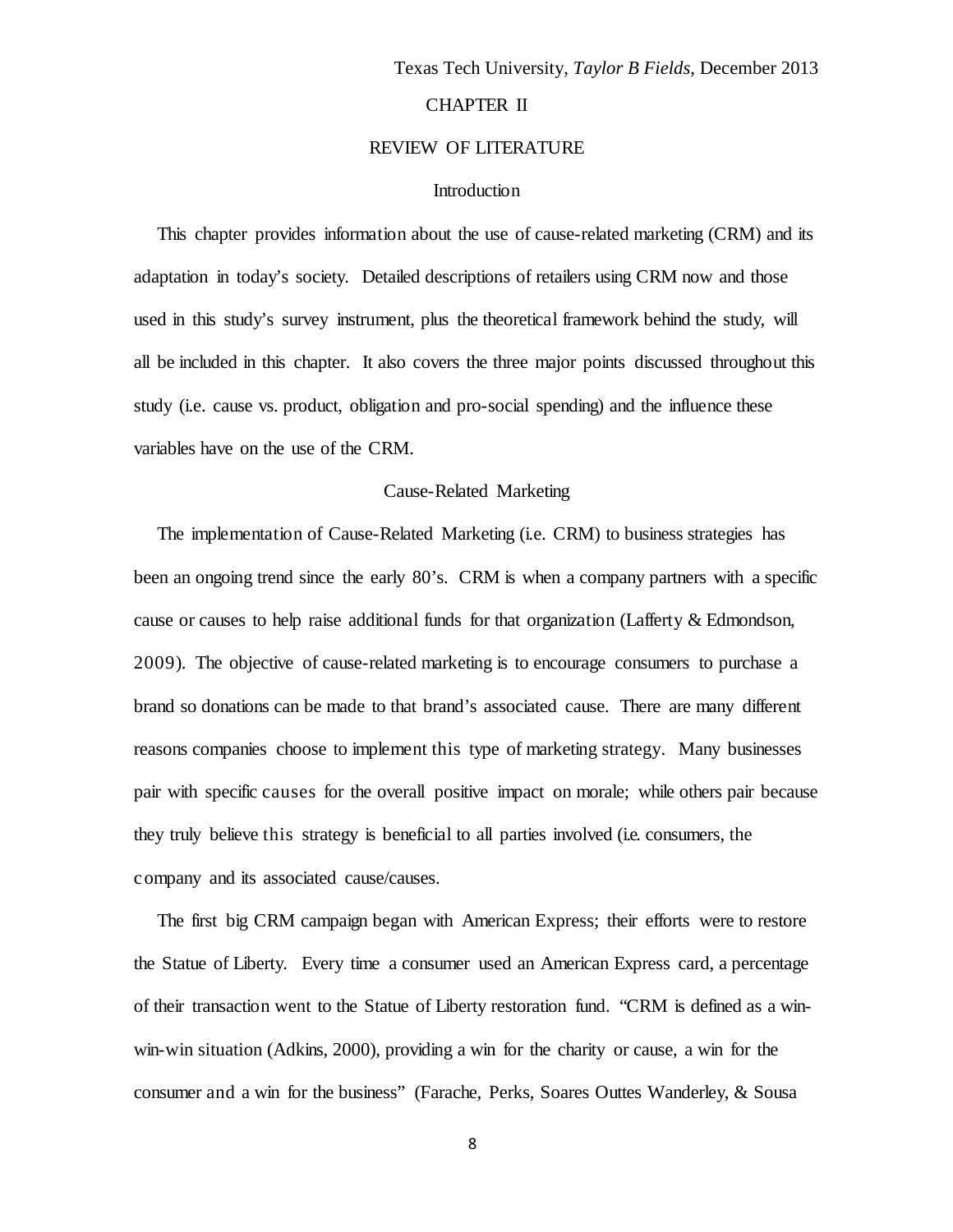Filho, 2008, p. 213-214).

 Focusing on the American Express campaign and its link to the Statue of Liberty restoration, this outcome was also a "win-win-win" situation because American Express was able to raise the funds and exceed the amount needed for the project. This would be an example of the "win" for the cause; not only was the goal met, but actually surpassed, and the restoration process was ready to begin. As the preparation of the restoration process took place, the perception of American Express as a company changed for the better. Their image as a company increased in a positive direction because of their partnership with this idea. This would be an example of a "win" for the company. Regarding consumers, they benefit in two different ways: one from the purchase of the product and second the happiness that comes from donating to a particular cause (Robinson, Irmak & Jayachandran, 2012). In this case, the consumers received the satisfactionof knowing a percentage of their money went to restoring a national monument, which actually benefits someone other than themselves.

 Another win for the consumer would be satisfaction of helping society, knowing they are doing something good (Farache et al., 2008). The original purchase was intended for their personal gain; in regard to the consumer the "win" is not based on profit or a particular percentage. It is, however, based on positive attitude and the feeling of participating in a good endeavor. In some cases this type of generous action decreases the feeling of guilt, which in this case refers to the amount charged to their American Express card. By using the American Express card they can justify the purchase because a donation was attached.

 The implementation of similar CRM programs has increased over the last few years and in most cases the programs have been successful. There are two basic questions: Why is CRM successful and what types of programs are successful. In addition, what is the driving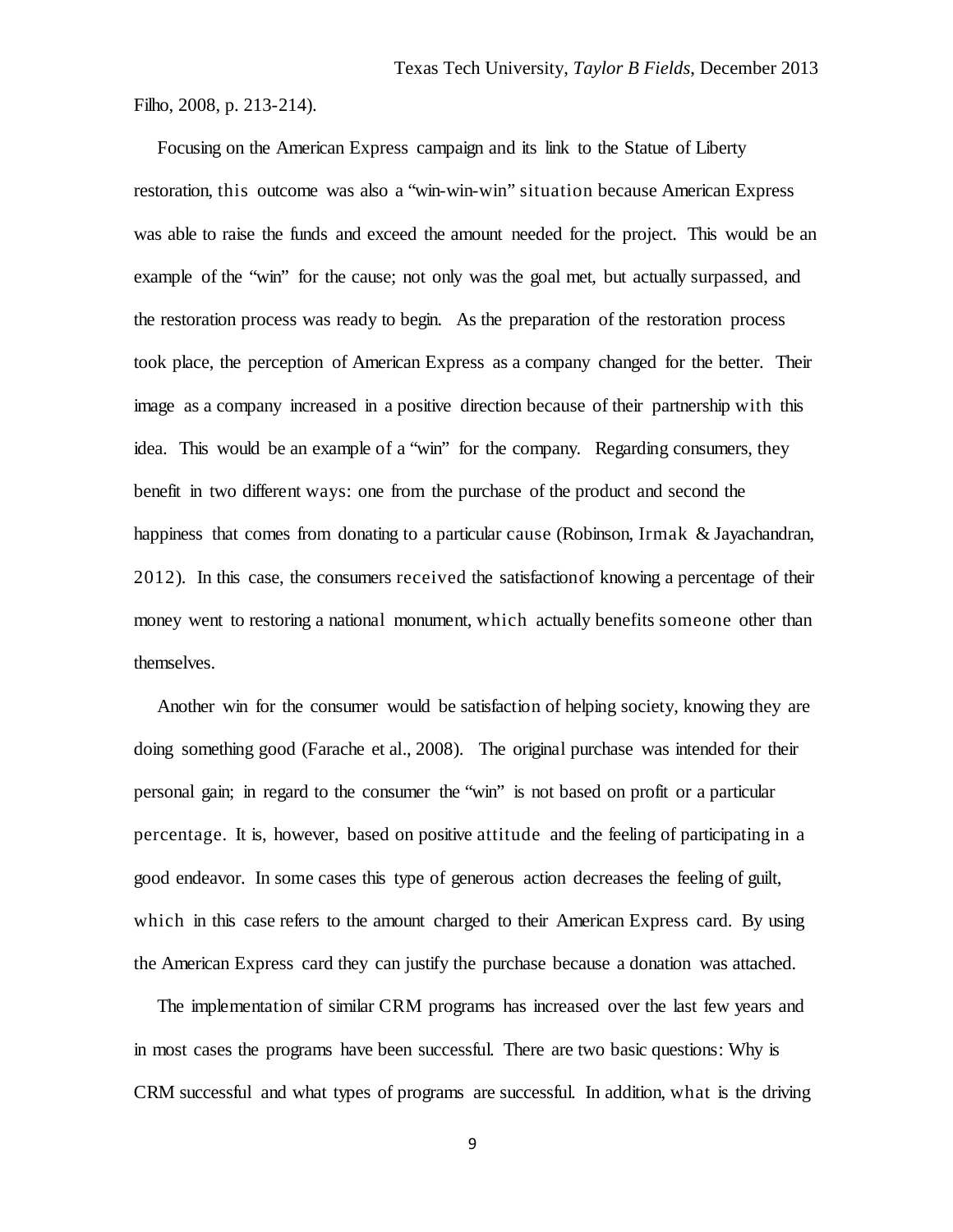force behind the idea of CRM? Some question the degree to which companies partner with specific causes because they truly have a passion to help, or their intentions are mainly to enhance their company image. The historical successes of these ventures lead us to believe that a company's intent is to increase customer base, and create a greater brand loyalty, by relying on the company's connection with various causes.

 One goal of this study is to determine what factors drive consumers' behavior toward purchasing for a cause. The influence of three variables will be focused on: 1) cause vs. product, 2) obligation, and 3) pro-social spending. The link of these three main factors together is the overall purchase intent of consumers.

 Previous studies have shown that consumer attitudes and awareness of both cause and brand are important when choosing to purchase for a cause. When both brand and cause work together, you receive a higher consumer attitude toward the campaign being promoted (Lafferty & Edmondson, 2009).

Obligation strictly deals with the influence significant others (i.e. family, friends,  $\&$  peers) have on each individual consumer. In regard to purchasing for a cause, consumers may be buying because everyone else is, or they may feel personal pressure to purchase (Hyllegard et al., 2009).

 Previous experience with pro-social spending is important to analyze, because if a consumer is already emotionally tied to a specific cause and previously gives their time and money, they may be more willing to participate in promotional marketing strategies. Past research indicates a link between pro-social spending and happiness; if this idea is maintained, CRM will continue to grow and adapt in the future (Aknin, Dunn, & Norton, 2012).

### Cause vs. Product

Previous research discusses how individual perceptions of particular brands and their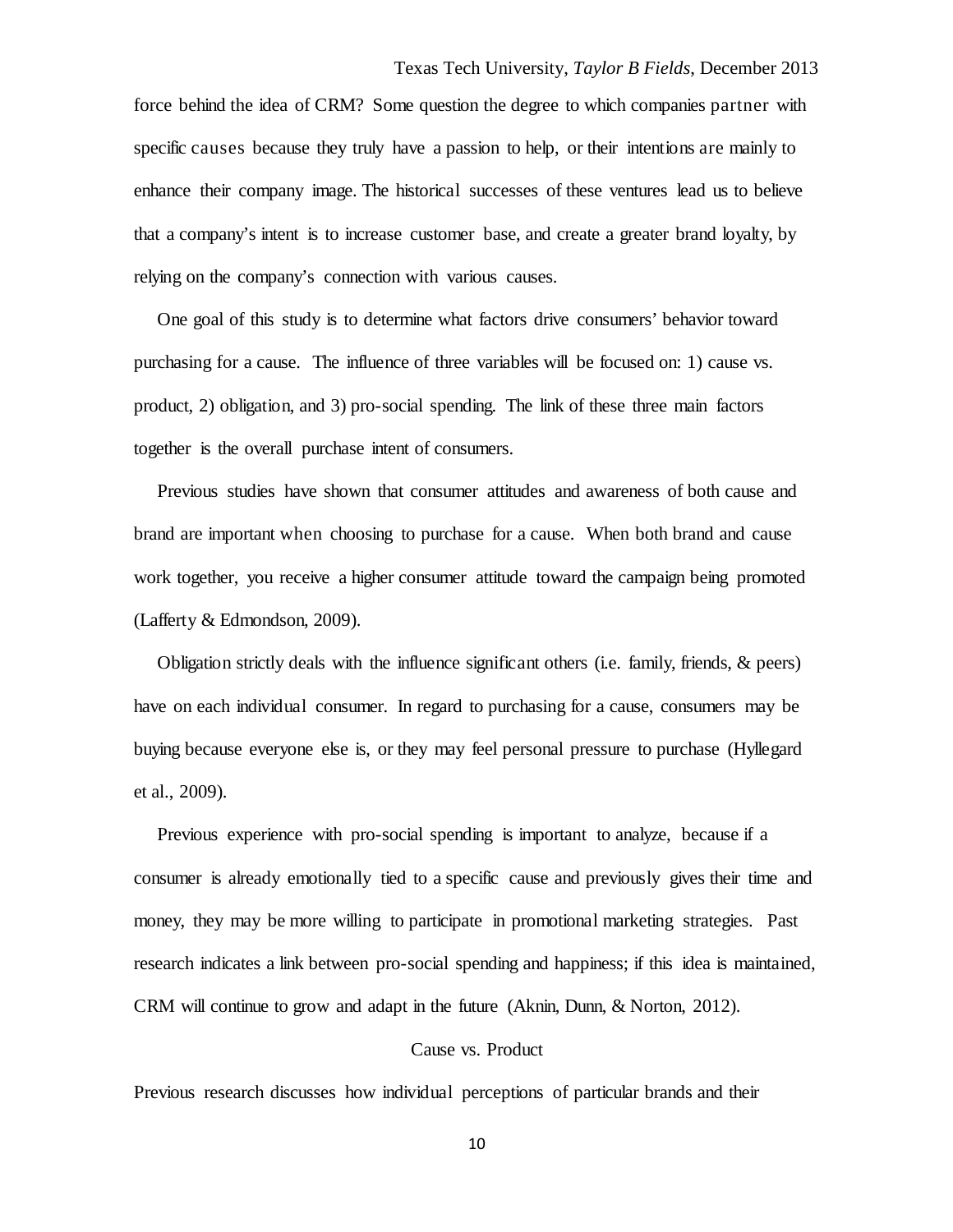advertising may determine their attitudes toward a certain brand, as well as determine whether they will buy that particular product (Hyllegard, Ogle, Yan, & Attmann, 2009). Although this particular study does not deal with the evaluation of brand advertisements and the message they give to consumers, the above concept does however impact the purchase intentions of consumers when focusing on their attitudes toward a specific brand. By analyzing whether or not consumers have a special tie or attitude towards a brand or cause could make a significant difference in regards to their purchase intentions, or in this particular study, their support for the cause.

 The main idea of the CRM strategy is to create an alliance between a brand and a cause to increase the perceptions of both (Lafferty & Edmondson, 2009). By implementing this strategy, retailers could omit the possibility of consumers leaving without a purchase. If the perception and attitude of the consumer is strong toward both cause and brand, their purchase intent may possibly be higher. This study is designed to see which variable will outweigh the other.

 For some consumers, purchasing a particular brand's product may be more important than the cause itself. This study will use TOMS shoes, Target, and Susan G. Komen's Race for the Cure to see which cause or product is most sought after. Referring to TOMS shoes the idea is to focus more on the cause vs. product. The purpose is to see what drives the purchase intentions to support the cause, or if the cause even plays a role. The purchase made could specifically be for the trending TOMS shoes that the company sells. The other possibility is the consumer may not really care about the product itself, but what that pair of shoes represents. In this case the purchase of one pair of TOMS shoes allows another pair to be donated to a child in need; this is also known as the "One for One" movement, which is the cause behind TOMS. Another possibility could be both, purchasing a trending product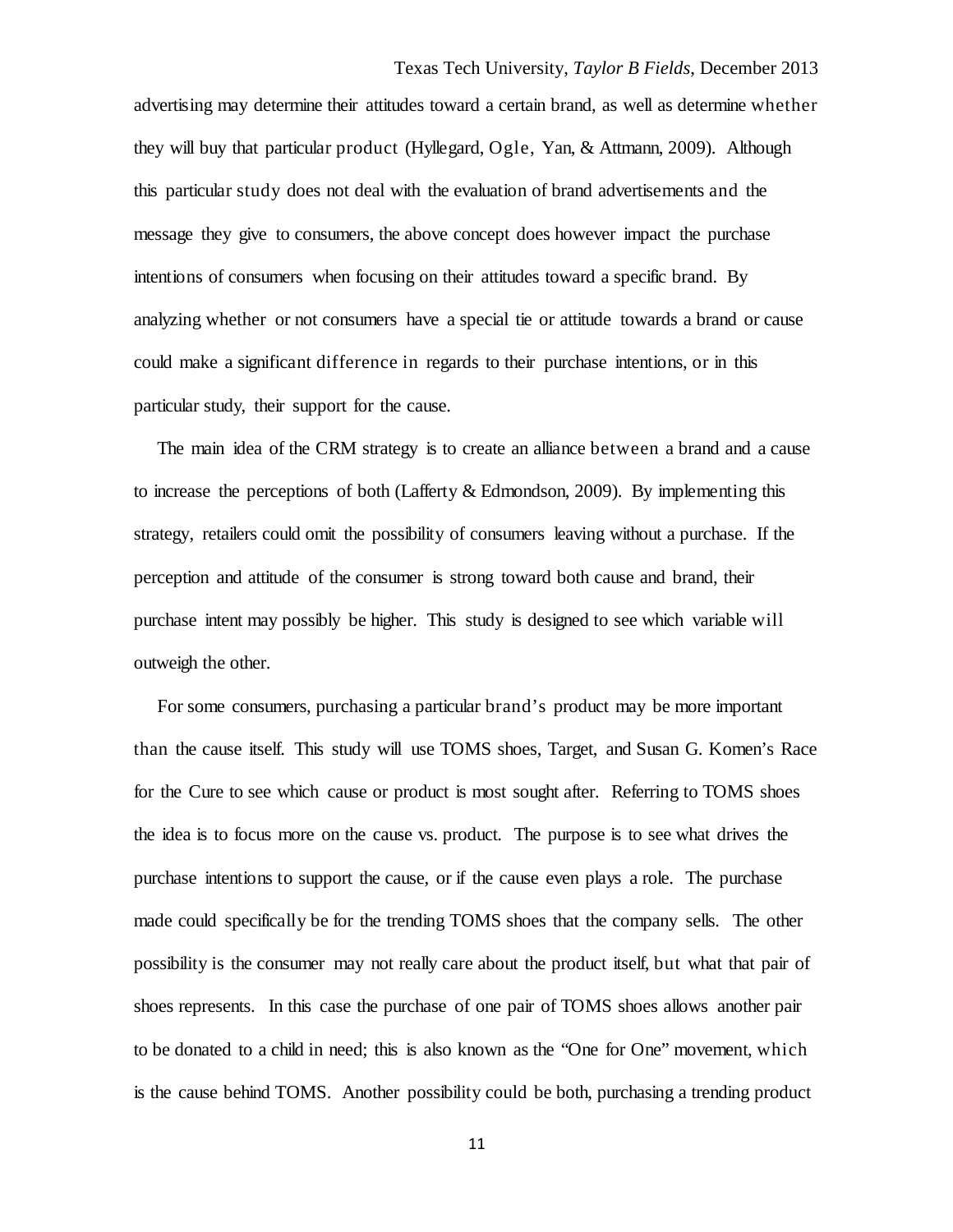and the consumers' desire to donate because they love the "One for One" movement. This study seeks to make the distinction as to why consumers are choosing one cause over the other. This idea is also known as brand-cause fit, which is where the consumer has an emotional connection to the cause and awareness for the brand. When implementing the cause-related marketing strategy, it is important to carefully choose the appropriate cause and brand. "With regard to brand-cause fit, Simmons and Becker-Olsen (2006) show how the act of sponsoring a cause is liked more by consumers in case of a high fit between the brand's image and the sponsored cause" (Chowdhury & Khare, 2011, p.826).

 A good example of this appropriate pairing is the product Bayer Aspirin and its cause the American Stroke Association. As consumers see advertisements for Bayer Aspirin that teach taking one pill a day helps prevent strokes. By pairing with the American stroke Association, they are not only promoting their product, but creating awareness about strokes and ways to prevent them. The Bayer Company uses a percentage of its profits to raise funds to continue finding ways to help victims who have been affected by a stroke. Consumers, who are at risk, know someone who is at risk, or that has been impacted by a stroke would be more apt to purchase this product because they have been personally affected by this misfortune. Secondly, the consumer knows parts of the proceeds are going toward the American Stroke Association with a purchase of a Bayer product. Chowdhury and Khare (2011) examined brand-cause fit; their study indicated that consumers like the sponsored cause more when there is a higher fit between brand image and the sponsored cause which leads to more of a positive attitude toward the cause and brand that influences involvement toward the cause and the consumers' purchase intent. By using different charitable causes (i.e. TOMS shoes, Target and Susan G. Komen) we will be able to see what really impacts and drives the consumers' behavior.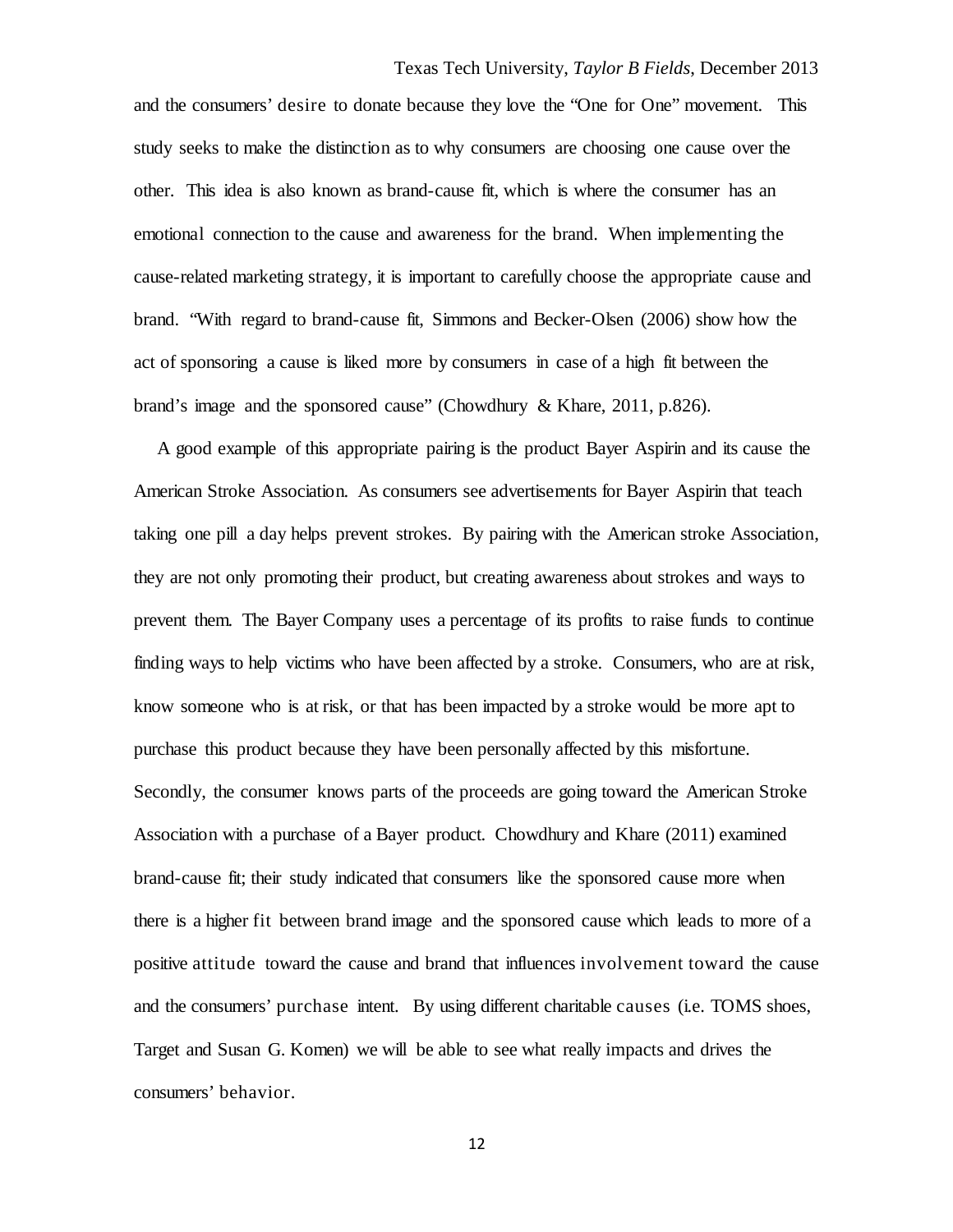# **Obligation**

 Another main focus of this study is obligation, whether it comes from peers, emerging trends or the consumers' own personal pressure to donate. Whatever the case may be, this study's objective is to see what influences might sway a consumer to purchase or not purchase for a cause. Subjective norm is a term used to describe the influence of those closest to the consumer, (i.e. friends, family and peers) (Hyllegard et al., 2009). By evaluating this idea of the subjective norm, we will be able to see if peer pressure has any effect on whether or not the consumer is or will be purchasing for the cause. The consumer may have strong feelings toward the product he or she is purchasing, or may just purchase said product due to a trend. Studies have shown that peer approval and social acceptance is vital in regards to experiences in social settings. Most of the time clothing is thought of as a personal choice, but is rarely seen as a social action, although social influences do impact clothing trends. By associating with certain groups, consumers tend to mimic clothing choices because of the people they interact with (Roman & Medevdev, 2011). The idea discussed above is not solely focused on clothing choices but behavior in general. People choose to follow the crowd in order to fit it with their social group. Guilt could be seen as another influence in relation to obligation. Obligation is when a person feels the need or pressure to carry out a specific act. For example, donations placed at checkout counters could be considered a "guilt trip" because the cashier asks the question "Would you like to donate to said cause?" At this point in the conversation, customers may feel obligated to give so they do not look selfish or cold hearted. They give in to their own personal pressure or guilt. This study will see which obligation is greater—that from peers or the consumers' own personal pressure they put on themselves when it comes to purchase intentions for a cause.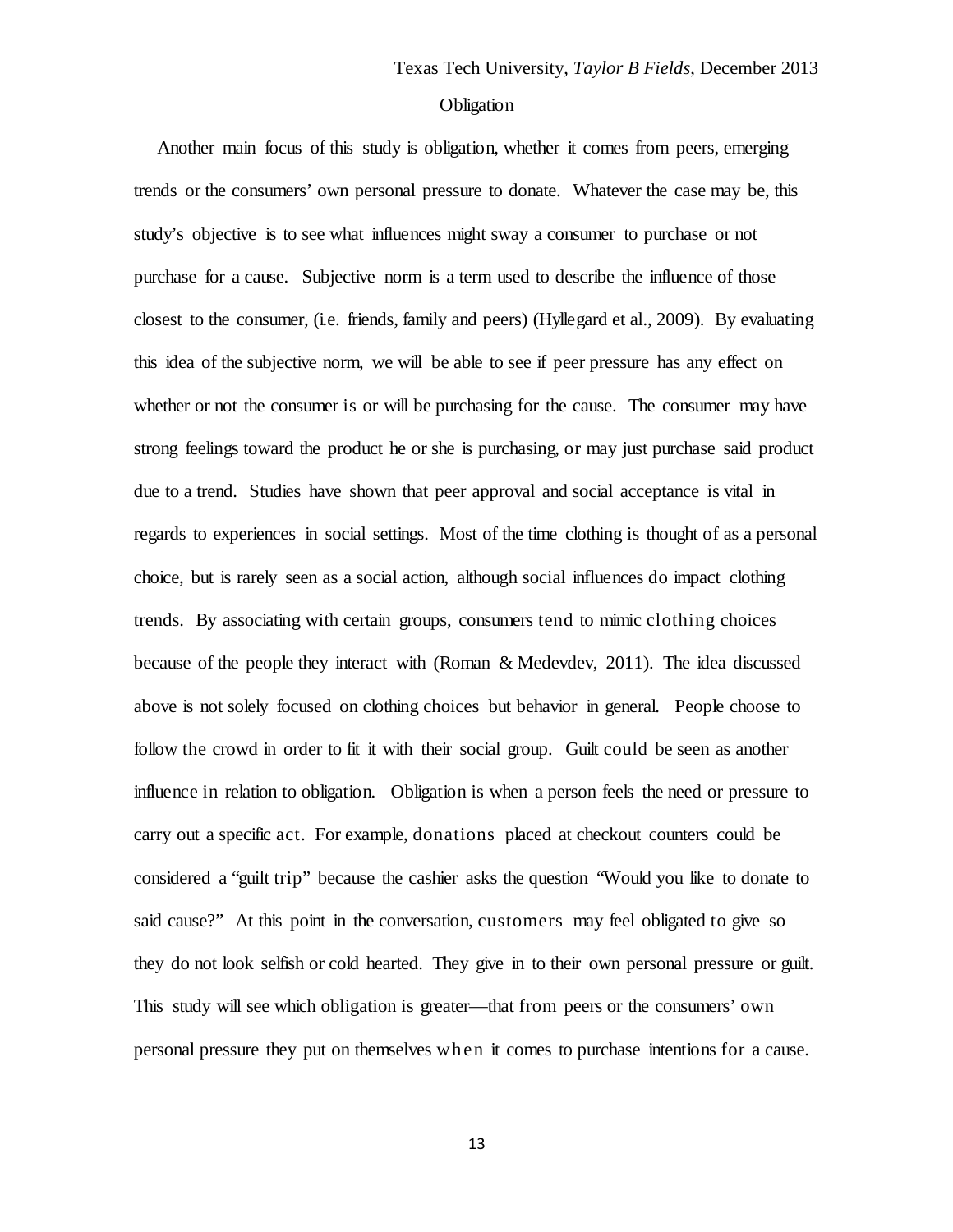Pro-social spending is when money is being used toward someone other than the consumer (Aknin, Dunn, & Norton, 2012). One main focus of this study is to see whether past pro-social spending has an effect on consumers' purchase intent toward a brand tied to a cause. If consumers grew up giving donations as a part of their family traditions, then maybe their purchase intention would be higher. Charitable giving seems to increase every year; some question why. Research suggests there is a correlation between pro-social spending and happiness. If pro-social spending increases the happiness the donator feels, he or she are more likely to continue this action in the future (Aknin, Dunn, & Norton, 2012). People generally want to prolong the feeling of happiness. Other research reinforces this same statement; people who choose to give their time or money to a particular cause reap the benefits longer than if they spent money on themselves (Aknin, Sandstrom, Dunn, & Norton, 2011). Based on the previous findings, the relationship between CRM and retailers would appear to be strong. If all retailers used CRM, this strategy would provide a way for both the consumer and cause to benefit. The outcome would be a "win win" because the consumer would still feel a level of happiness, not only for the purchase, but because of the ability to donate to a cause as well. Attitudes have a large effect on consumers' purchasing behaviors whether it is negative (i.e. guilt, pressure) or positive (i.e. happiness). This study's goal is to figure out which attitude will play a bigger role in the purchase intentions of the consumer when a cause is involved.

#### Retailers Targeted

 Three main brands/retailers (i.e. TOMS shoes, Target and Susan G. Komen's "Race for the Cure") have been chosen to be used in this study's survey instrument. The idea behind this survey is to ask a single question but have the participants compare the three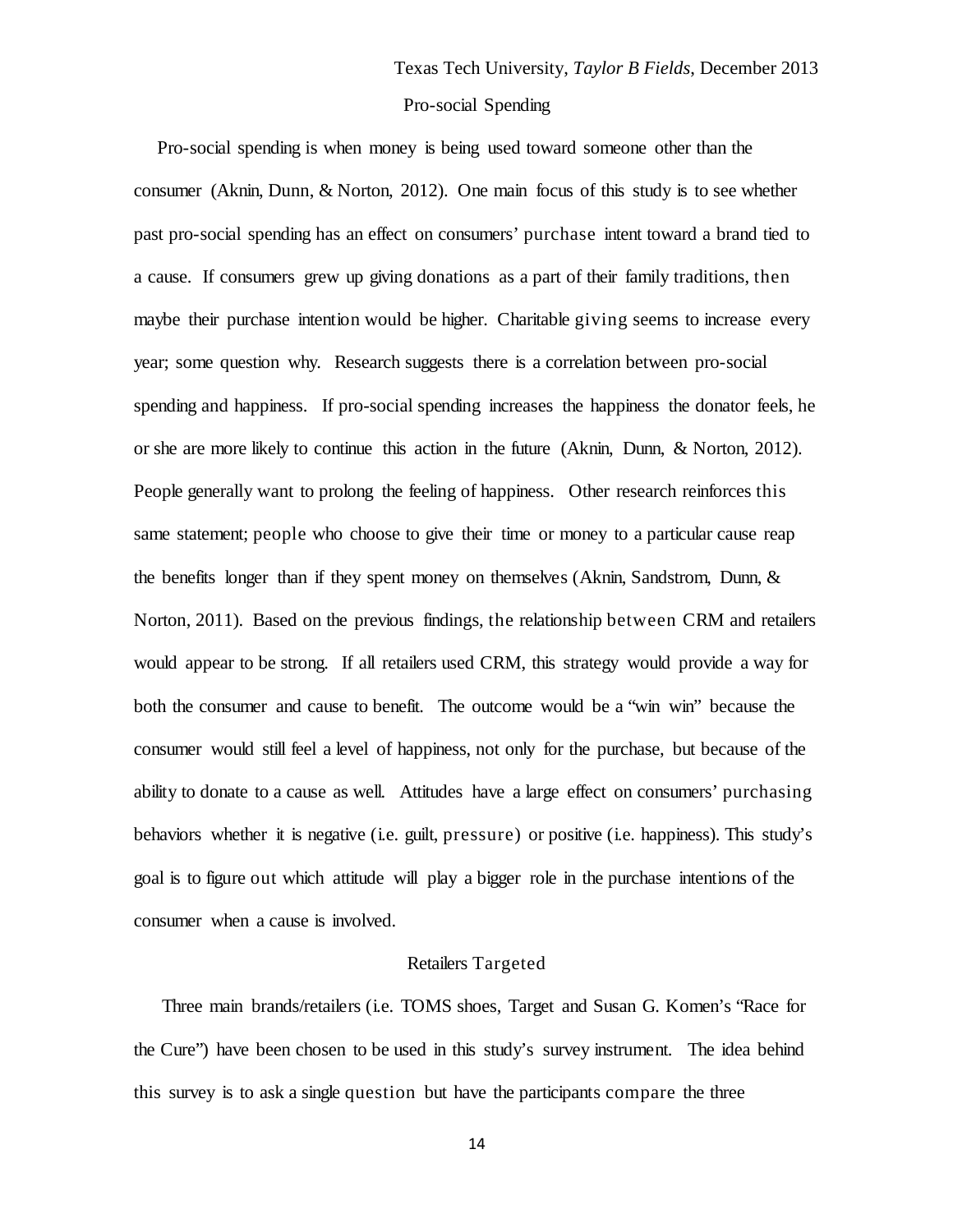brand/retailers. The goal is to see why consumers choose one cause over the other. Each brand/retailer has been chosen for a specific reason hoping this will help pin point the motive behind why one cause is chosen over another.

 TOMS shoes is based out of California and was created because of a young man's desire to build a successful business while serving those in need. This company's main charity is known as the "One for One" movement. The idea behind this strategy is for every pair of TOMS shoes purchased another pair is given to a child in a third world country. The company has done so well over the years they have added a new product to this movement, eye glasses. The reason TOMS shoes was chosen as one of our selected three brands/retailers was not only because of the cause, but the product as well. TOMS shoes has become a trending item. The idea behind choosing this brand is to determine does the cause really matter, or is the consumer only after the popular trending shoes. This particular brand and cause highlights our cause vs. product variable previously discussed.

 Target first opened its doors on May 1, 1962, in Roseville, Minnesota. This store is known for redefining the idea of discount stores. They did this by combining fashion,quality and service with the low prices of a discount store. You may also recognize this brand by their employee's red and khaki attire or the bull's-eye placed in their logo. Target has made a point since 1946 to help those in need by providing financial assistance to various causes. These causes include anything from fighting hunger, providing school supplies for under privileged children, to aid disaster preparedness and relief efforts. Target was chosen because it is a well known department store providing multiple departments ranging from grocery, apparel, home décor, appliances, toys, electronics and garden. This store brings in more foot traffic because of all the merchandise it provides. Target offers everyday items paired with various causes throughout the year, whereas TOMS is more of a specialty brand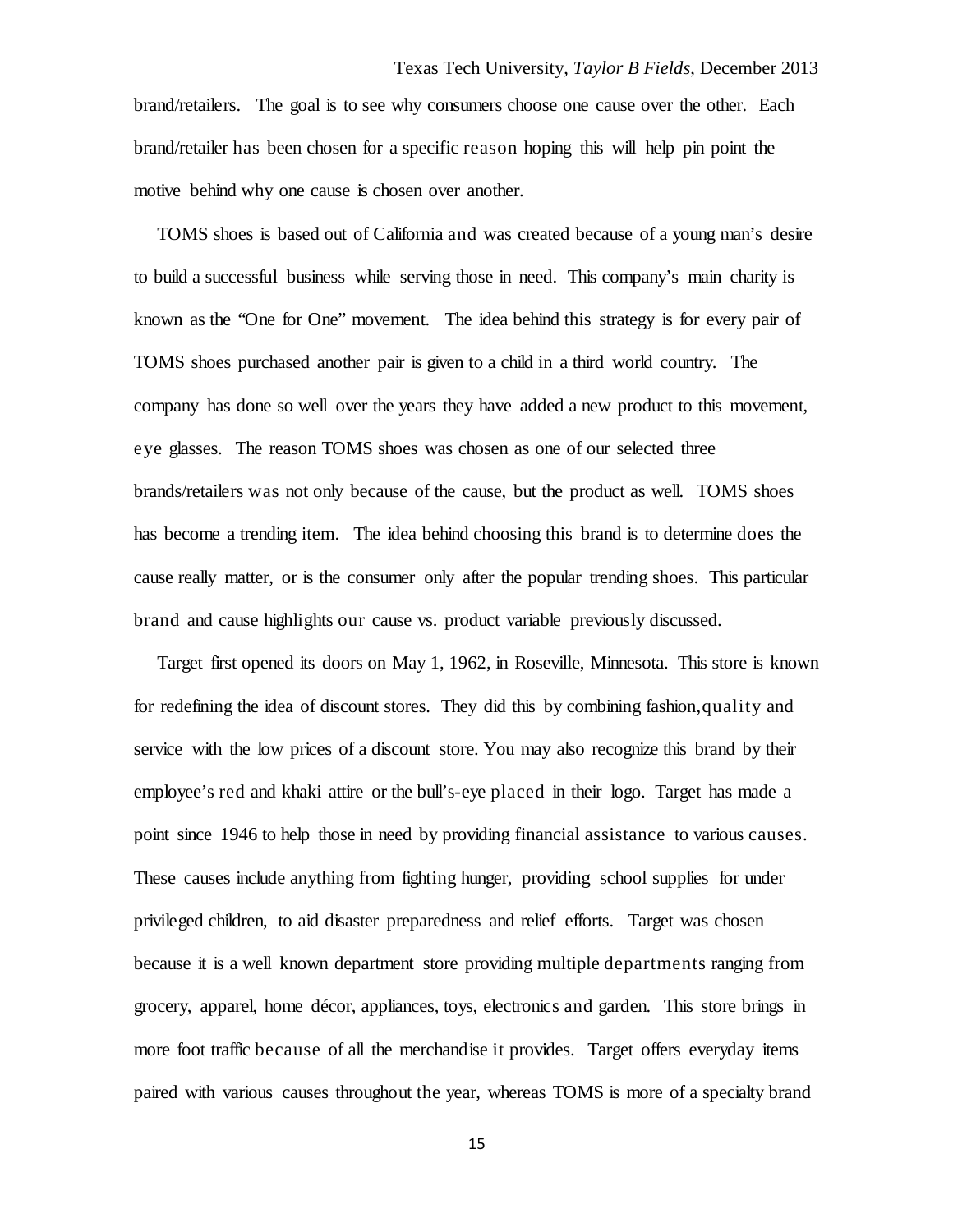paired with one specific cause. The goal in adding this retailer to the survey is to see if consumers that purchase groceries and or apparel from Target are more apt to continue purchasing from there because they know a percentage of their purchase will be given to charity.

 Susan G. Komen for the Cure was started in 1946, by Nancy G. Brinker. Susan G. Komen passed away after a three year battle with breast cancer. After her passing, her sister Nancy decided to raise awareness for breast cancer because of everything her sister and family had experienced. Susan G. Komen for the Cure has invested close to \$2 billion in hopes of one day fulfilling the promise of ending breast cancer in the United States and throughout the world. Funds have been raised through donations, purchasing a spot in the Susan G. Komen Race for the Cure, and purchasing items from shopkomen.com and other affiliates. This brand is different than the other two because as a consumer you are not necessarily purchasing a tangible item. It may be in the form of a donation or a spot in a race, but the goal is to see if causes like this have an emotional impact on consumers' purchase intent. They may feel obligated or have some significant tie to this organization because of personal reasons.

 The overall goal in using these three very different brands/retailers is to see if these differences impact why consumers choose one cause or brand over another. Is it mainly for the popular product that just happens to be linked with a specific cause? Or does the cause have a significant meaning and uses its resources to fund research in order to find a cure, like Susan G. Komen? Or is it just easier and everyone wins by purchasing your everyday needs at Target and knowing that at the end of every purchase a portion of your total goes to benefit someone else? These are the questions this study hopes to aim and achieve throughout this process.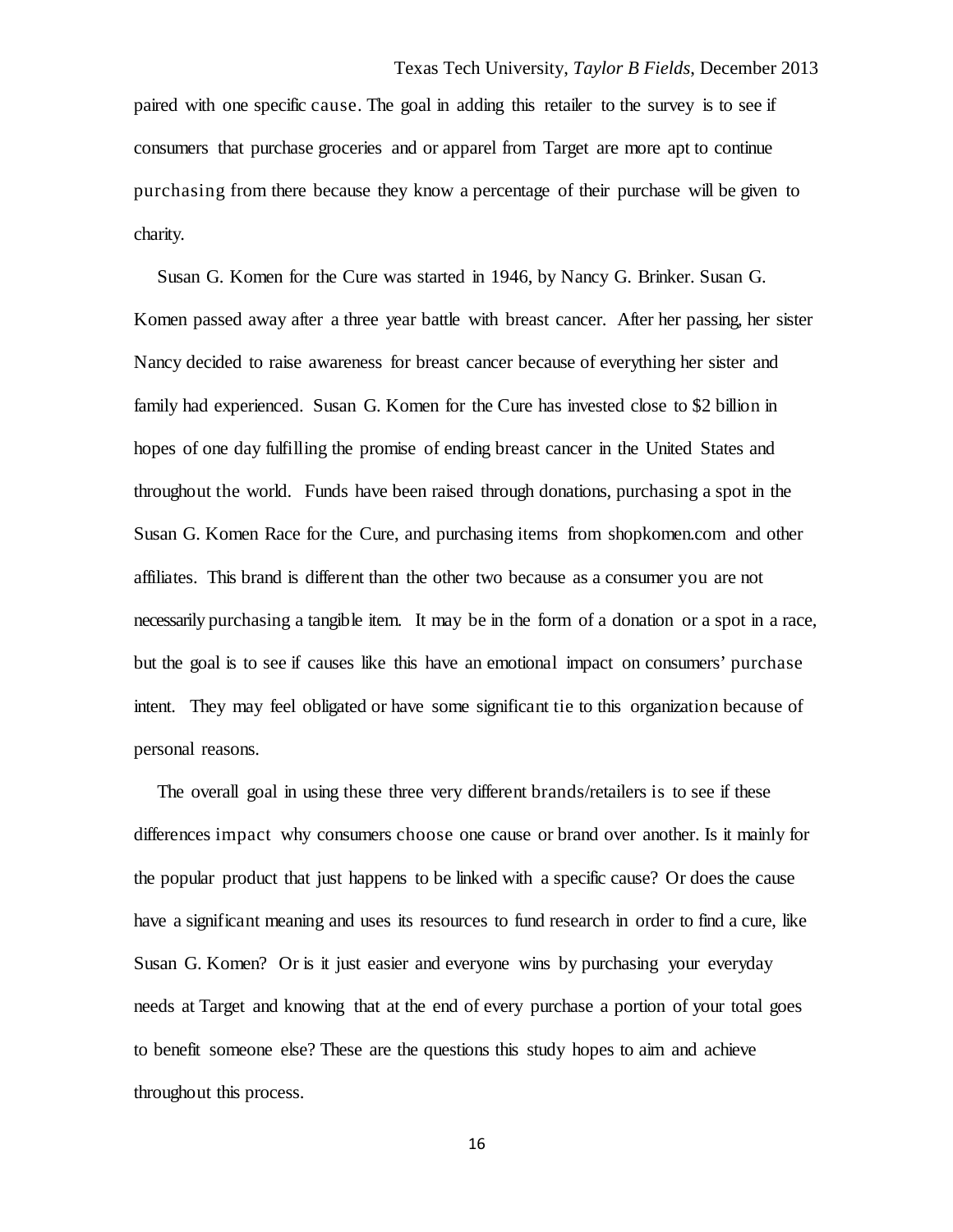The theory behind this study's theoretical framework is Theory of Planned Behavior (i.e. TPB) or otherwise known as an expansion based off the Theory of Reasoned Action (i.e. TRA). According to Azjen (1991) "this theory focuses on three attitudinal antecedents of behavioral intention to explain social behaviors" (Delafrooz, Paim, & Khatibi, 2011, p.71). The model created for this study shown below is an adaptation from this theory. This model displays how the three main variables (i.e. product vs. cause, pro-social spending, and obligation) affect the behaviors of the consumers regarding the four constructs (i.e. attitude, belief, obligation, and intent) being used to create a higher purchase intent which is seen as a behavioral action.



Figure 1: Theory of Planned Behavior

### Consumer Behavior

 There are many influences and consequences to consider when tracking the purchasing process of future consumers, which is why consumer behavior is important to examine when using a marketing strategy like CRM. "Consumer behavior is the study of individuals, groups, or organizations and the processes they use to select, secure,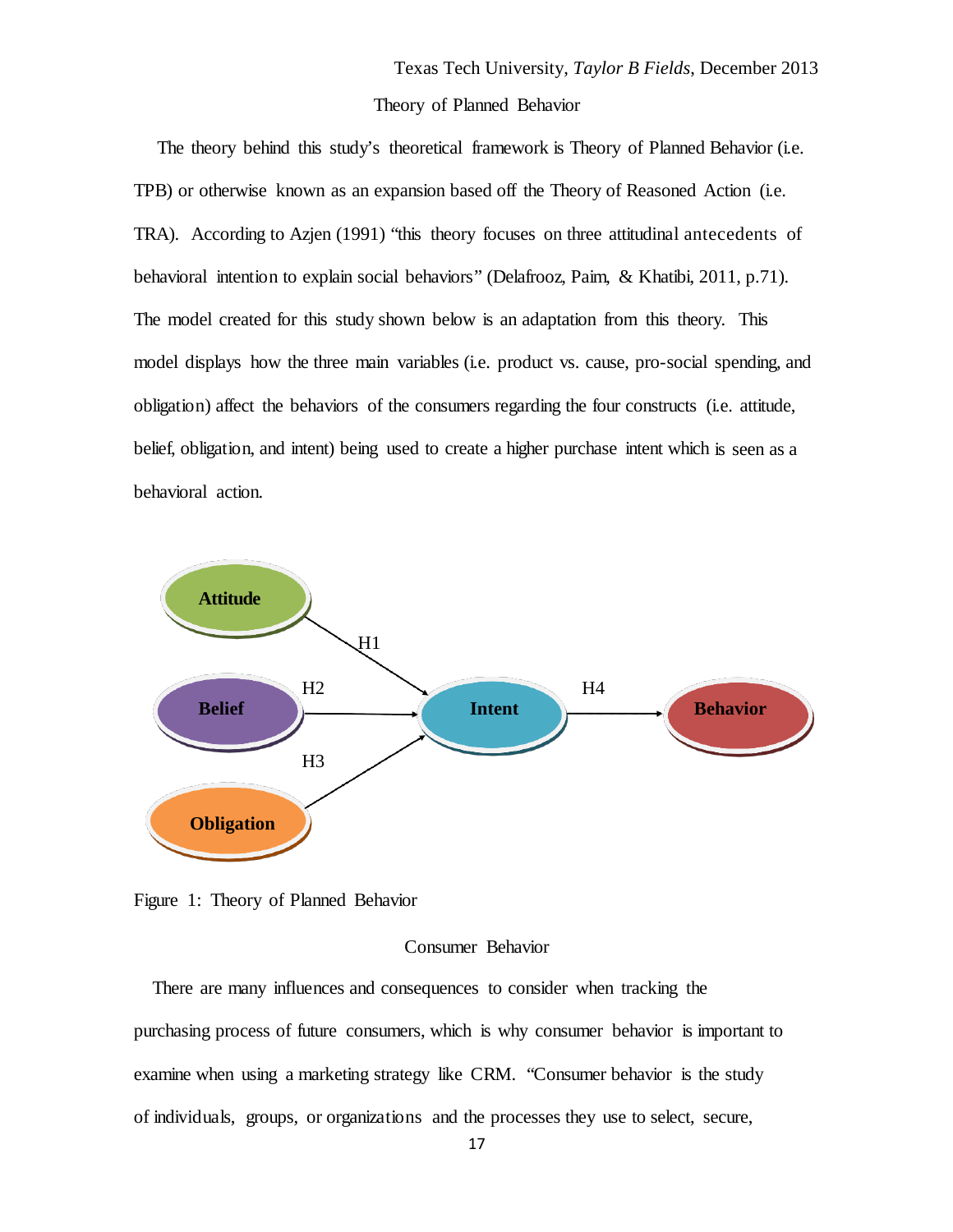use, and dispose of products, services, experiences, or ideas to satisfy needs and the impacts that these processes have on the consumer and society" (Hawkins, Mothersbaugh, &Best, 2009, p. 6). The idea behind researching consumer behavior is not only to have an advantage over competitors, but to hopefully eliminate bad marketing decisions. As a company who is looking to market a specific product or charity, it is essential to understand and correctly interpret what the consumer wants, their willingness to purchase and at what cost they are willing to pay. By focusing on consumer behavior, companies are able to better determine these wants and in return boost sales because the consumers' purchasing decision has increased causing purchase intent to also increase. The retail business is always changing, but by learning to understand specific target markets change can be anticipated which is fundamental in order to plan and manage a fast pace work environment (Hawkins *et al.,* 2009, p. 7).

 In relation to cause-related marketing, it is important for the company to create customer value when pairing with specific cause/causes. Customer value "is the difference between all the benefits derived from a total product and all the costs of acquiring those benefits" (Hawkins *et al.,* 2009, p.11). In order for this relationship to work (i.e. the company, cause and consumer) all have to benefit. These benefits may all look differently, but for whatever reason each party receives something in return. That something might be money, better company morale, or the feeling of happiness because the consumer has just aided a charity while making a purchase for themselves, providing the consumer with a win-win. Meaning, they received a product, but were also able to benefit someone else with their purchase. Others may not view cause-related marketing as a win-win strategy. If that is the case, then those consumers are not the ones being targeted in regards to the cause-related marketing strategy.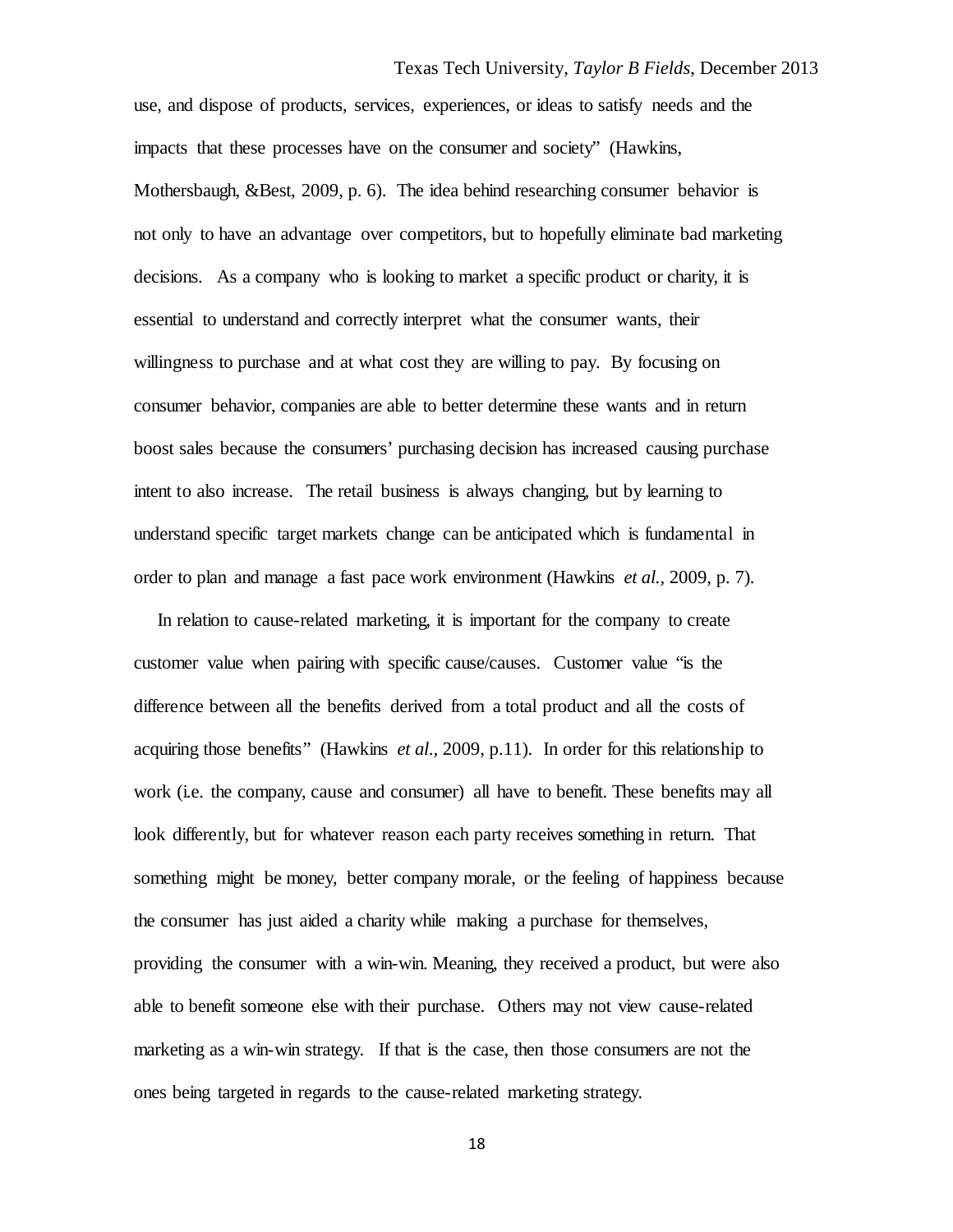Benefits are not the only important factor in relation to customer value. The total cost of a product is important as well. If the product cost is too high, especially when compared to a competitor, the consumer more often than not forgets about the benefits and leans toward the lower cost value. Customer value is established when there is a difference between total benefits and the total costs (Hawkins et al., 2009, p.11). When implementing any marketing strategy, it is important to include both of these variables in hopes of increasing consumers' purchase intent.

 Figure 2: The Marketing Strategy and Consumer Behavior model displays an understanding of consumer behavior which is the foundation for marketing strategy design. Depending on how the consumers react to the marketing strategy used defines the company's efforts as a success or failure. By using this model as a reference, companies can implement consumer behavior research into their marketing strategies. The research results will then set the foundation and enhance the company's overall outcome in relation to the competition. The idea behind using this model is to know the target market, be able to meet and satisfy their needs, while staying ahead of the competition in hopes of achieving success.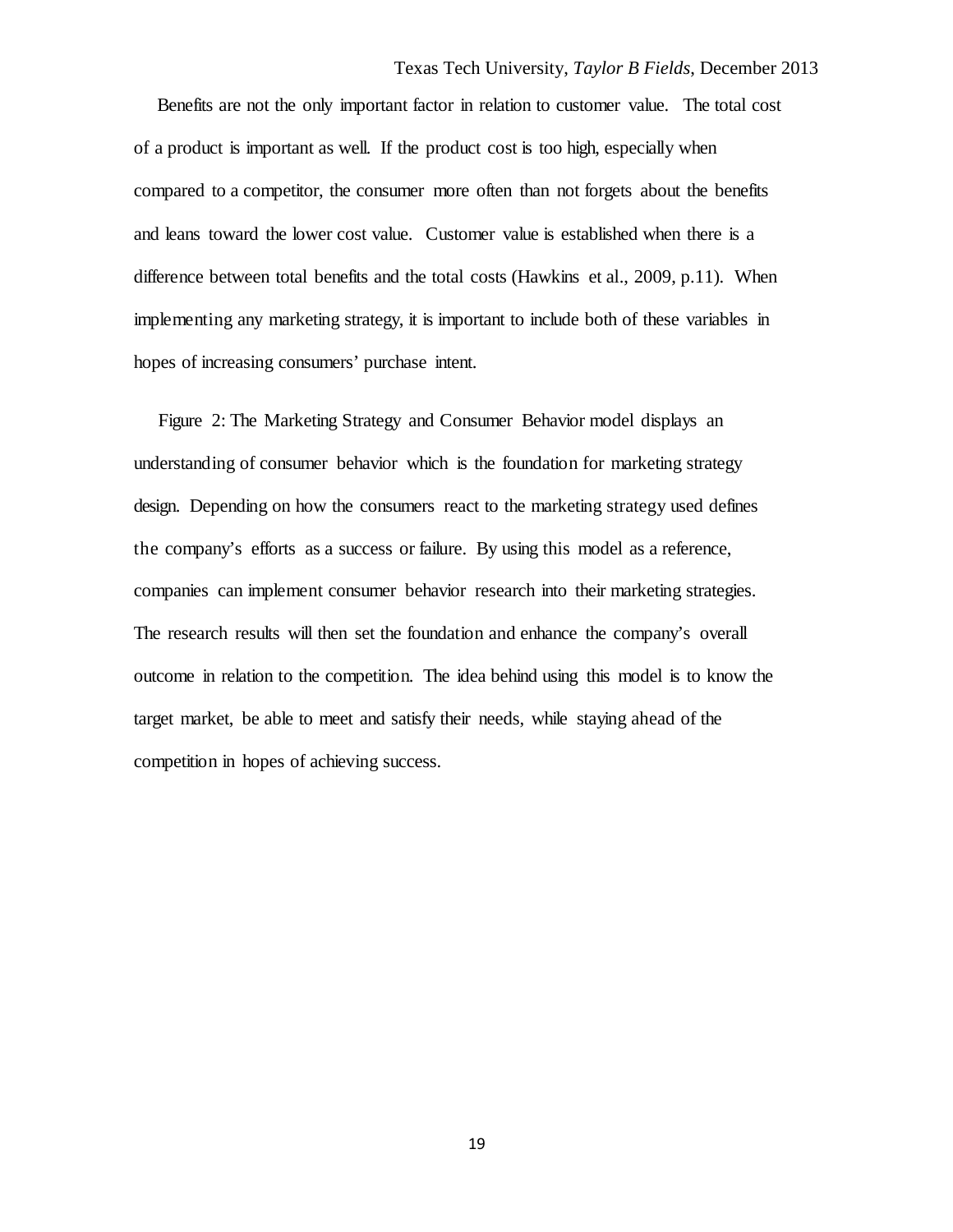

Figure 2: Marketing Strategy and Consumer Behavior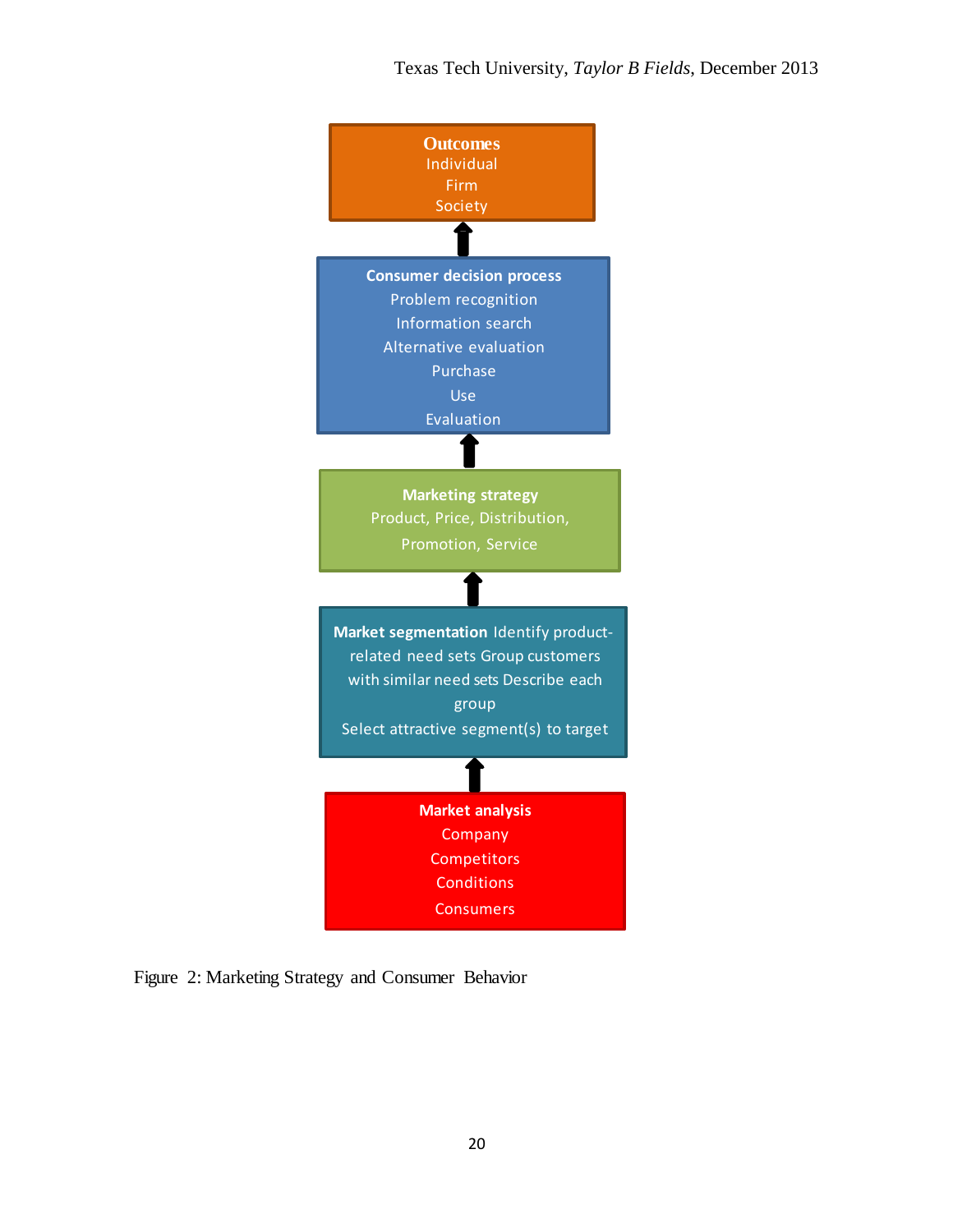This model helps break down how to successfully implement consumer behavior research into a marketing strategy. Focusing on each color block listed above, the consumer behavior research and the already existing cause-related marketing strategy can be integrated and modified in order to form an overall stronger strategy. In order for CRM to be successful, a specific target market must be found and reached, there needs to be a strong market strategy, and an in depth knowledge of the company's own successes and problems as well as the paired cause.

### Market Analysis

 The first step in the Marketing Strategy and Consumer Behavior model is market analysis. The objective of step one is for the retailer to understand its own strengths and weaknesses, as well as its competitors, the consumption patterns of future and existing consumers, while focusing on the ups and downs of today's economy (Hawkins *et al.,* 2009, p.14). All of these variables play a key role in defining who the company is, what their future goals include, their ultimate target market, and knowledge on the existing and up and coming competitors.

### Market Segmentation

 The second step on the model is market segmentation, which "is a portion of a larger market whose needs differ somewhat from the larger market" (Hawkins *et al.,*  2009, p.16). The goal behind this idea is to create more value for the customer especially in regards to competitors. Even though the goal is to create a higher value for the consumer, the company still needs to profit as well. There are four major steps when applying market segmentation:

1) Identifying product–related needs sets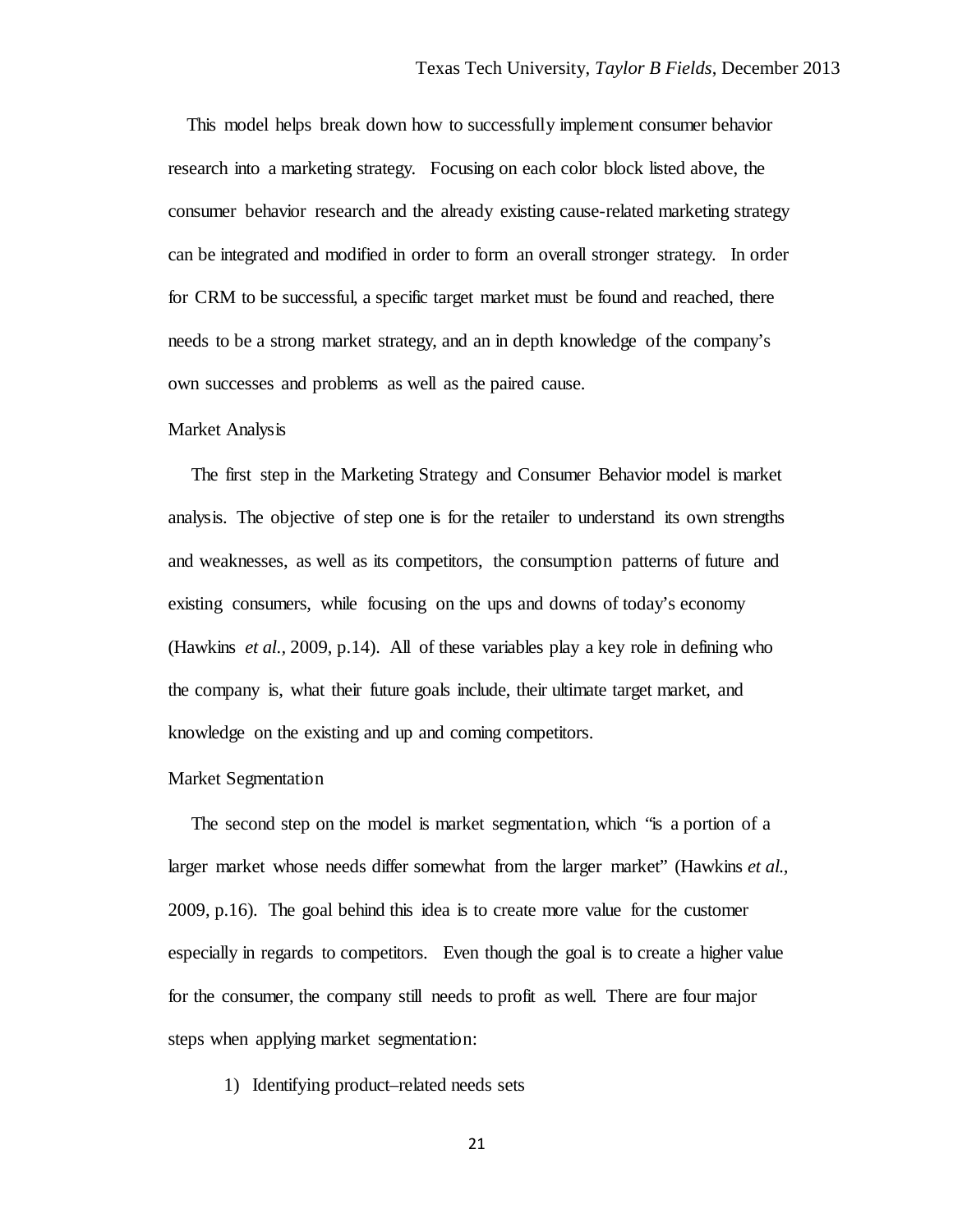- 2) Group customers with similar needs
- 3) Describe each group
- 4) Select attractive segment(s) to target

These four steps help create what will be the chosen target market. Each step aims to define something or someone in order to reach this goal. For example, identifying product related need sets is used to determine the needs of each product. A watch serves its purpose to consumers by telling time, but for some they are used as an embellishment for style or status purposes. Regardless of the use, the main concept to grasp is each product has multiple uses and it is important to know each. This helps when marketing products, because each advertisement will reach a different target demographic, depending on the purpose or use of the product.

### Marketing Strategy

 The third step in the Marketing Strategy and Consumer Behavior model is marketing strategy. "Market strategy is basically the answer to the question, how will we provide superior customer value to our target market?" (Hawkins *et al.,* 2009, p.19). This essentially is how the target market is selected; they use what is known as marketing mix to create customer value. Marketing mix is:

- 1) Product
- 2) Price
- 3) Communications
- 4) Distribution
- 5) Services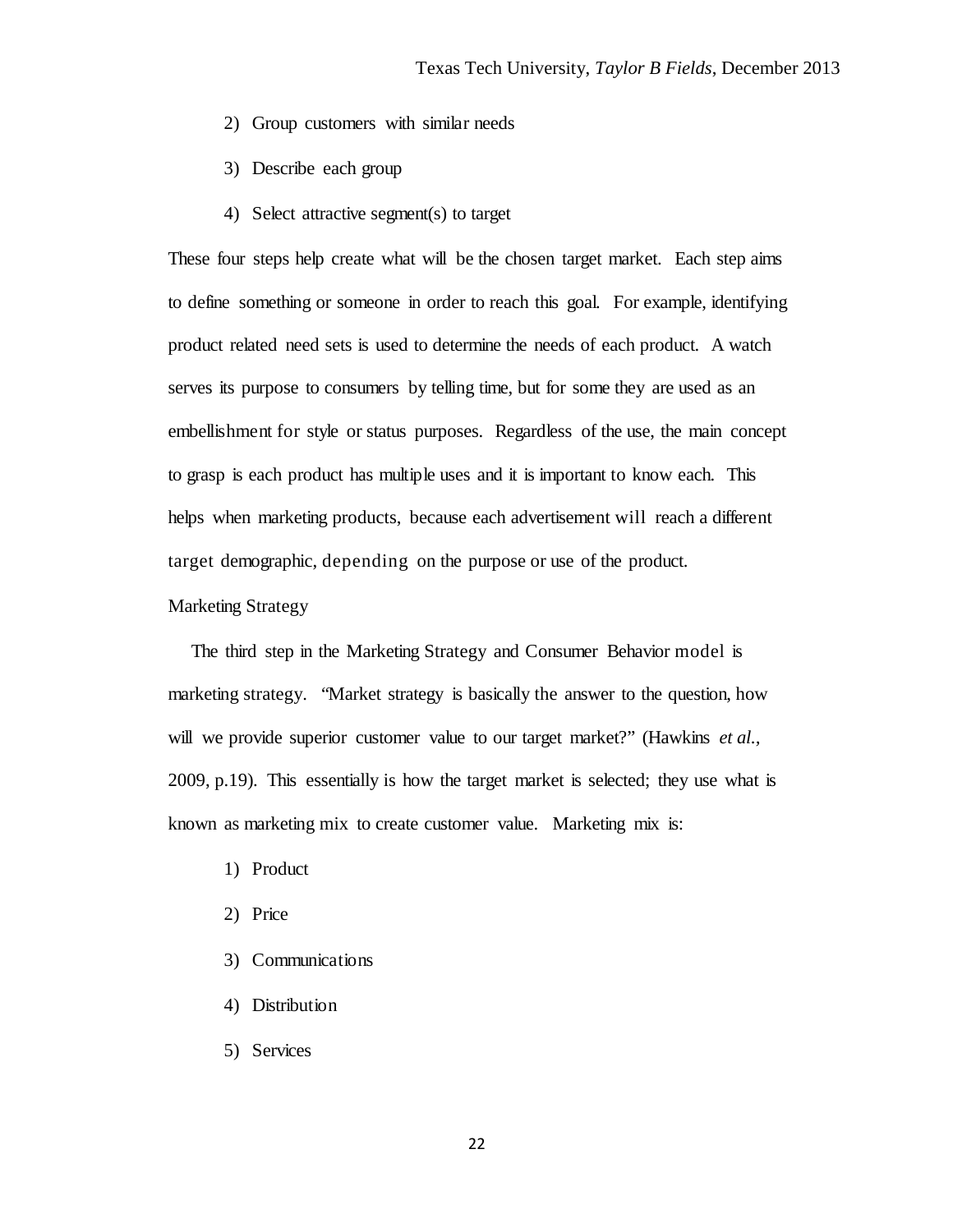These variables are used to achieve customer value and meet the needs of consumers.

### Consumer Decision Process

 The fourth step in the Marketing Strategy and Consumer Behavior model is the consumer decision process. This step is unlike any other because it actually interferes with the marketing strategy and the outcomes. This is because the outcomes of the company's marketing strategy are dependent on the decision process made by the consumers. If the consumer feels there is no need for the product then the company fails. The idea is to make the customer decide the product is the best available option. They purchase said item and then the results of the purchase end with a satisfied customer. In order for the decision process to take place there are six steps involved.

- 1) Problem recognition
- 2) Information search
- 3) Alternative evaluation
- 4) Purchase
- 5) Use
- 6) Evaluation

 These steps make up the consumer decision process; if a consumer does not find or recognize the problem, a purchase will never be made. This is because the consumer does not feel there is a need for something new. Once the problem is recognized, the decision process can begin and the consumer starts their search for the perfect product. The second step is information search; before making a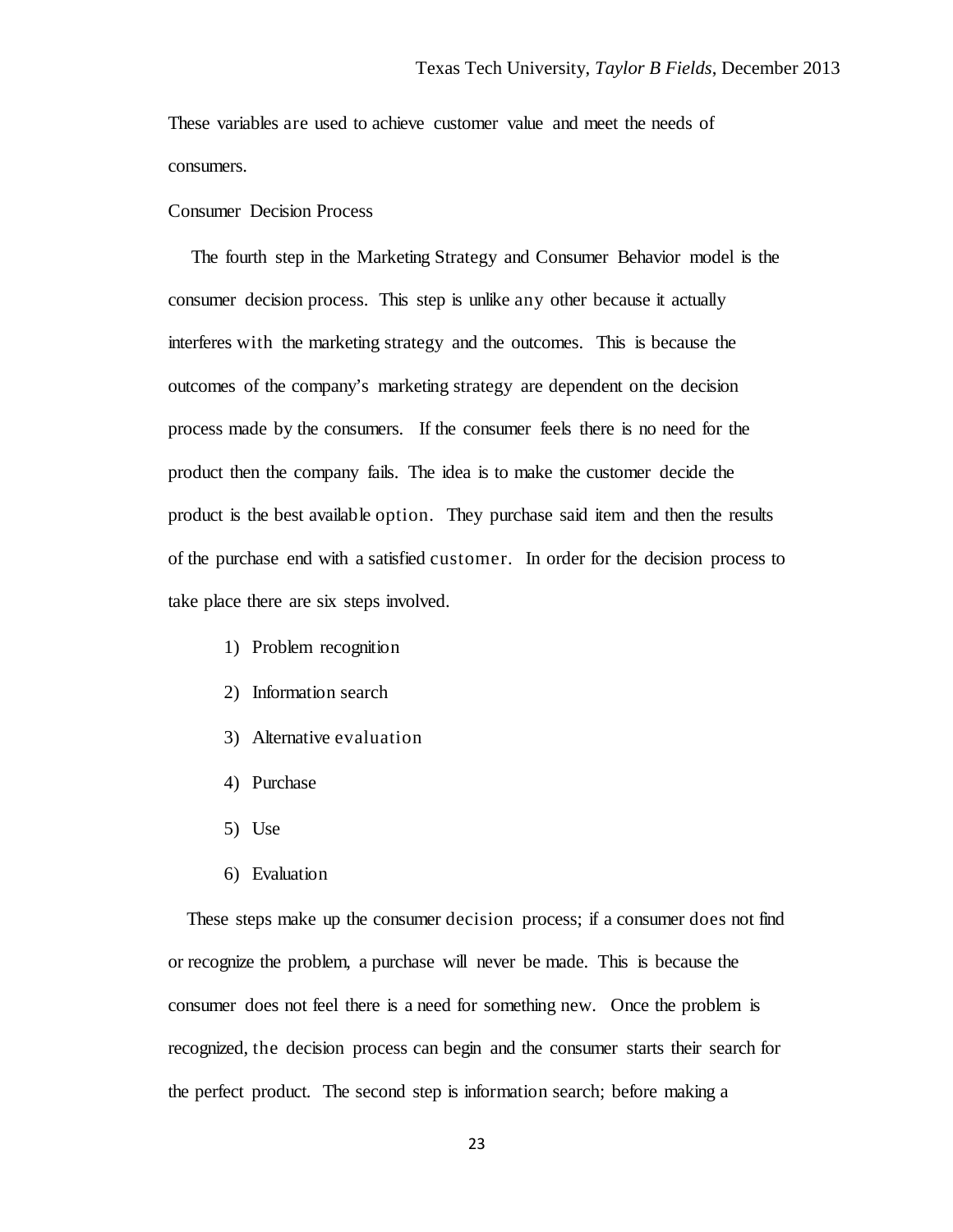purchase the consumer might check online reviews, or ask friends about particular brands or stores where they can find said item. Once the consumer feels he or she has enough information on the product, the next step is to compare prices, color, and fit with competitors, just to make sure they are making the right decision. Once they have searched and tried all their options, the next step is to purchase. Once the purchase has taken place, the consumer uses said item and the outcome after that is ranged by satisfaction. The consumer can either be completely satisfied, partially satisfied or not satisfied at all. As a retailer, knowing this information is a huge advantage and can help when marketing products.

 The fifth and final step in the Marketing Strategy and Consumer Behavior model is outcomes. This was touched on in the previous step. Outcomes are basically customer satisfaction. Outcomes are divided into three categories: firm, individual and society.

Firm outcomes include:

- 1) Product position "is an image of the product or brand in the consumer's mind relative to competing product and brands" (Hawkins *et al.,* 2009, p.23). For example, a consumer might choose Coca Cola over Dr. Pepper because of their personal feeling toward the brand. They may prefer the taste or like the ever popular polar bear commercials advertising the Coca Cola brand.
- 2) Sales and profits
- 3) Customer satisfaction, it is crucial for the customer to be satisfied in order to make the initial purchase. The reason this step is so important to most retailers is because the goal is to somehow keep that customer satisfied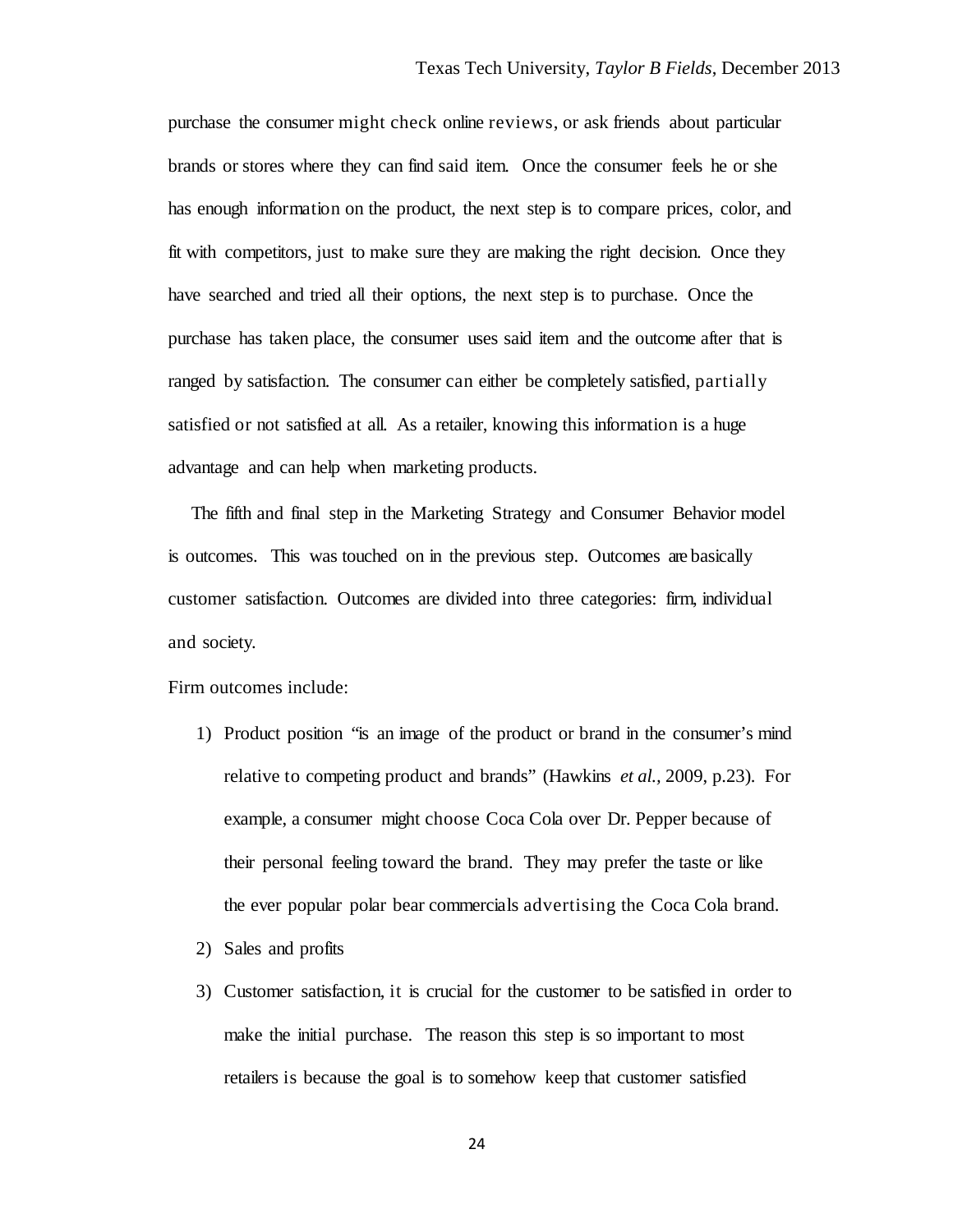through other purchases. The initial purchase is the easiest part. "However, creating satisfied customers, and thus future sales, requires that customers continue to believe that your brand meets their needs and offers superior value after they have used it" (Hawkins *et al.,* 2009, p.23)

### Individual outcomes include:

- 1) Need satisfaction, meaning the satisfaction a consumer feels after making a purchase. This can actually range from absolutely no satisfaction to complete satisfaction.
- 2) Injurious consumption "is when individuals or groups make consumption decisions that have negative consequences for their long-run well-being" (Hawkins *et al.,* 2009, p.24).

#### Society outcomes include:

- 1) Economic, meaning depending on the state of the country's economy is a huge determinant on whether or not they will decide to purchase or save.
- 2) Physical environment
- 3) Social welfare, meaning decisions on purchasing private goods which are considered personal goods, and then purchasing decisions regarding public areas (i.e. public education, parks and health care) which are often made by elected officials.

 Consumer behavior is very important to any retailer looking to enhance business. These ideas help mold a solid foundation for a stronger future. By applying the Marketing Strategy and Consumer Behavior model to cause-related marketing, retailers could see whether or not this particular marketing strategy would be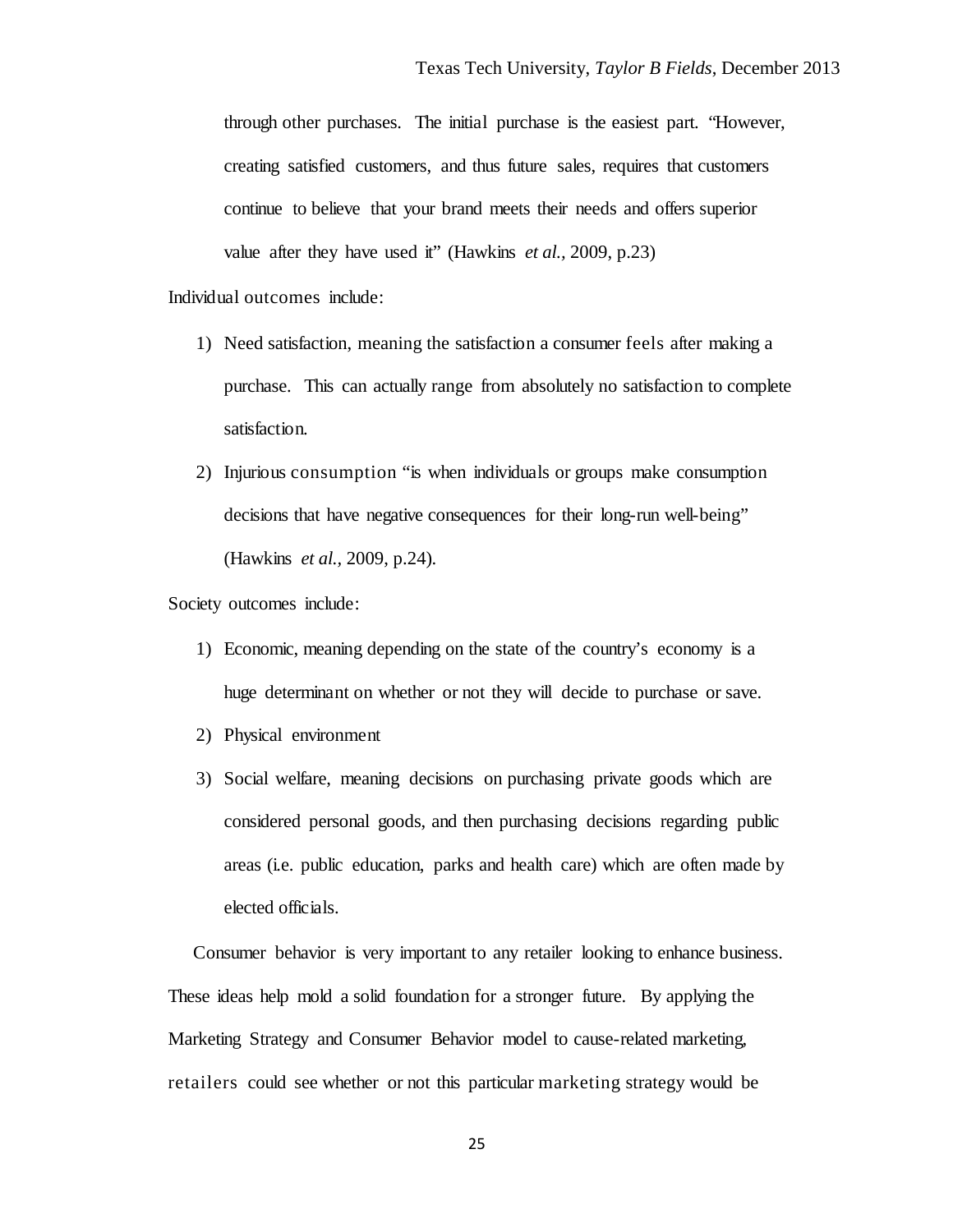worth pursuing. This model helps eliminate holes or prevent error that might otherwise be visible if consumer behavior was not applied while marketing to consumers.

# Summary

 In this chapter, the evolution of cause-related marketing as a retail strategy was discussed. In order for this marketing strategy to be effective to retailers it is important to consider product vs. cause, consumer obligation, pro-social spending and consumer behavior. These variables combined are what form the foundation for this type of marketing strategy.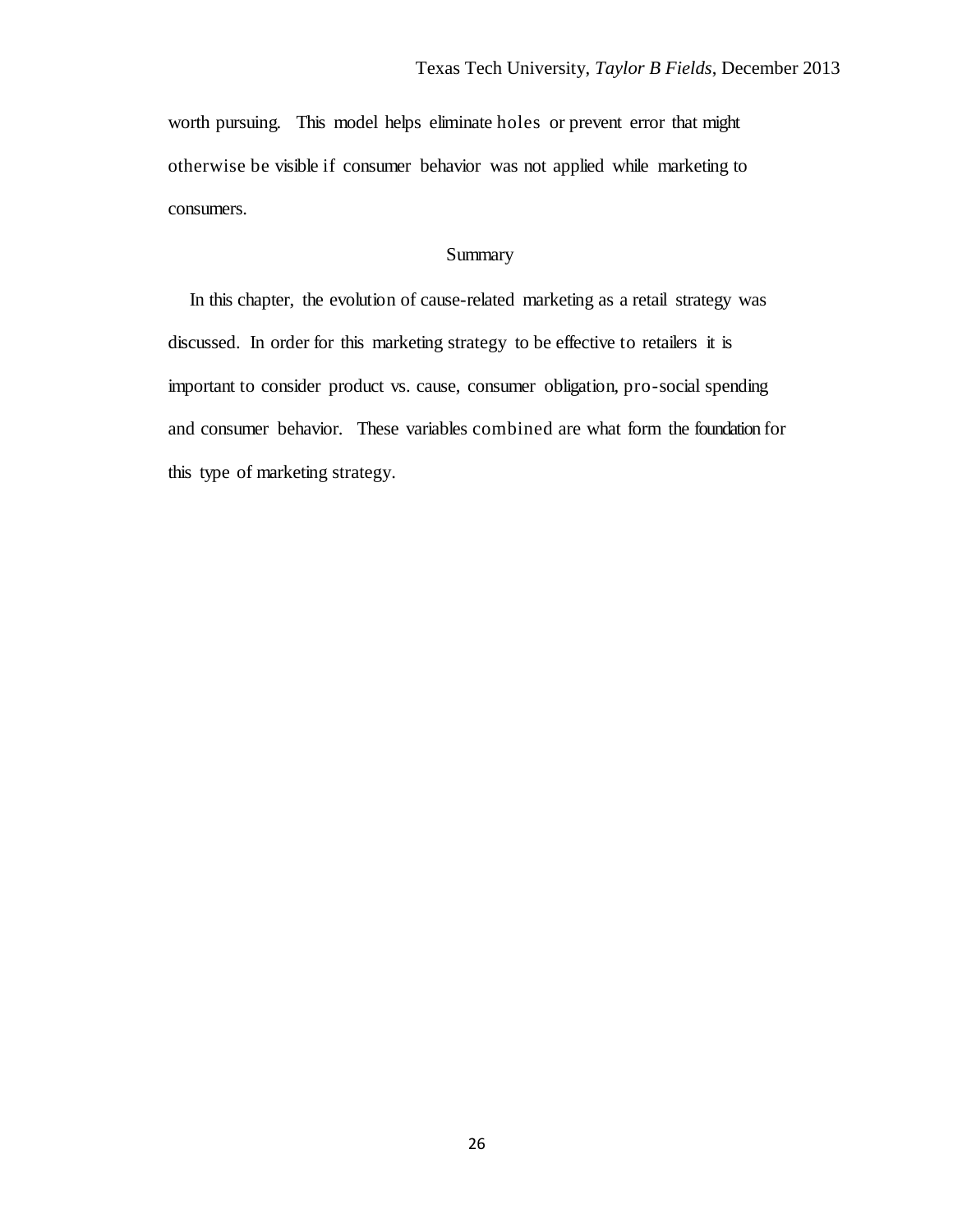### CHAPTER III

### METHODS AND PROCEDURES

### **Introduction**

 This chapter includes research objectives and questions, discusses the methods used in order to prepare for the data collection process and includes a description of the survey instrument.

 The primary purpose of this study is to determine what motivates consumers' purchase intention to choose one cause over another. The knowledge from this study can be used to benefit future retailers in the way they market their business. This study will be able to provide an insight for those interested in using cause- related marketing as a strategy. By determining whether or not a cause positively impacts both the consumer and a company's overall morale and financial standing will be the deciding factor on making cause-related marketing a strategy worth pursuing.

### Research Objectives

 For this study's research design, the dependent variable focused on is purchase intent and how it relates to the behavior of consumers. The influence of the three main points, 1) cause vs. product, 2) obligation, and 3) pro-social spending, was used to create four constructs. These four constructs plus four demographics are all considered to be the independent variables analyzed during this study.

- 1) Attitude
- 2) Belief
- 3) Obligation
- 4) Intent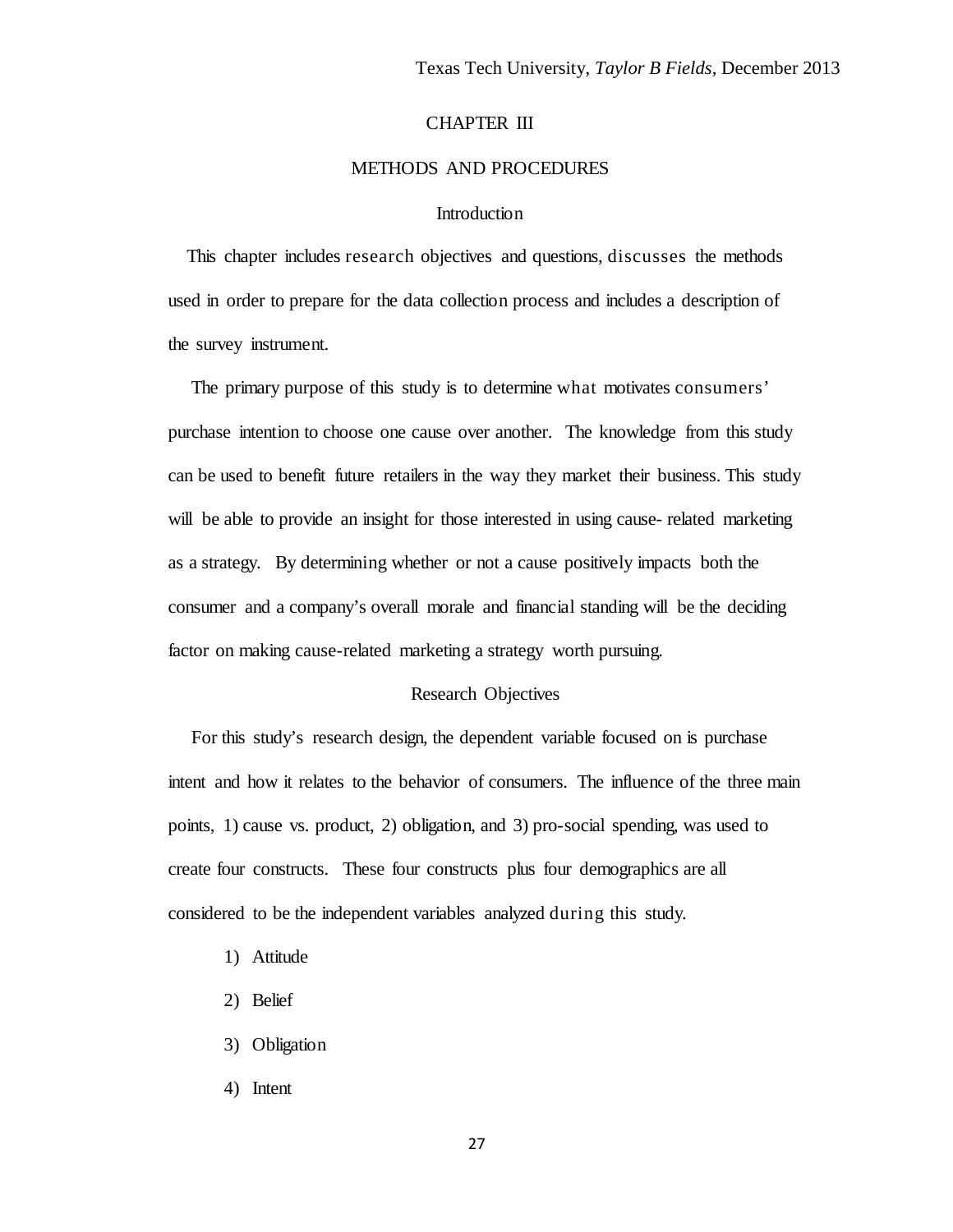From these constructs four hypotheses were created:

H1: People who believe cause-related marketing is beneficial to consumers, retailers, and charitable/social causes are likely to have a higher opinion of those retailers who support charitable/social causes.

H2: People who believe cause-related marketing is beneficial to consumers, retailers, and charitable/social causes are aware of retailers who support charitable/social causes.

H3: People who believe cause-related marketing is beneficial to consumers, retailers, and charitable/social causes feel obligated to participate in supporting charitable brands. H4: People who believe cause-related marketing is beneficial to consumers, retailers, and charitable/social causes are more likely to purchase from those retailers who support charitable/social causes.

 Gender, age, race and religious beliefs are the demographics used to identify the differences in the constructs discussed above. For example, men and women often perceive fashion, charitable giving, and the use of CRM differently, and by adding age and culture (race) into the mix, the study can highlight the range of views. Religious beliefs will be used to analyze past pro-social spending. The idea is to see if religion plays a positive role in past pro-social giving. If a consumer donates money and is involved in evangelical missions through their religion; then maybe they would be more willing to purchase for a cause.

### Research Questions

 The following research questions were developed to test the research objectives: Research Question 1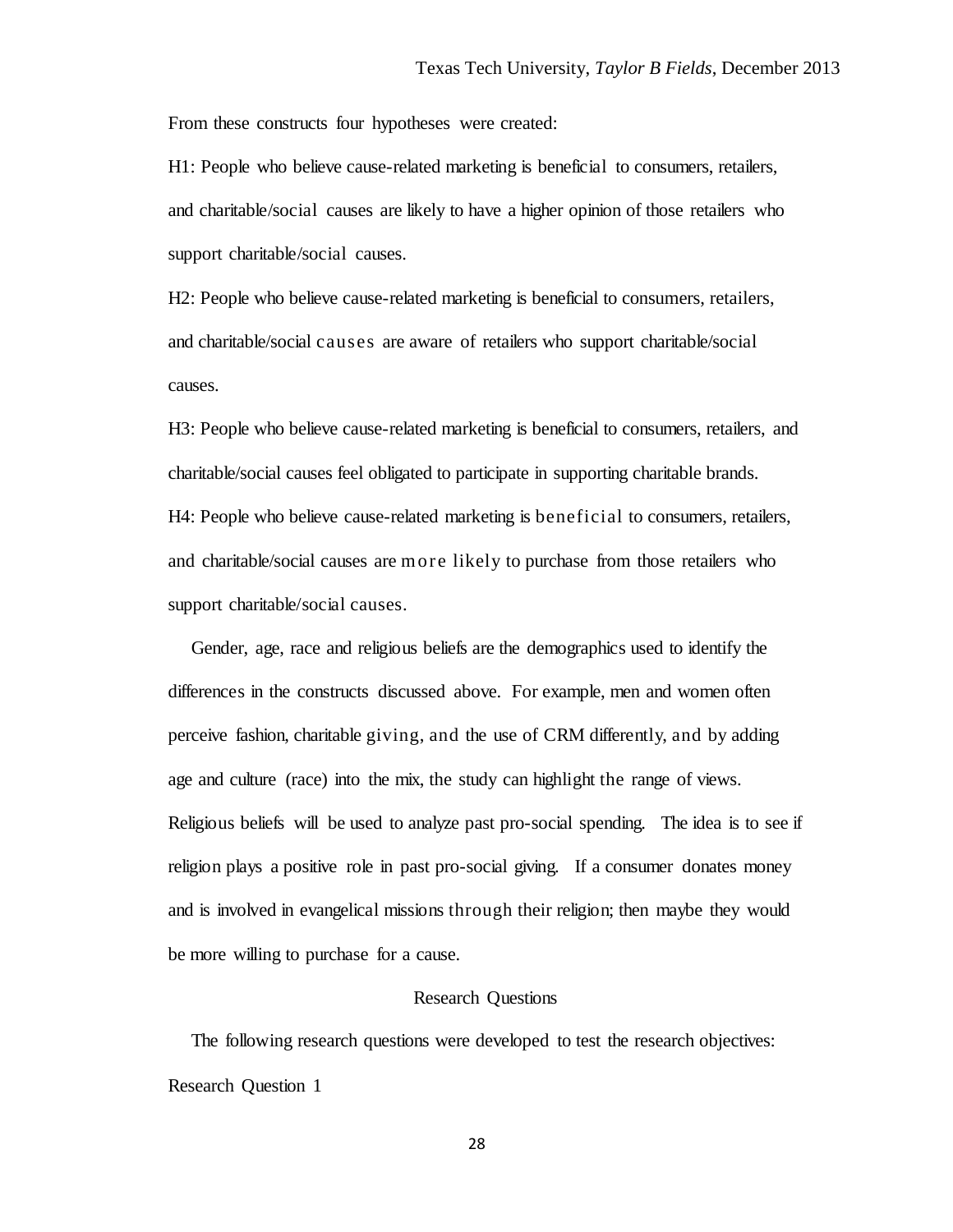Was there a significant difference in those that have a favorable opinion of charitable brands based on the belief cause-related marketing is beneficial to consumers, retailers, and charitable/social causes?

Research Question 2

 Was there a significant difference in those who are more likely to tell friends to purchase from charitable brands because of their commitment to a specific cause based on the belief cause-related marketing is beneficial to consumers, retailers, and charitable/social causes?

#### Research Question 3

 Was there a significant difference in familiarity with charitable brands based on the belief cause-related marketing is beneficial to consumers, retailers, and charitable/social causes?

Research Question 4

 Was there a significant difference in those that feel obligated to purchase from or donate to charitable brands based on the belief cause-related marketing is beneficial to consumers, retailers, and charitable/social causes?

#### Research Question 5

 Was there a significant difference in those that donate time to charitable causes based on the belief cause-related marketing is beneficial to consumers, retailers, and charitable/social causes?

### Research Question 6

 Was there a significant difference in those who are more likely to purchase from charitable brands because of their commitment to a specific cause based on the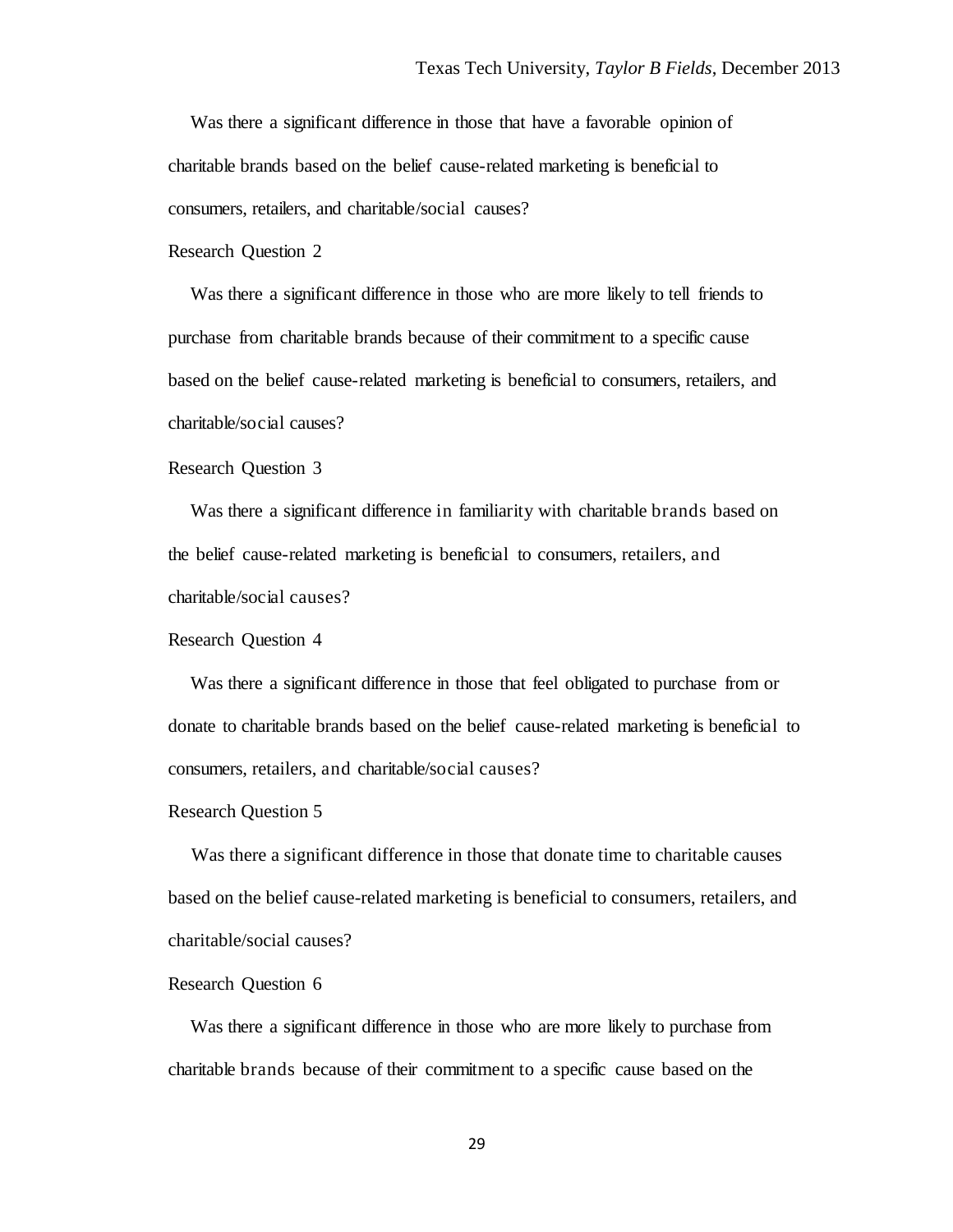belief cause-related marketing is beneficial to consumers, apparel companies, and charitable/social causes?

Research Question 7

 Was there a significant difference in those that frequently purchase from charitable brands based on the belief cause-related marketing is beneficial to consumers, retailers, and charitable/social causes?

Research Question 8

 Was there a significant difference in those that pay more money for a product knowing a percentage of the profits go toward charitable brands based on the belief cause-related marketing is beneficial to consumers, retailers, and charitable/social causes?

Research Question 9

 Was there a significant difference in those that if (price and fit) are equal, would choose to purchase from charitable brands over a brand that does not give monetary support based on the belief cause-related marketing is beneficial to consumers, retailers, and charitable/social causes?

Research Question 10

 Was there a significant difference in those who are likely to purchase from a retailer implementing CRM based on the belief cause-related marketing is beneficial to consumers, retailers, and charitable/social causes?

### Method

Theoretical Framework

 The theory behind this study's theoretical framework is Theory of Planned Behavior. The model created for this study shown below is an adaptation from this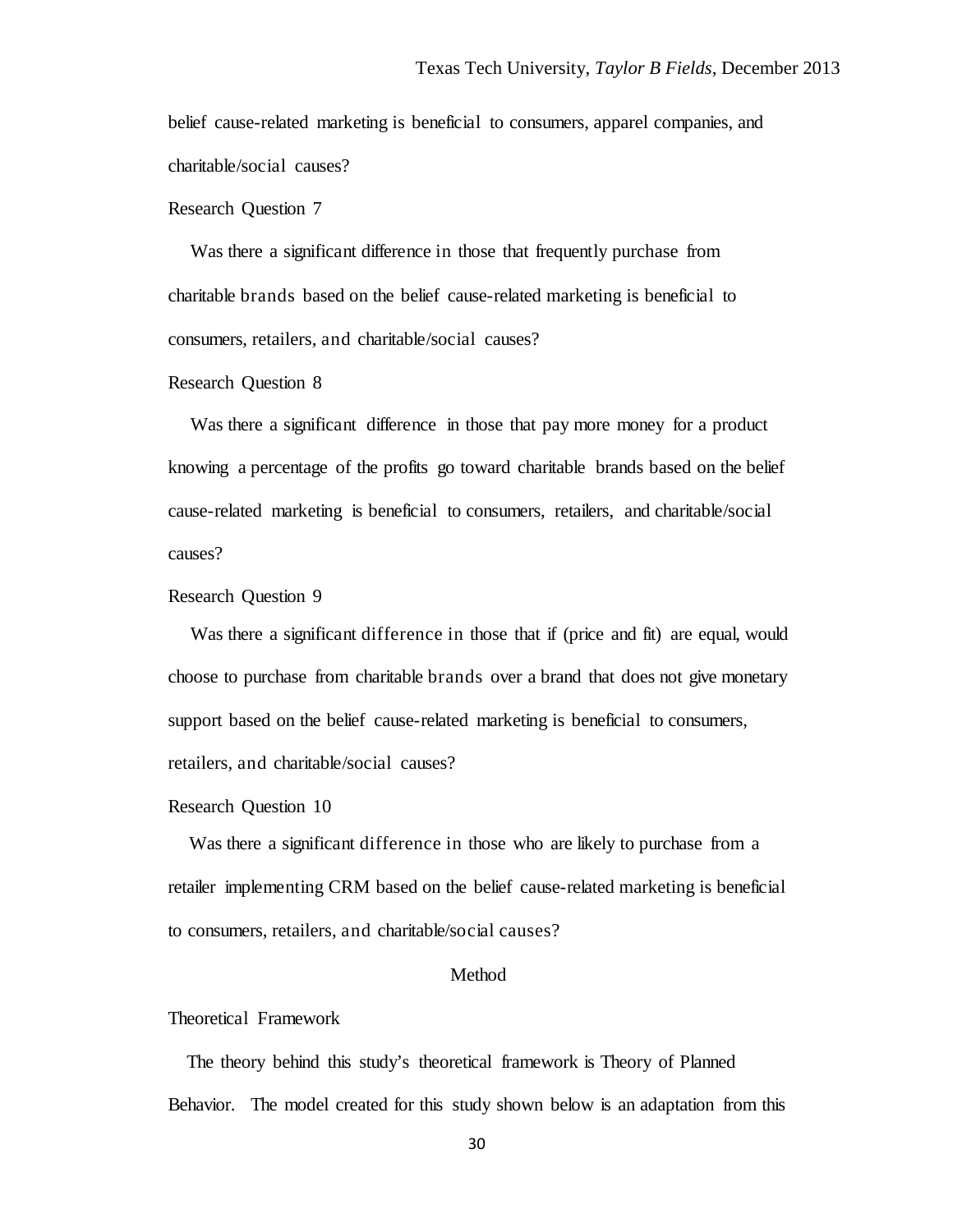theory. This model displays how the three main variables (i.e. product vs. cause, pro-social spending, and obligation) effect the behaviors of the consumers regarding the four constructs (i.e. attitude, belief, obligation, and intent) being used to create a higher purchase intent, which is considered to be a behavioral action. In Figure 3, the product vs. cause variable is represented by the construct attitude. Consumers' ideas and personal opinions of charitable causes play a role in purchase intent. The construct belief represents the pro-social spending variable; it focuses on past/present donations to specific causes. This type of behavior is thought to encourage and strengthen the consumers' intent to purchase because of their previous involvement. The construct obligation represents the obligation variable signifying the consumer's feeling of compulsion to purchase in order to help those in need.



Figure 3: Theory of Planned Behavior

# Instrument

Hyllegard et al.,'s (2009) previous research was used as a guide in regards to the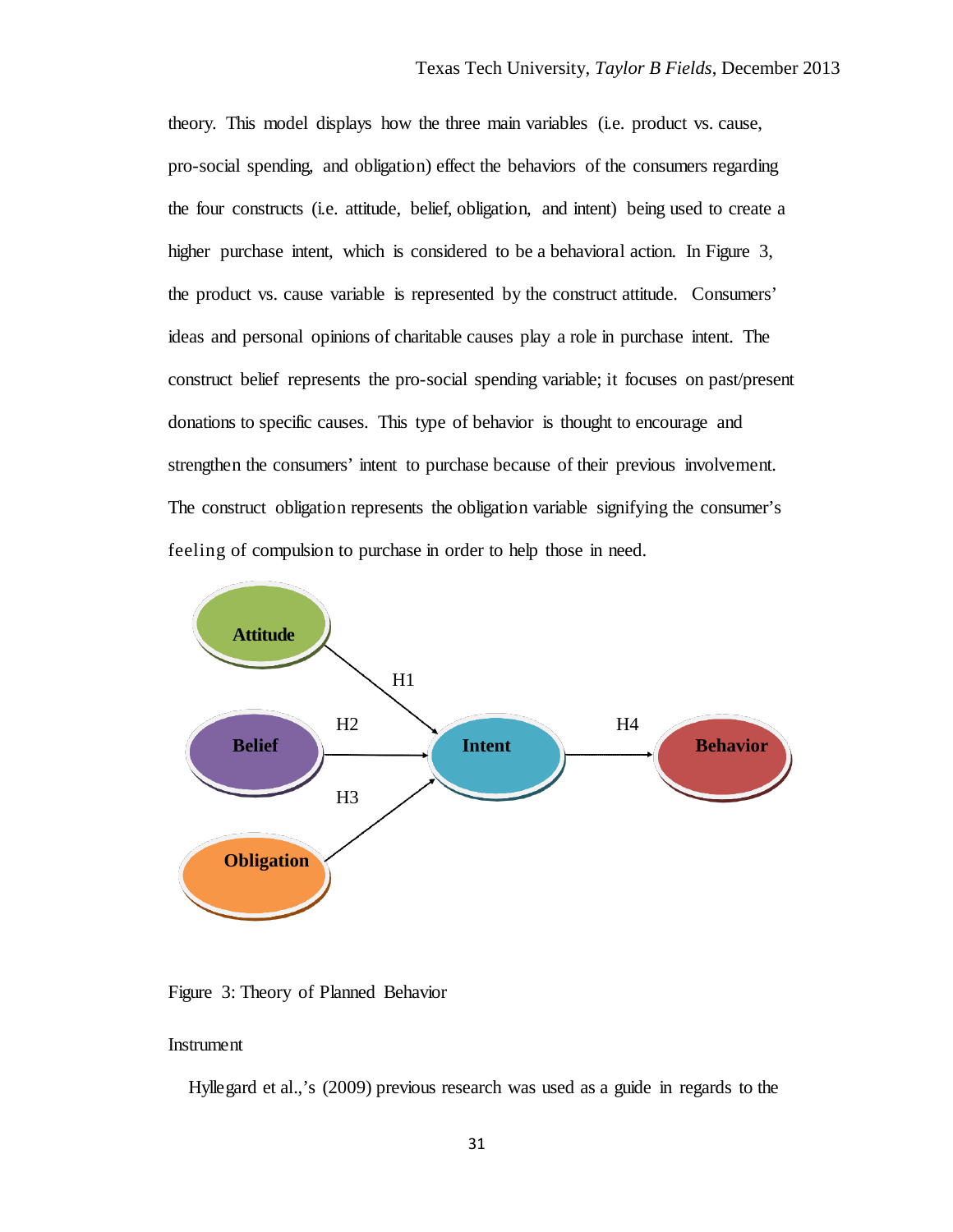research design for this study's survey instrument. The previous study uses a Likert scale which will be implemented as part of this study's research method. The questions used in the survey will be created from the influence of the four constructs and four demographics previously discussed. As shown in the model, each construct has a series of questions in order to help answer the hypotheses attached. The survey instrument has been broken into two parts. The first section is basic questions any participant can answer; they are purely intended for the participant's personal opinions. The second section of the survey contains similar questions, but refers to three particular causes and or retailers. This is to show the difference or preference of one cause over another. The questions are set up in a Likert scale format, with the targeted retailers listed under each question. The participant will read the question and select an option ranging from 1 being strongly agree, to 5 being strongly disagree. They will answer the same questions for all three retailers. Demographics and psychographics of each participant in the survey will be evaluated as well.

 The reason behind listing each targeted retailer under each question is to see what really drives the consumers' purchase intentions to support the cause. The outcome could be based on the product the company sells, the brand name of the company, or because they love the cause. If this statement proves to be true, this would mean the cause would outweigh the desire for the specific brand or product. By using different charitable causes, we will be able to see what really impacts the consumers' behaviors.

#### Sample Selection

The reason behind the survey is to reach more people; the sample used for this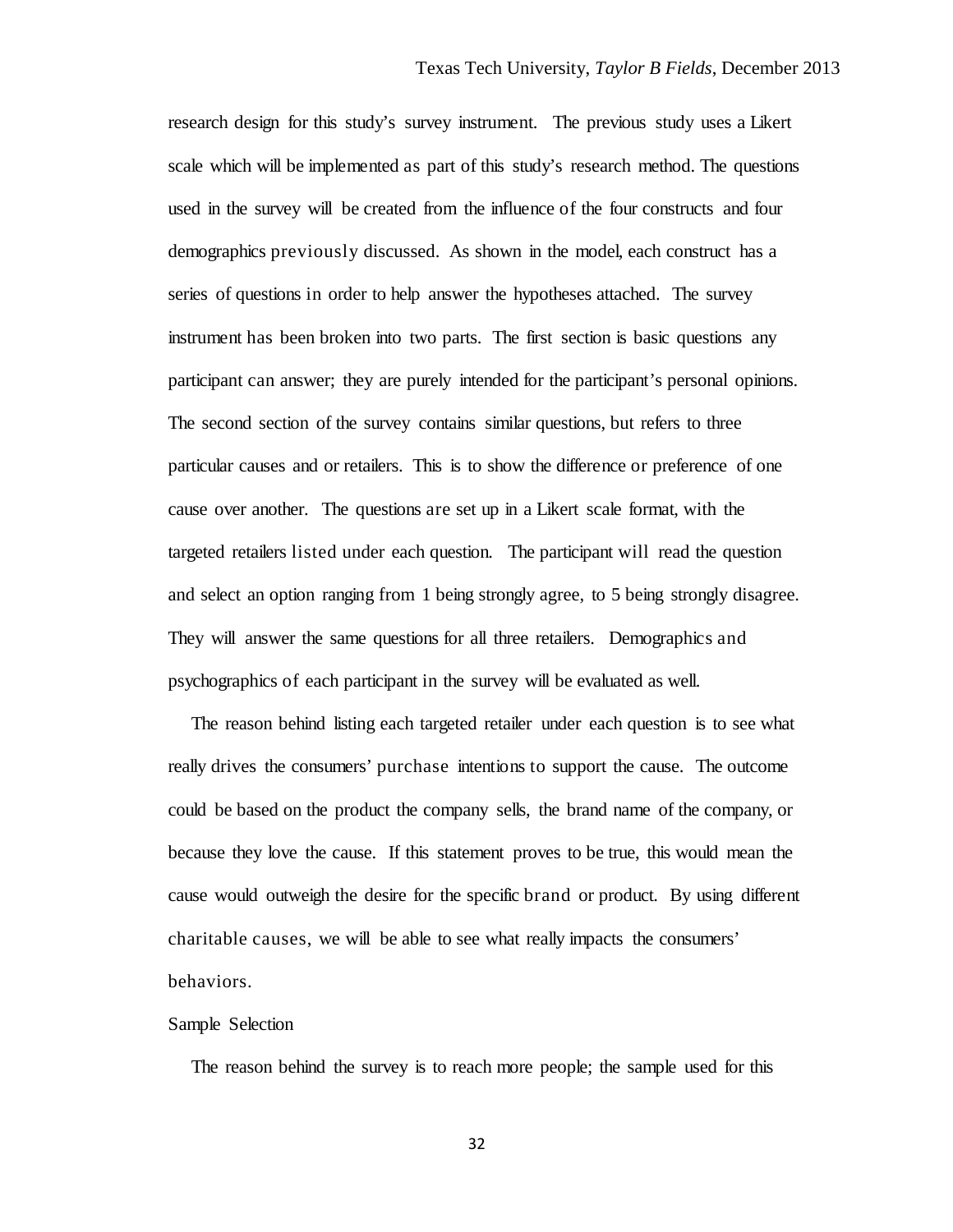study is both male and female, ages ranging from 18-80 years old. The reason for such a large sample group is to see which generation has a larger influence in regards to CRM. This study wanted to make sure the four major generations (i.e. Baby Boomers, Generation X, Generation Y) making most of the purchases in today's society were included in order to get well rounded results. By using a larger sample group, the study is sure to gather enough information to answer the research questions previously discussed. The intended sample size is 300 just in case some surveys have to be omitted.

## Data Collection

 This study will focus on gathering data through an online survey using Qualtrics. Breaking down the research tends to be a little easier to understand and it is quicker to conduct what is needed. This survey will be dispersed using social media. A link will be posted to Facebook, Twitter and Email leading the willing participants to the correct location. Once the participants have taken the survey, the data will be stored in the Qualtrics system. There will be only two people who have access to this data system, the researcher and the P.I. All the participants' information is completely anonymous; this is to ensure the safety of each participant's opinions.

#### Summary

 This chapter includes sections on the research objectives and questions, discusses the study's theoretical framework and construction of new model, and an explanation of the sample selection and data collection. In addition the survey instrument was discussed as well as the study's measurements regarding the data collected.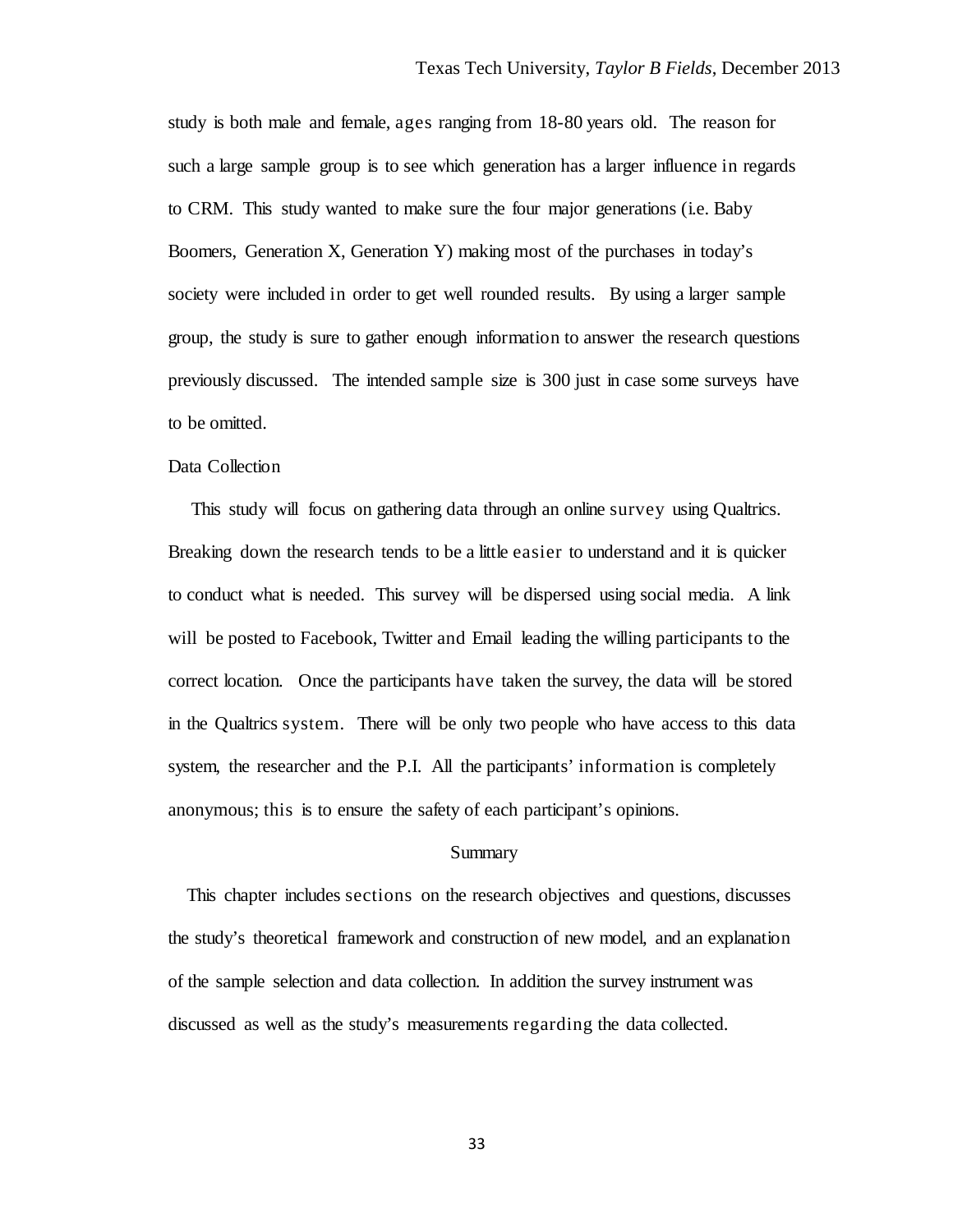### CHAPTER IV

## FINDINGS AND RESULTS

## Introduction

 This study sought to determine the factors in consumers' decision to purchase for a benevolent cause. The study about CRM focused on three variables related to influence: 1) cause vs. product, 2) obligation, and 3) pro-social spending. These three variables impacted the four major constructs used to create the survey questions for this study. Each question asked during the survey is linked back to the study's four hypotheses.

 By focusing on the major constructs we are able to see the participants' attitudes, beliefs, obligation and intent to purchase toward a cause, brand or particular retailer. The survey instrument used to collect the data was posted during the fall of 2013. During that time, several posts were made reminding willing participants on social media (i.e. Facebook, Twitter and Email) to take part in the survey. The goal of 300 willing participants was exceeded giving the survey an overall total of 311 participants.

#### Research Objectives

There are four constructs that make up the research objectives for this study:

- 1) Attitude
- 2) Belief
- 3) Obligation
- 4) Intent

From these constructs four hypotheses were created: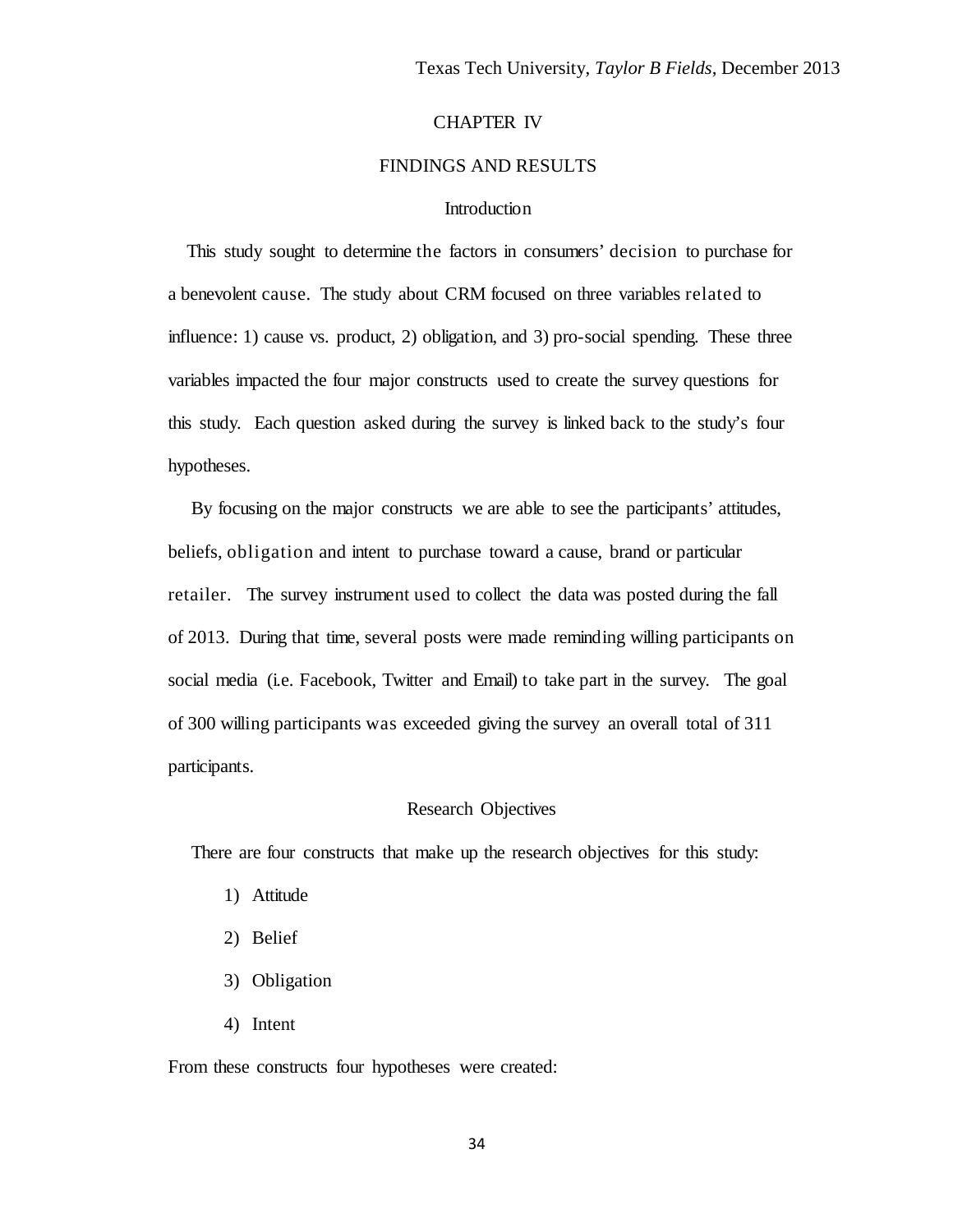H1: People who believe cause-related marketing is beneficial to consumers, retailers, and charitable/social causes are likely to have a higher opinion of those retailers who support charitable/social causes.

H2: People who believe cause-related marketing is beneficial to consumers, retailers, and charitable/social causes are aware of retailers who support charitable/social causes. H3: People who believe cause-related marketing is beneficial to consumers, retailers, and charitable/social causes feel obligated to participate in supporting charitable brands. H4: People who believe cause-related marketing is beneficial to consumers, retailers, and charitable/social causes are more likely to purchase from those retailers who support charitable/social causes.

## **Demographics**

 There were four demographic descriptors measured; these include ethnicity, religion, gender and year the participant was born. Although there were 311 participants that took the survey, however some did not respond to all demographic questions.

Ethnicity was broken down into five groups which included:

- 1) Hispanic
- 2) Asian
- 3) African American
- 4) Native American
- 5) White/Caucasian

The White/Caucasian group was the ethnic majority totaling to 282 people. Six participants did not indicate ethnicity.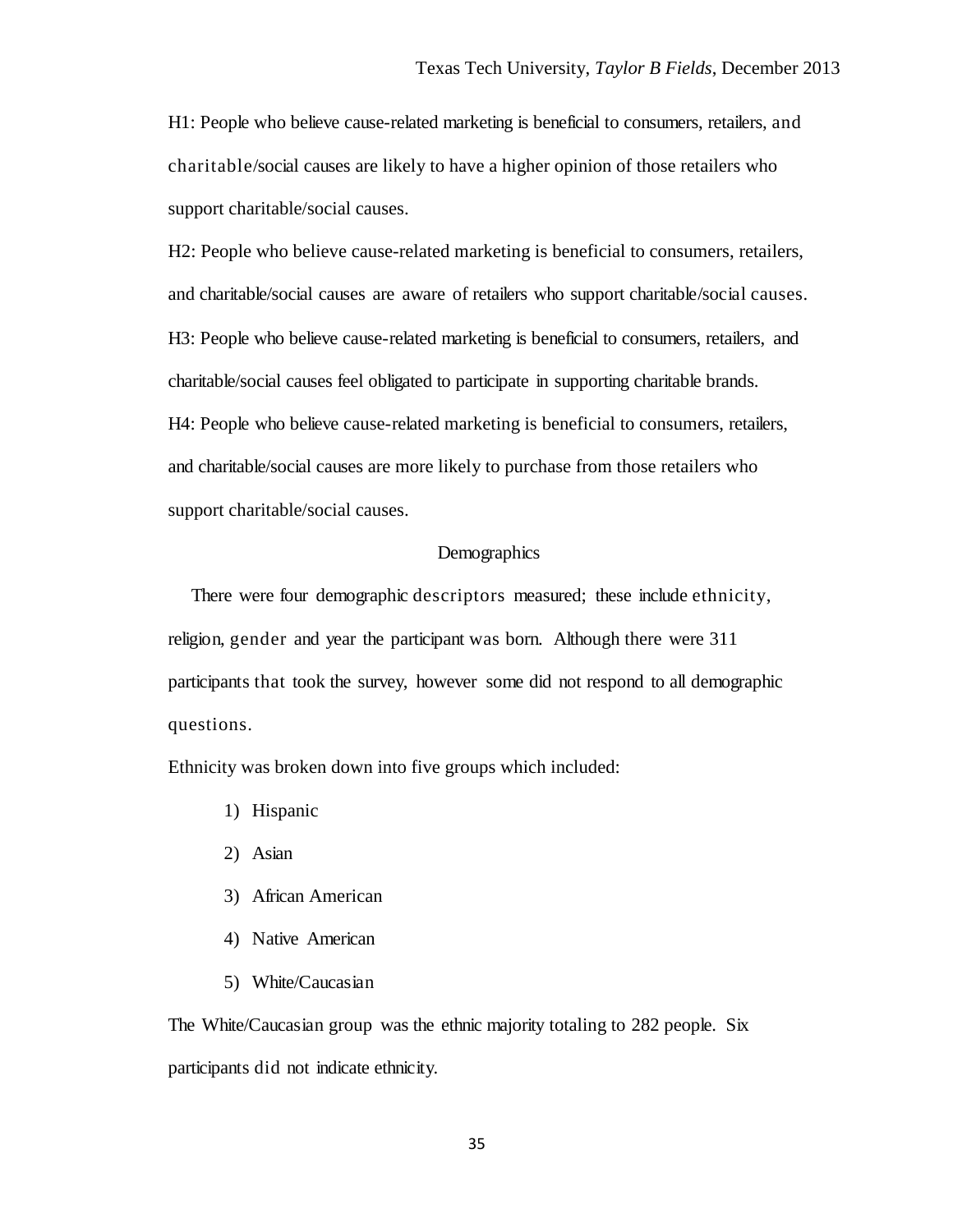Religion is also broken down into 5groups:

- 1) Agnostic
- 2) Christian
- 3) Muslim
- 4) Atheist
- 5) Other

According to the data set, there were three participants unaccounted for leaving a total of 308 participants that chose to answer this particular question. 92% or 289 participants chose Christianity as their religious belief, making this group the most popular. Out of the 308 total participants choosing to answer this question, 83% of the participants that completed this survey were female and only 16% were male.

 Since the demographics for this study are not diverse as anticipated, before analyzing the data any further a cleansing process took place. This was to ensure better data results. The first step was eliminating all the male participants. The reason behind this action was to make the data analysis process a narrow focus. The female participants clearly outnumber the males making the comparison weak to begin with. The second step was to look at religion, since there was not a lot of diversity here either a decision to eliminate everyone except those who chose Christianity as their religion. The reason behind this action was because Christianity was the highest ranking religion amongst all the others, making this comparison weak. The new demographic sample is 233 Christian Caucasian females. These respondents' answers are the only ones being analyzed in order to assemble final results for this study.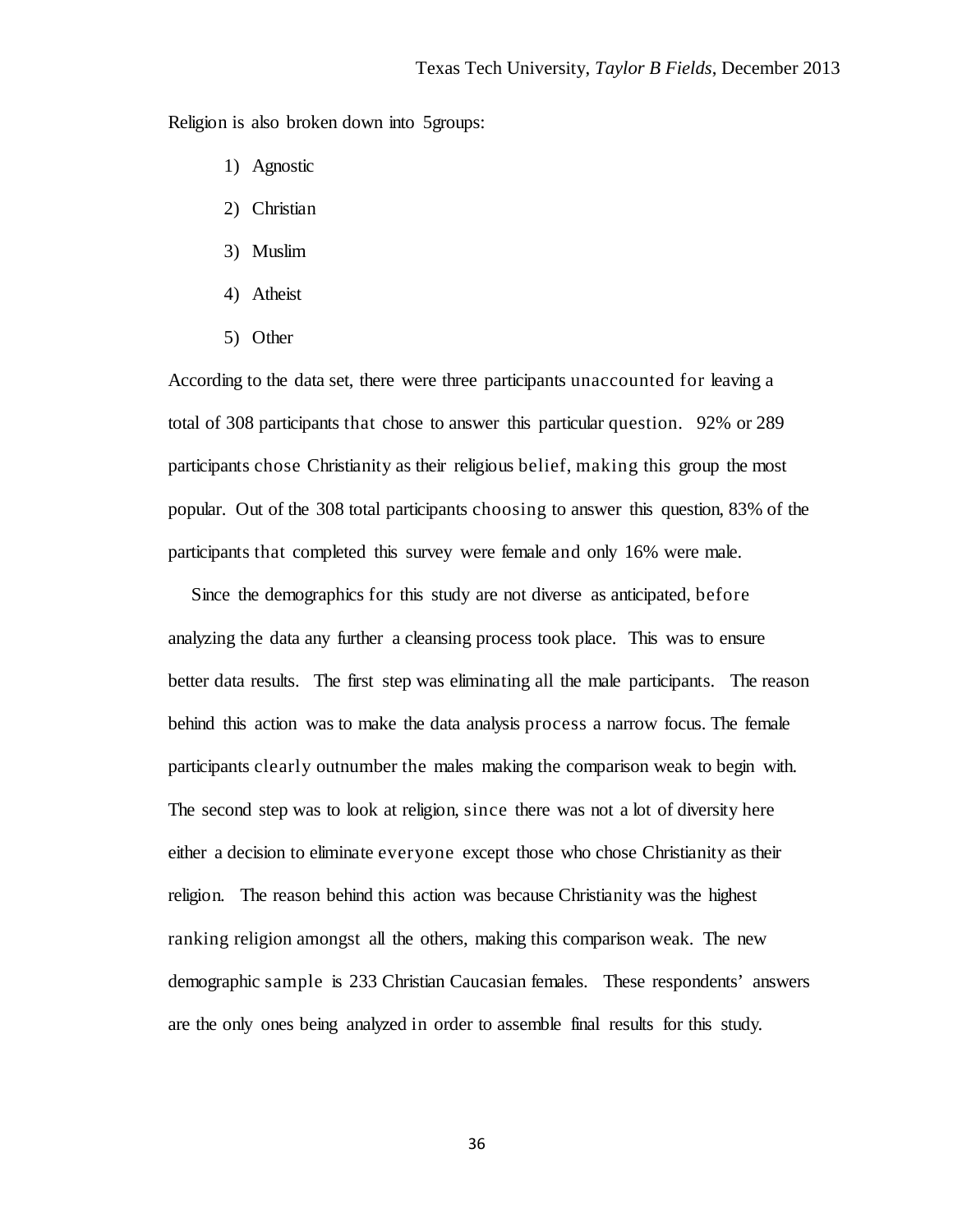#### Findings

H1: People who believe cause-related marketing is beneficial to consumers, retailers, and charitable/social causes are likely to have a higher opinion of those retailers who support charitable/social causes. Hypothesis 1 was tested by the following questions. Based on the findings, H1 was accepted.

#### Research Question 1

Was there a significant difference in those that have a favorable opinion of charitable brands based on the belief cause-related marketing is beneficial to consumers, retailers, and charitable/social causes?

 An ANOVA was performed comparing those that have a favorable opinion of charitable brands with belief. There is a significant difference in those that have a favorable opinion of charitable brands and belief of the benefit of CRM. Difference in those that have a favorable opinion of charitable brands based upon belief yielded an F value of 42.474 (df 2,233;p<.0000). The Bonferonni post-hoc multiple comparisons test further showed significant differences between all three groups. People who have a favorable opinion of charitable brands are more likely to believe CRM is beneficial.

#### Research Question 2

 Was there a significant difference in those who are more likely to tell friends to purchase from charitable brands because of their commitment to a specific cause based on the belief cause-related marketing is beneficial to consumers, retailers, and charitable/social causes?

An ANOVA was performed comparing those who are more likely to tell friends to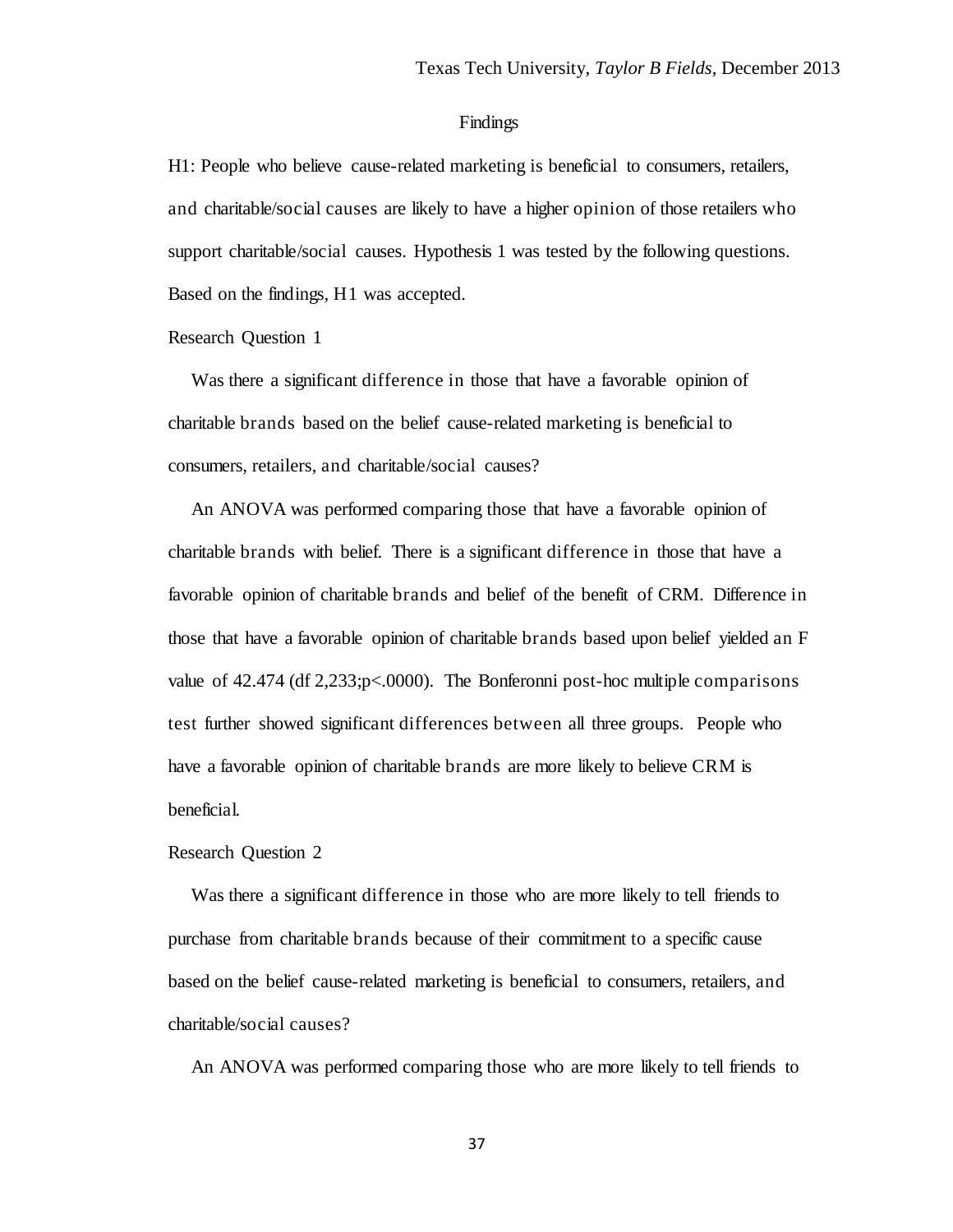purchase from charitable brands because of their commitment to a specific cause with belief. There is a significant difference in those who are more likely to tell friends to purchase from charitable brands because of their commitment to a specific cause and belief of the benefit of CRM. Difference in those who are more likely to tell friends to purchase from charitable brands because of their commitment to a specific cause in based upon belief yielded an F value of 27.636(df 2,231;p<.0000). The Bonferonni post-hoc multiple comparisons test further showed significant differences between all three groups. People who are more likely to tell friends to purchase from charitable brands because of their commitment to a specific cause are more likely to believe CRM is beneficial.

H2: People who believe cause-related marketing is beneficial to consumers, retailers, and charitable/social causes are aware of retailers who support charitable/social causes. Hypothesis 2 was tested by the following question, Hypothesis 2 was accepted. Research Question 3

 Was there a significant difference in familiarity with charitable brands based on the belief cause-related marketing is beneficial to consumers, retailers, and charitable/social causes?

 An ANOVA was performed comparing familiarly with belief. There is a significant difference in familiarity with brands and belief of the benefit of CRM. Difference in familiarity based upon belief yielded an F value of 8.345 (df 2, 232; p<.0000). The Bonferonni post-hoc multiple comparisons test further showed significant differences between all three groups. People who believed cause- related marketing is beneficial to consumers, retailers, and charitable/social causes are more familiar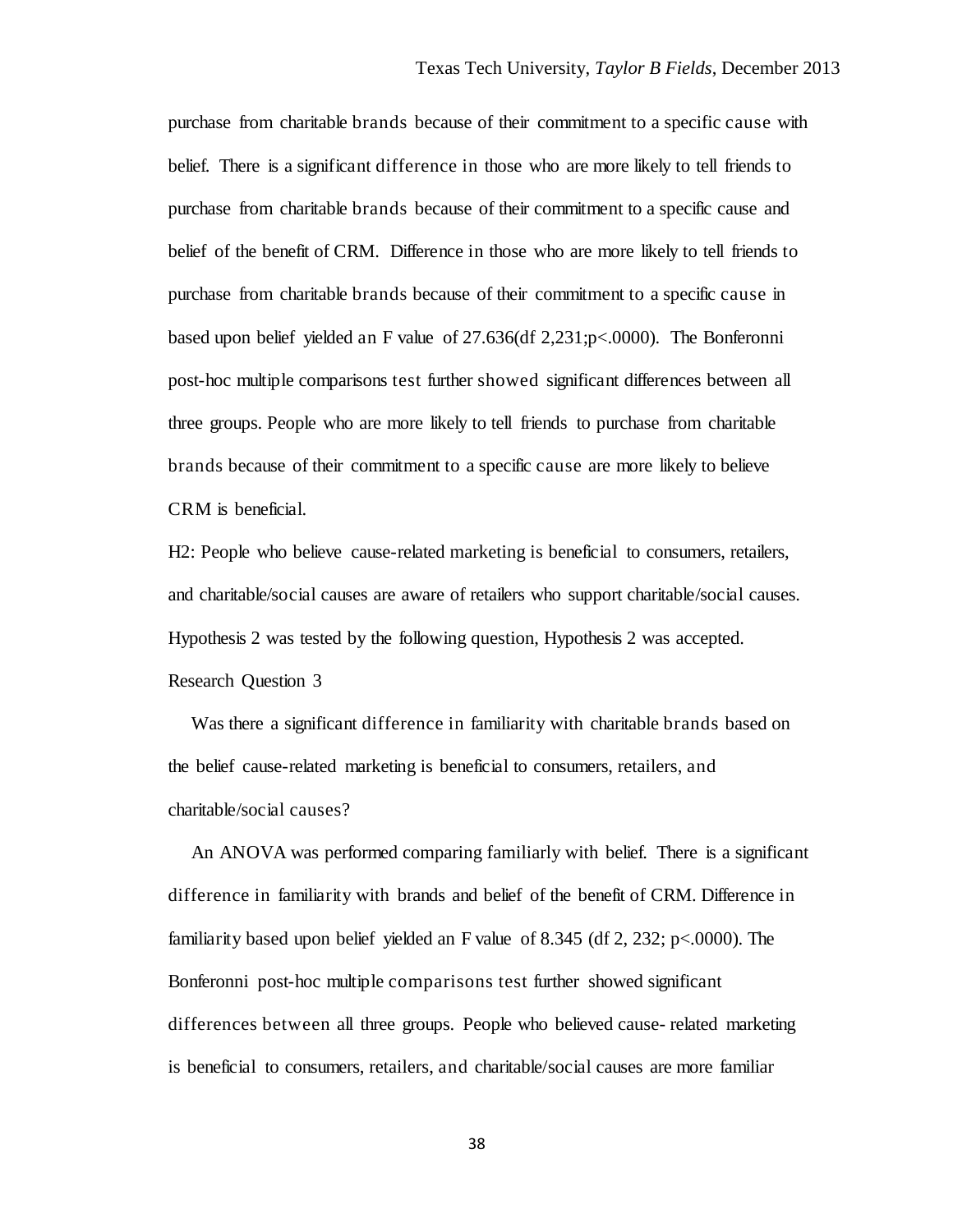with charitable brands.

H3: People who believe cause-related marketing is beneficial to consumers, retailers, and charitable/social causes feel obligated to participate in supporting charitable brands. Hypothesis 3 was tested by the following question, Hypothesis 3 was accepted.

Research Question 4

 Was there a significant difference in those that feel obligated to purchase from or donate to charitable brands based on the belief cause-related marketing is beneficial to consumers, retailers, and charitable/social causes?

 An ANOVA was performed comparing those that feel obligated to purchase from or donate to charitable brands with belief. There is a significant difference in those that purchase from charitable brands and belief of the benefit of CRM. Difference in purchasing from charitable brands based upon belief yielded an F value of 13.460 (df 2,233;p<.0000). The Bonferonni post-hoc multiple comparisons test further showed significant differences between all three groups. People who feel obligated to purchase from or donate to charitable brands are more likely to believe CRM is beneficial.

#### Research Question 5

 Was there a significant difference in those that donate time to charitable causes based on the belief cause-related marketing is beneficial to consumers, retailers, and charitable/social causes?

 An ANOVA was performed comparing those that donate time to charitable causes with belief. There was no significant difference in those who donate time to charitable causes and belief of the benefit of CRM.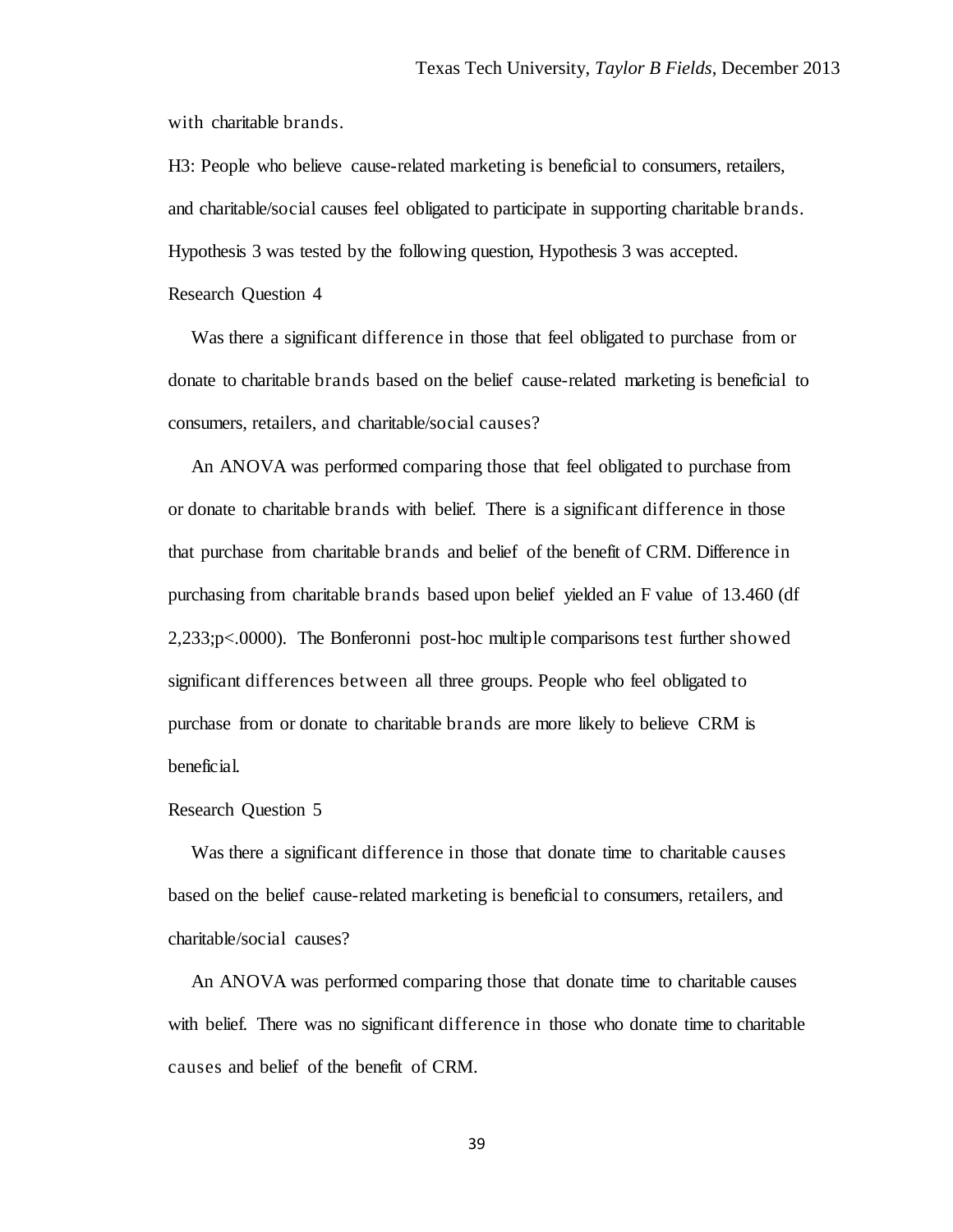H4: People who believe cause-related marketing is beneficial to consumers, retailers, and charitable/social causes are more likely to purchase from those retailers who support charitable/social causes. Hypothesis 4 was tested by the following questions, Hypothesis 4 was accepted.

Research Question 6

 Was there a significant difference in those who are more likely to purchase from charitable brands because of their commitment to a specific cause based on the belief cause-related marketing is beneficial to consumers, apparel companies, and charitable/social causes?

 An ANOVA was performed comparing those who are more likely to purchase from charitable brands because of their commitment to a specific cause with belief. There is a significant difference in those who are more likely to purchase from charitable brands because of their commitment to a specific cause and belief of the benefit of CRM. Difference in those who are more likely to purchase from charitable brands because of their commitment to a specific cause is based upon belief yielded an F value of 19.883(df 2,233;p<.0000). The Bonferonni post-hoc multiple comparisons test further showed significant differences between all three groups. People who are more likely to purchase from charitable brands because of their commitment to a specific cause are more likely to believe CRM is beneficial.

Research Question 7

 Was there a significant difference in those that frequently purchase from charitable brands based on the belief cause-related marketing is beneficial to consumers, retailers, and charitable/social causes?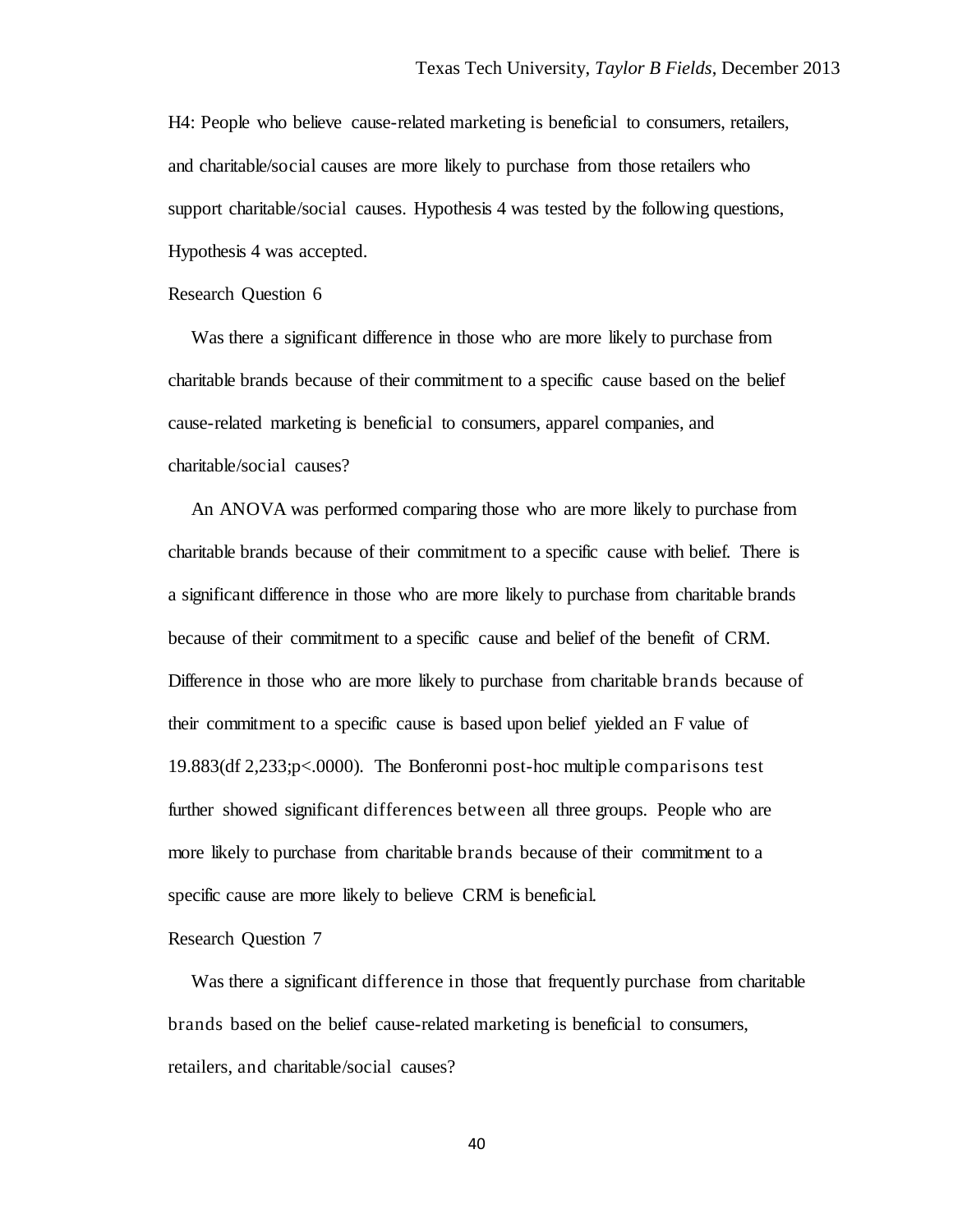An ANOVA was performed comparing those that purchase from charitable brands with belief. There is a significant difference in those that purchase from charitable brands and belief of the benefit of CRM. Difference in purchasing from charitable brands based upon belief yielded an F value of 18.797 (df 2,233;p<.0000). The Bonferonni post-hoc multiple comparisons test further showed significant differences between all three groups. People who purchase from charitable brands are more likely to believe CRM is beneficial.

#### Research Question 8

 Was there a significant difference in those that pay more money for a product knowing a percentage of the profits go toward charitable brands based on the belief cause-related marketing is beneficial to consumers, retailers, and charitable/social causes?

 An ANOVA was performed comparing those that pay more money for a product knowing a percentage of the profits go toward charitable brands with belief. There is a significant difference in those that pay more for a product knowing a percentage goes toward charitable brands and belief of the benefit of CRM. Difference in paying more for a product knowing a percentage of the profit goes toward charitable brands based upon belief yielded an F value of 25.716 (df 2,233;p<.0000). The Bonferonni posthoc multiple comparisons test further showed significant differences between all three groups. People who pay more for a product knowing a percentage of the profit will go toward charitable brands are more likely to believe CRM is beneficial. Research Question 9

Was there a significant difference in those that if (price and fit) are equal, would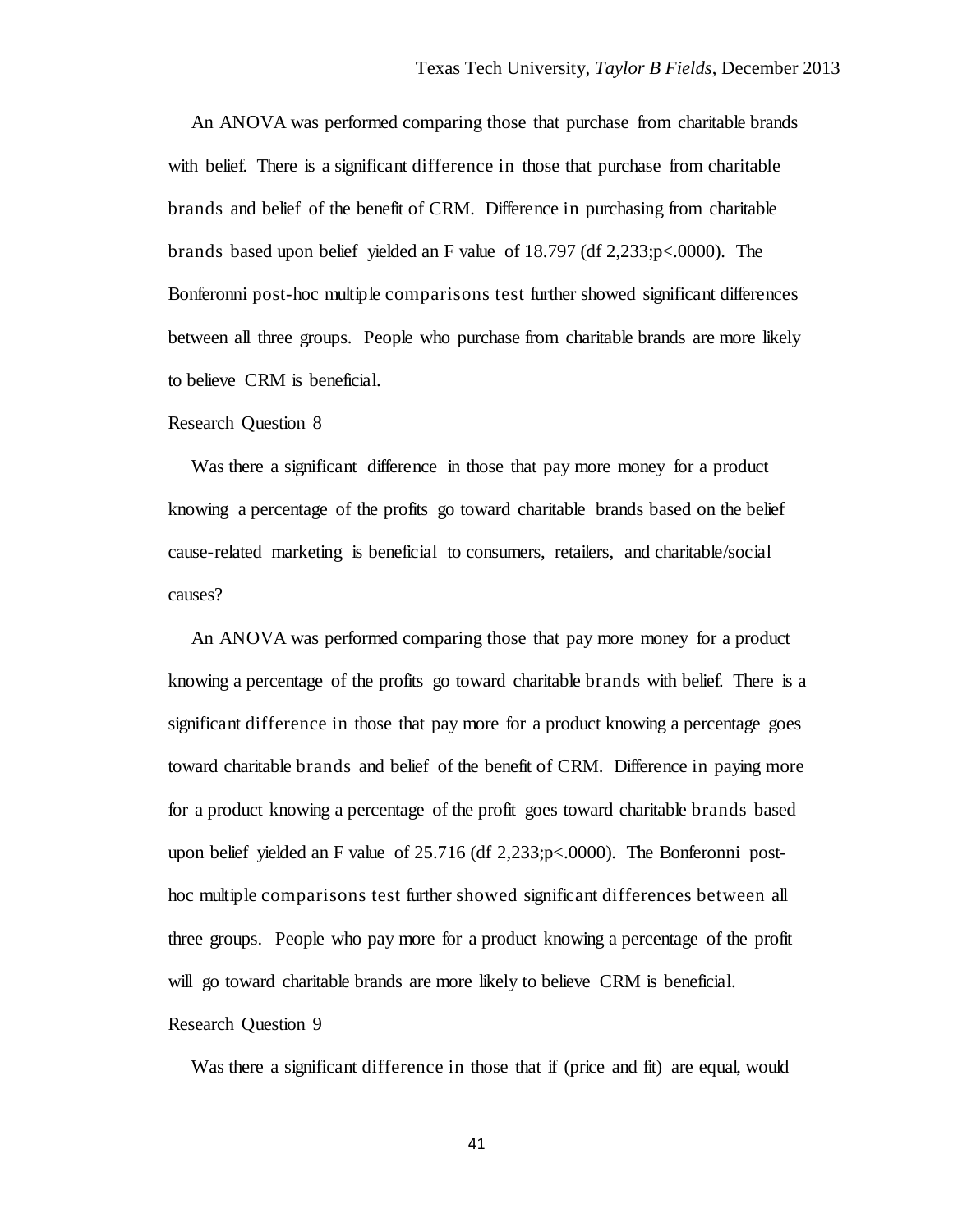choose to purchase from charitable brands over a brand that does not give monetary support based on the belief cause-related marketing is beneficial to consumers, retailers, and charitable/social causes?

 An ANOVA was performed comparing those that if (price and fit) are equal, would choose to purchase from charitable brands over a brand that does not give monetary support with belief. There is a significant difference in those that if (price and fit) are equal, would choose to purchase from charitable brands over a brand that does not give monetary support and belief of the benefit of CRM. Difference in purchasing from charitable brands based upon belief yielded an F value of 23.237(df 2,233;p<.0000). The Bonferonni post-hoc multiple comparisons test further showed significant differences between all three groups. When price and fit were equal, people would choose to purchase from charitable brands over a brand that does not give monetary support are more likely to believe CRM is beneficial.

Research Question 10

 Was there a significant difference in those who are likely to purchase from a retailer implementing CRM based on the belief cause-related marketing is beneficial to consumers, retailers, and charitable/social causes?

 An ANOVA was performed comparing those who are more likely to purchase from charitable brands because of their commitment to a specific cause with belief. There is a significant difference in those who are more likely to purchase from charitable brands because of their commitment to a specific cause and belief of the benefit of CRM. Difference in those who are more likely to purchase from charitable brands because of their commitment to a specific cause in based upon belief yielded an F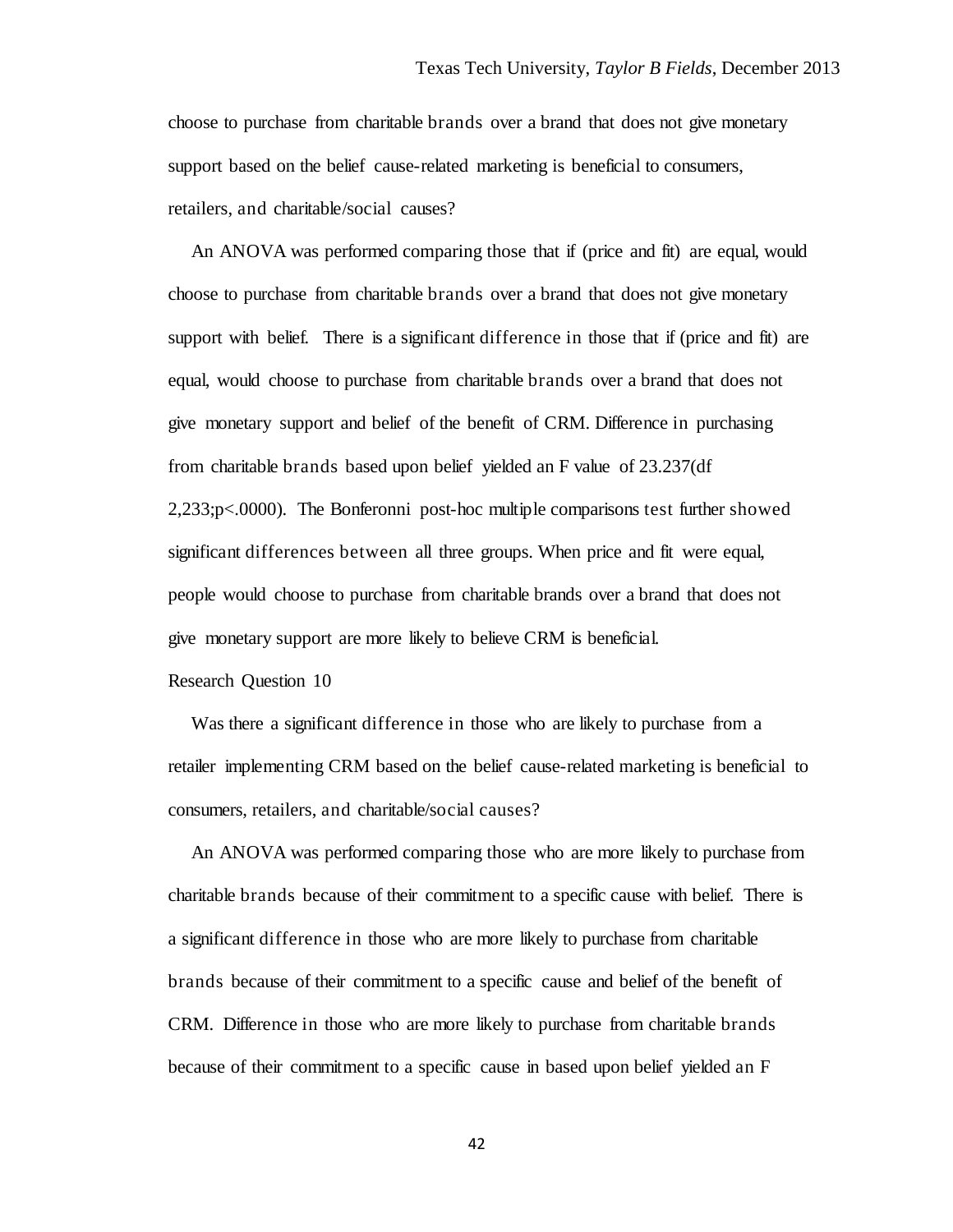value of 19.883(df 2,233;p<.0000). The Bonferonni post-hoc multiple comparisons test further showed significant differences between all three groups. People who are more likely to purchase from charitable brands because of their commitment to a specific cause are more likely to believe CRM is beneficial.

#### Summary

 This study sought to determine the factors that drive consumers' behavior toward purchasing or not purchasing for a cause. The study focused on three variables related to influence: 1) cause vs. product, 2) obligation, and 3) pro-social spending. The goal is to see why consumers choose one cause over another and if there was indeed a link to CRM and purchase intent.

 In order for cause-related marketing to be seen as beneficial to consumers, retailers, and charitable causes, it is important the four objectives, belief, attitude, obligation, and purchase intent, be significant variables throughout the process. Data showed that if there was a commitment to a particular cause, than the intent to purchase would be higher, making this statement significant. When focusing on pro-social spending, the variables compared showed no significance. Meaning those that choose to donate time or money to charitable brands are the same people who feel CRM is beneficial. Those that are willing to purchase from charitable brands are also the same people who will tell and encourage their friends to shop there as well. Attitude plays a large part in whether or not people believe CRM is beneficial; data shows that if the person has a favorable opinion and is familiar with a charitable brand they are most likely to believe CRM is beneficial to consumers, retailers, and charitable/social causes.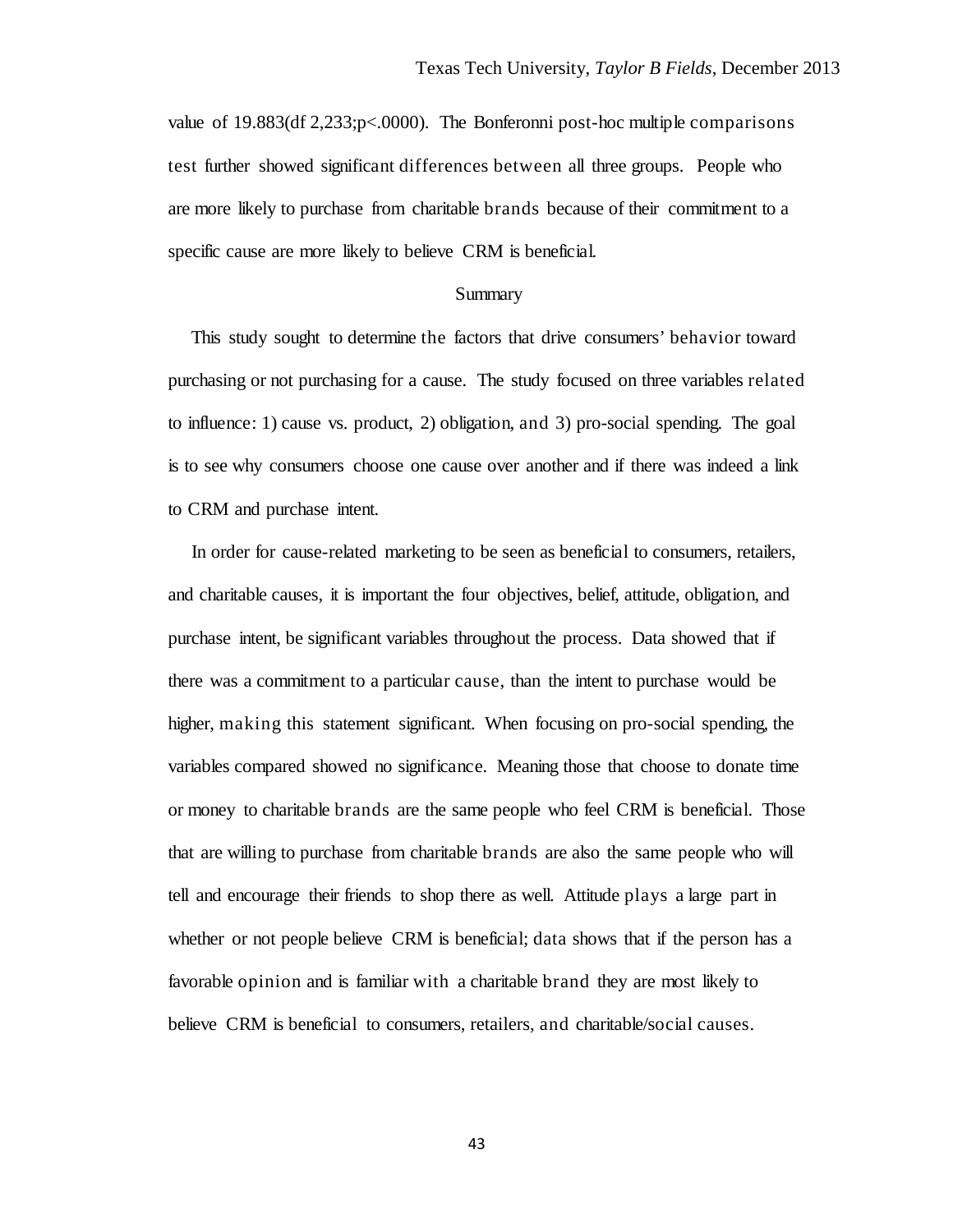## CHAPTER V

### SUMMARY AND RECOMMENDATIONS

## Introduction

 Many retailers have made consumer social responsibility (CSR) a fundamental part of their business. A previous study indicated those that use CSR are benefiting in ways such as company sustainability, reducing liabilities and insurance cost, as well as improving brand image (Raman, Lim  $\&$  Nair, 2012). This design has given many retailers an advantage in more ways than one. It allows them to cut costs, boost their company morale and promote a cause they publicly stand behind. A retailer's success is now being measured by how much they contribute to society, which is why causerelated marketing has become such a popular marketing strategy over the years (Raman, Lim & Nair, 2012).

 Consumers start to recognize brands/products because of the cause they choose to support. Literature supports, "It is found that the percentage of consumers who are more likely to recommend a brand that supports a good cause over the one that does not is 52%. Meanwhile 55% of consumers contend that in a recession they will buy from brands that support good causes even if they are not necessarily the cheapest" (Raman, Lim & Nair, 2012). Based on the percentages previously given, causerelated marketing has the opportunity to be a very successful strategy if implemented correctly. Neito (2009) confirmed when CSR and branding strategies are combined it adds value to both the consumer and employees (Raman, Lim  $\&$  Nair, 2012). If implemented correctly, studies show that CSR programs can enhance consumer loyalty (Raman, Lim & Nair, 2012).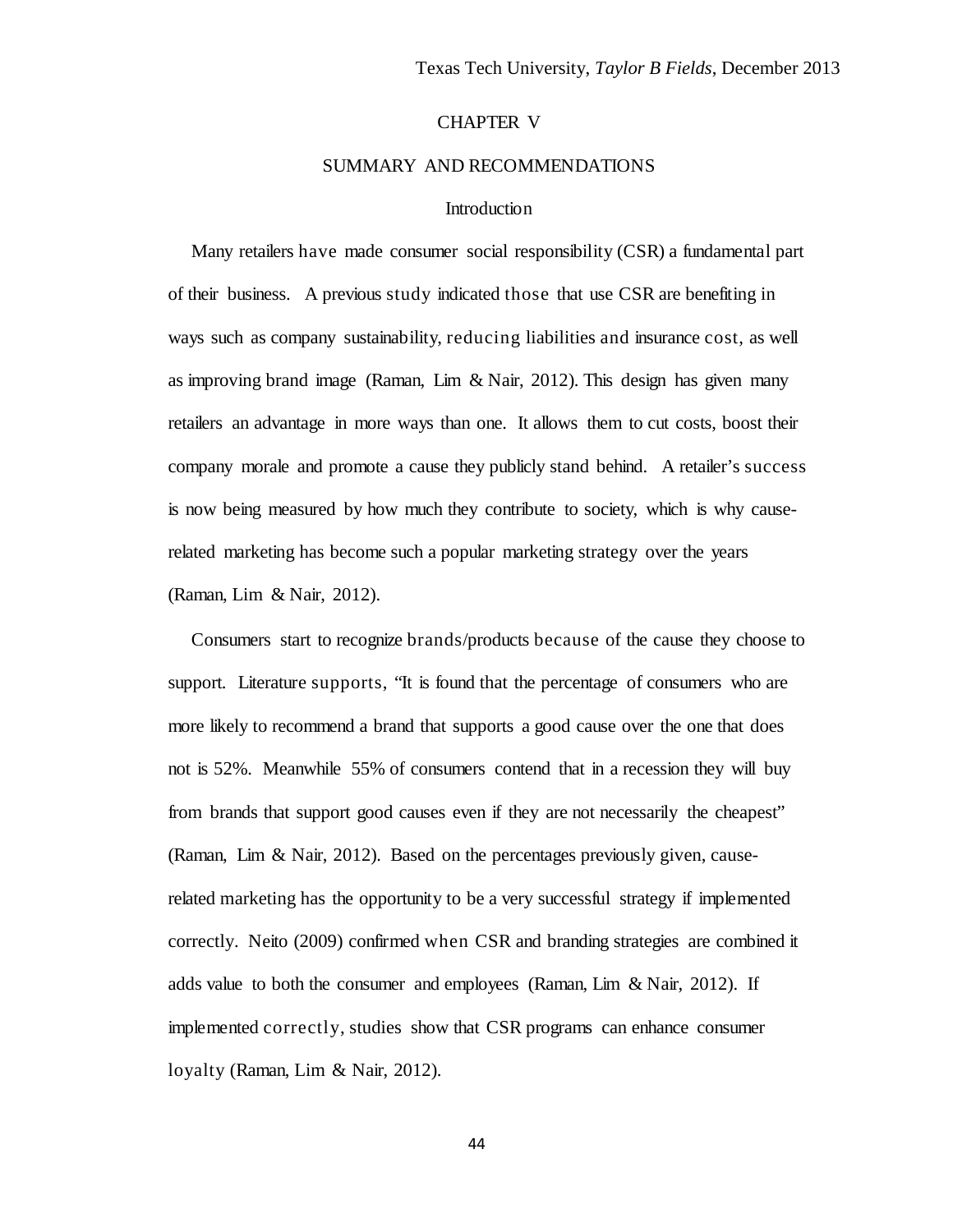One major goal shared between most retailers is keeping a consumer happy and continuing to meet their needs. The intent is to keep bringing them back, making them a loyal consumer. Retailers often have many of the same programs geared toward maintaining consumer loyalty. According to previous literature, by making sure the quality of service is what forms the relationship between the retailer and consumer, the retailers' chances for consumer loyalty are much greater. In regard to loyalty programs, higher quality customer service is one of the best ways to maintain consumers (Azrin, Omar & Sarah, 2009). Edward C. Powell Jr., stated "Low rates, fee waivers, and enhancements are easily matched by competitors, but superior customer service is much harder to duplicate in the card business" (Azrin, Omar  $\&$ Sarah, 2009). Consumer loyalty is an objective being pursued by every retailer. Duplicating the same loyalty programs is not enough to set you apart from all the other retailers trying to meet the same goal. The aim is to be set apart from the other retailers in the way consumer loyalty is shaped. By combining cause-related marketing (CRM) and consumer social responsibility (CSR), these strategies together may be what it takes to implement a strong brand/cause marketing foundation whose objective is to increase the loyalty of its consumers. By maintaining and increasing consumer loyalty, the purchase intent should increase making more revenue for the retailer and the cause it supports.

## Theoretical Framework

 The theoretical framework for this study is based on the Theory of Planned Behavior. The model below was created as an adaptation to this theory in order to display how the four major constructs were used. The goal was to see if product vs.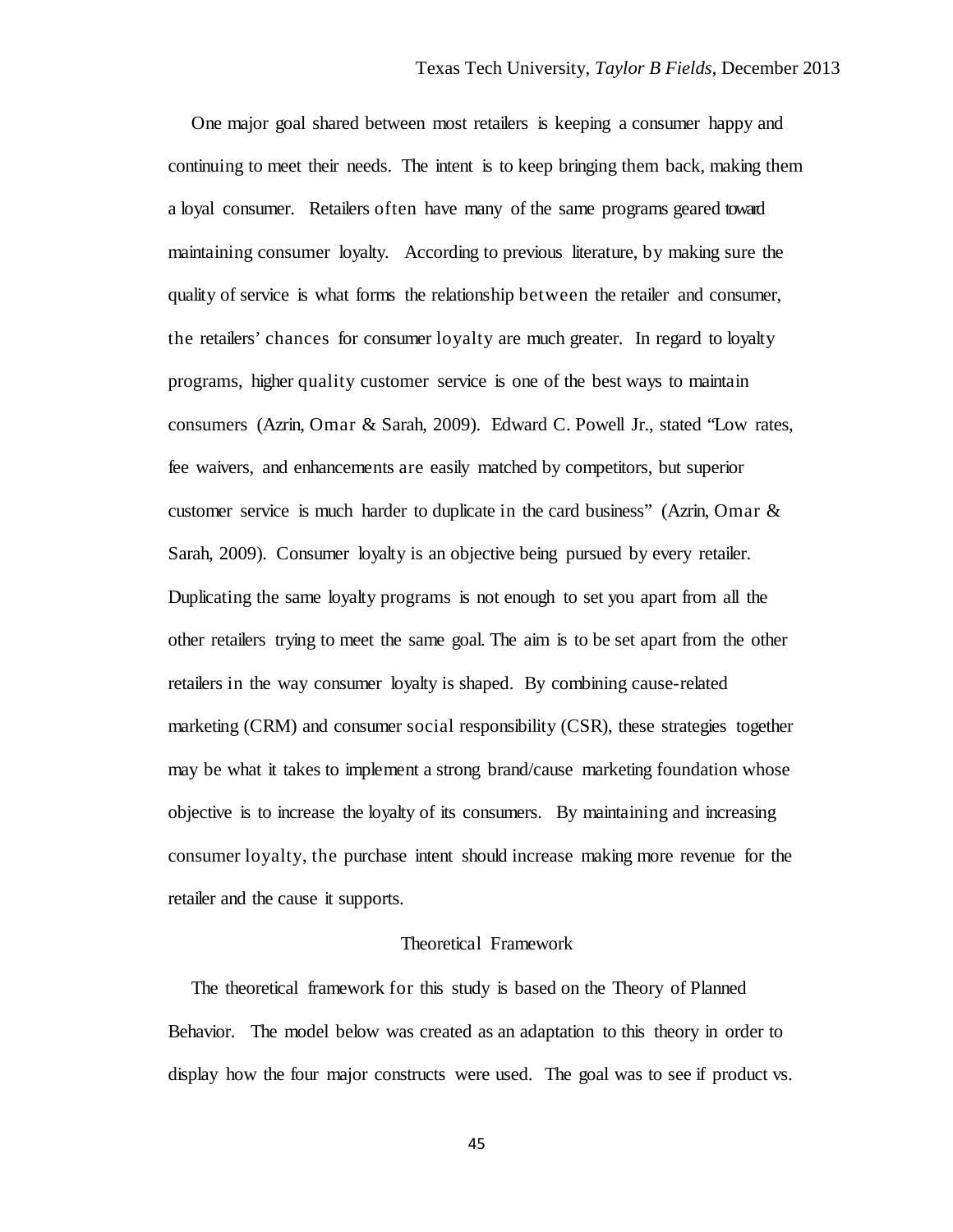cause, pro-social spending and obligation had any effect on consumers' behaviors in regards to attitude, belief, obligation and intent. Each construct fits into one of the main three categories previously discussed.

 The construct Attitude is used to measure the consumers' attitude, awareness and overall opinion regarding a brand and its charitable cause. The construct Belief focuses on the consumers' past/present affiliation with a specific cause. This construct represents pro-social spending, because if a consumer is already associated with a specific cause, intention may be higher than for someone who does not affiliate with a designated cause. Obligation represents the Obligation category which measures consumers' feelings of obligation toward purchasing or not purchasing for a cause. Intention represents the pro-social spending category, which measures consumers' previous donations toward specific causes and whether or not this impacts purchase intent.



Figure 4: Theory of Planned Behavior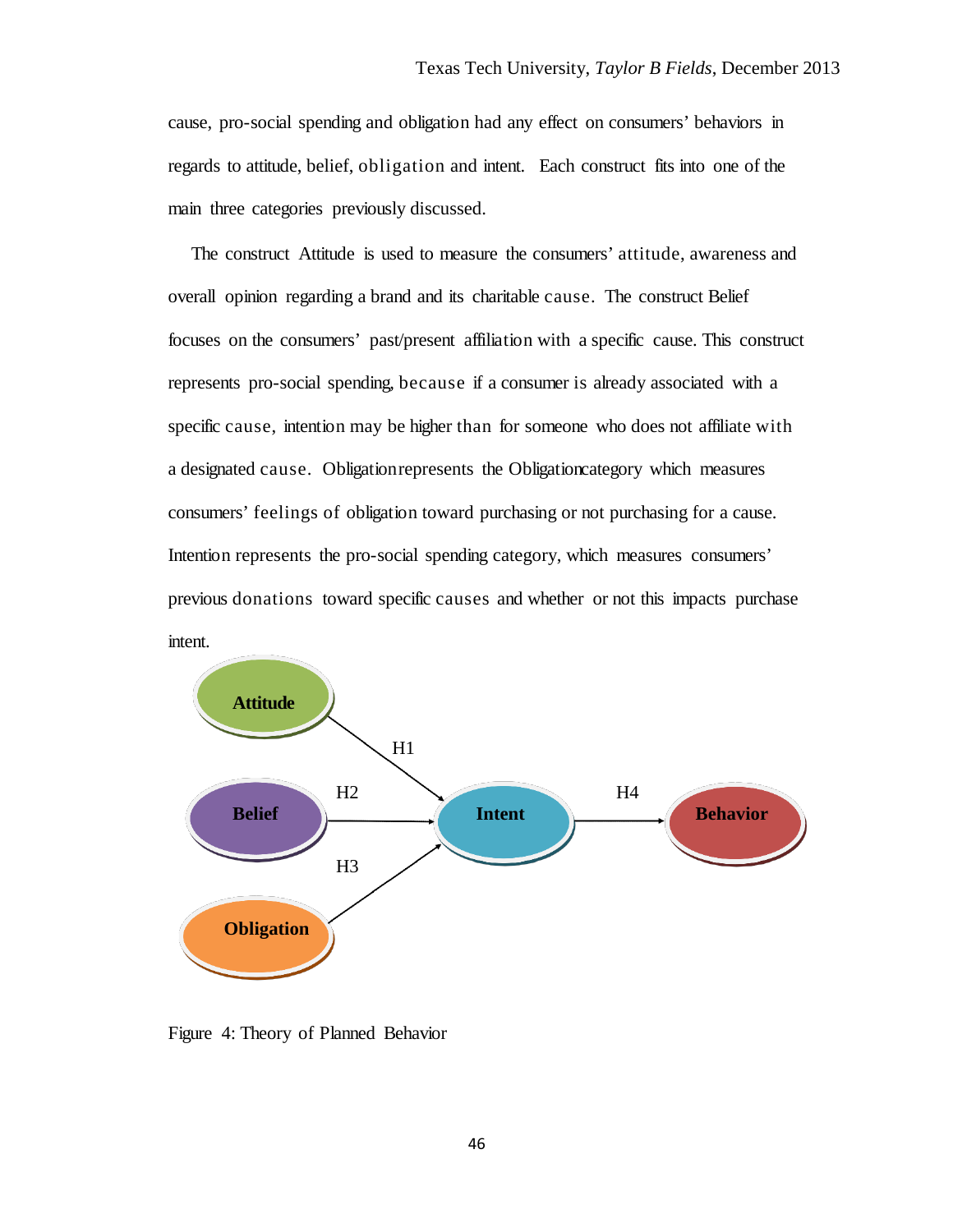By comparing the four major constructs with the variable, the belief that causerelated marketing is beneficial to consumers' created the research question used throughout the study as well as the four hypotheses.

## Research Objectives

There are four constructs that make up the research objectives for this study:

- 1) Attitude
- 2) Belief
- 3) Obligation
- 4) Intent

 Gender, age, race and religious beliefs are the demographics used to identify the differences in the constructs discussed above. From these constructs four hypotheses were formed:

H1: People who believe cause-related marketing is beneficial to consumers, retailers, and charitable/social causes are likely to have a higher opinion of those retailers who support charitable/social causes.

H2: People who believe cause-related marketing is beneficial to consumers, retailers, and charitable/social causes are aware of retailers who support charitable/social causes.

H3: People who believe cause-related marketing is beneficial to consumers, retailers, and charitable/social causes feel obligated to participate in supporting charitable brands.

H4: People who believe cause-related marketing is beneficial to consumers, retailers, and charitable/social causes are more likely to purchase from those retailers who support charitable/social causes.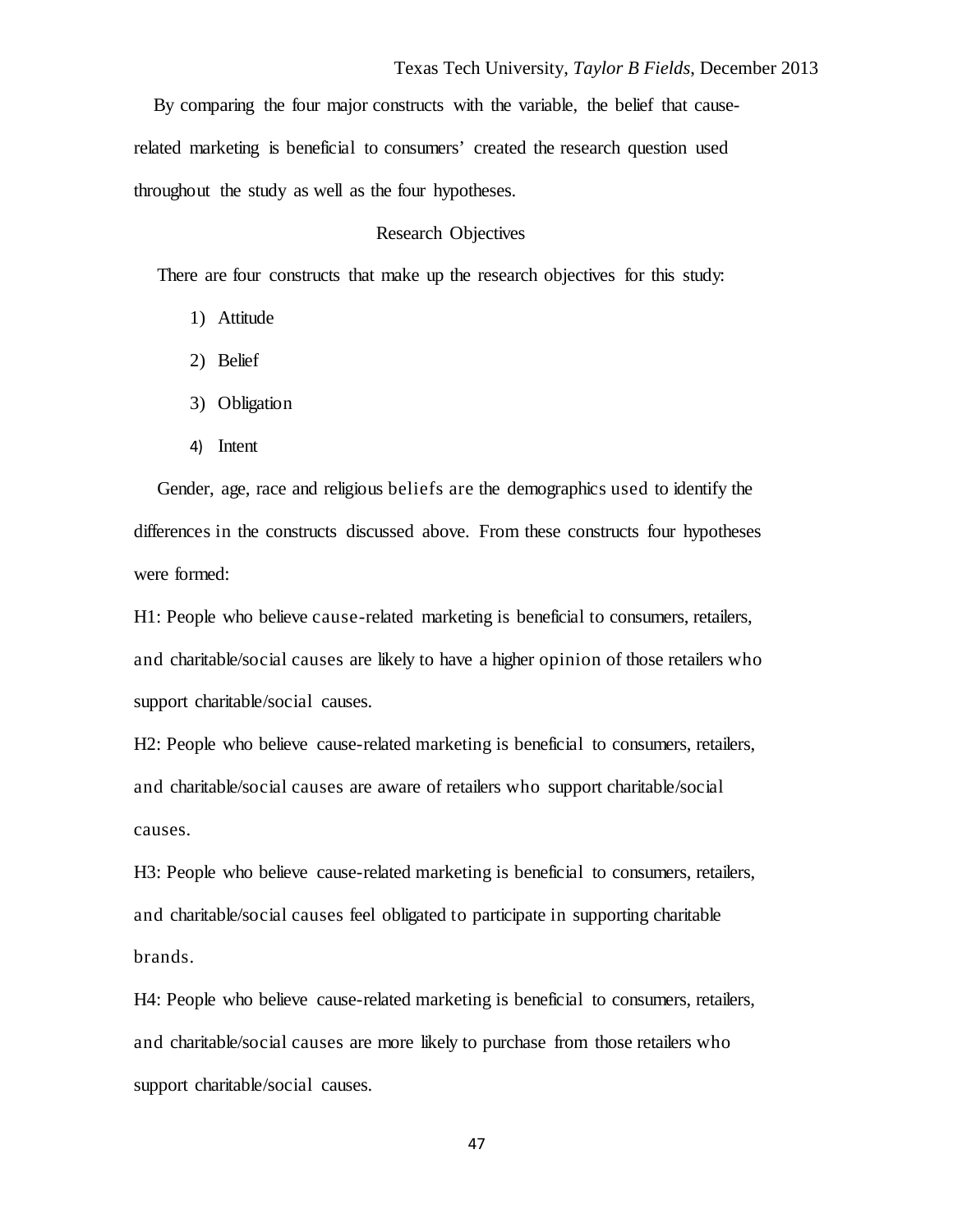### Research Design and Data Collection

 For this study's research design, the dependent variable focused on is the belief CRM is beneficial, which will either have a negative or positive effect on purchase intent and how it relates to the behavior of consumers. The design was based off of Hyllegards et al.,'s (2009) previous research; this was used as a guide when creating this study's survey instrument. Data were collected for six consecutive weeks during the 2013 fall semester. The survey instrument was dispersed using social media, specifically Facebook, Twitter and email. A link to the survey was posted on various social media sites and updated at the end of every week. These updates explained and encouraged participants to take the survey. A goal of 300 surveys was set in hopes of reaching a reliable number for the data analysis process. The reason behind the survey was to reach a wider range of participants. The sample for this study was both male and female, ages ranging from at least 18-80 years old.

 A cleansing process took place because there was no diversity when it came to the data results regarding the study's demographics. Instead the sample consisted of only Caucasian females who chose Christianity as their religious preference. The reason behind these chosen groups was because they were ranked the highest out of their category. At the end of the six week period, a total of 233 surveys were analyzed and results were comprised using the new sample.

#### Instrument

 An instrument was developed by the researcher using a Likert scale. This type of scale was chosen to show the likelihood a person would or would not purchase a product from a specific brand/retailer and its associated cause. This survey instrument had eleven questions geared toward each of the four major constructs. The purpose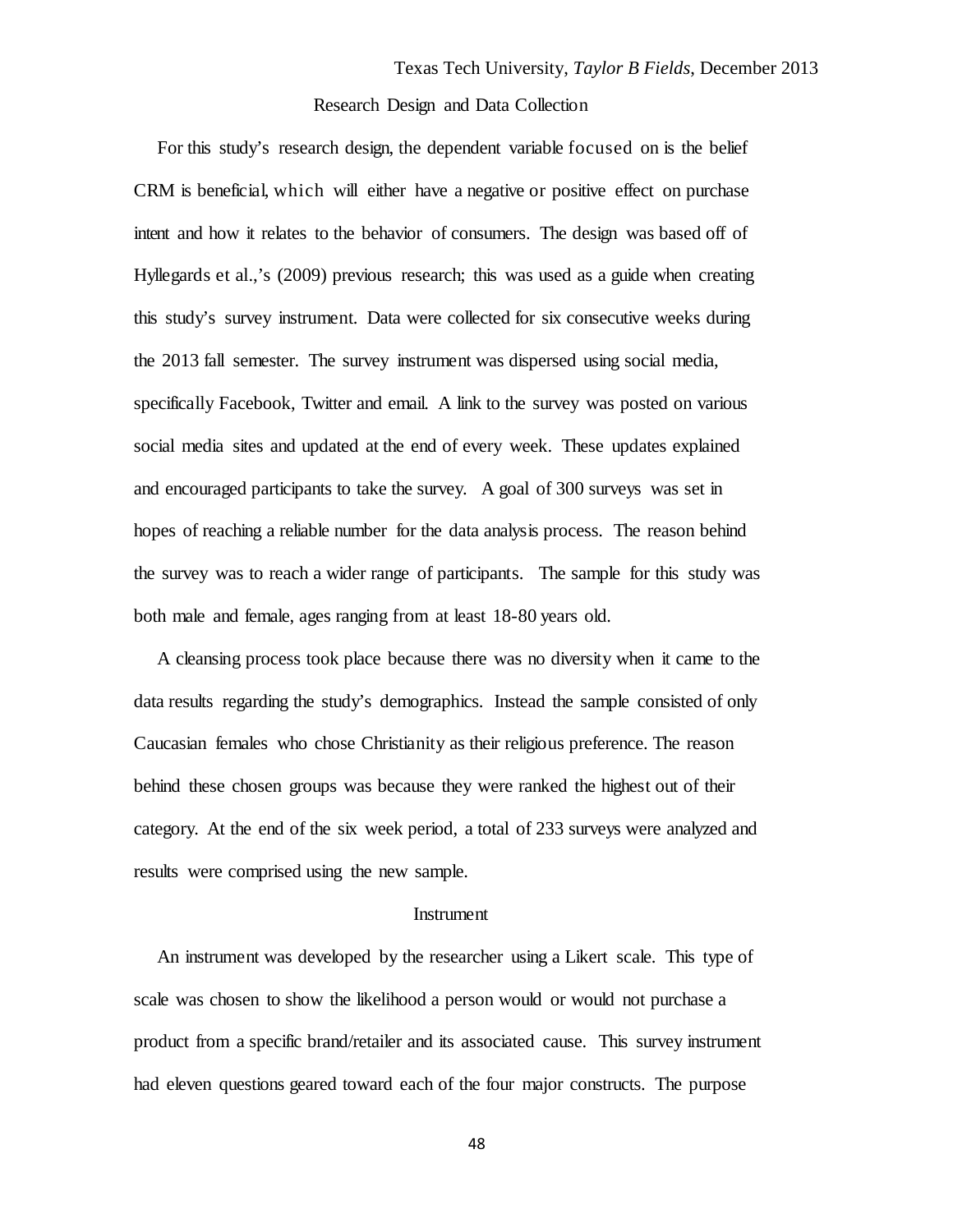behind this idea was to see if these four major constructs actually have any influence on consumers' behavior regarding purchase intent.

#### Research Questions

H1: People who believe cause-related marketing is beneficial to consumers, retailers, and charitable/social causes are likely to have a higher opinion of those retailers who support charitable/social causes. Hypothesis 1 was tested by the following questions. Based on the findings, H1 was accepted.

#### Research Question 1

Was there a significant difference in those that have a favorable opinion of charitable brands based on the belief cause-related marketing is beneficial to consumers, retailers, and charitable/social causes?

 An ANOVA was performed comparing those that have a favorable opinion of charitable brands with belief. There is a significant difference in those that have a favorable opinion of charitable brands and belief of the benefit of CRM. Difference in those that have a favorable opinion of charitable brands based upon belief yielded an F value of 42.474 (df 2,233;p<.0000). The Bonferonni post-hoc multiple comparisons test further showed significant differences between all three groups. People who have a favorable opinion of charitable brands are more likely to believe CRM is beneficial.

#### Research Question 2

 Was there a significant difference in those who are more likely to tell friends to purchase from charitable brands because of their commitment to a specific cause based on the belief cause-related marketing is beneficial to consumers, retailers, and charitable/social causes?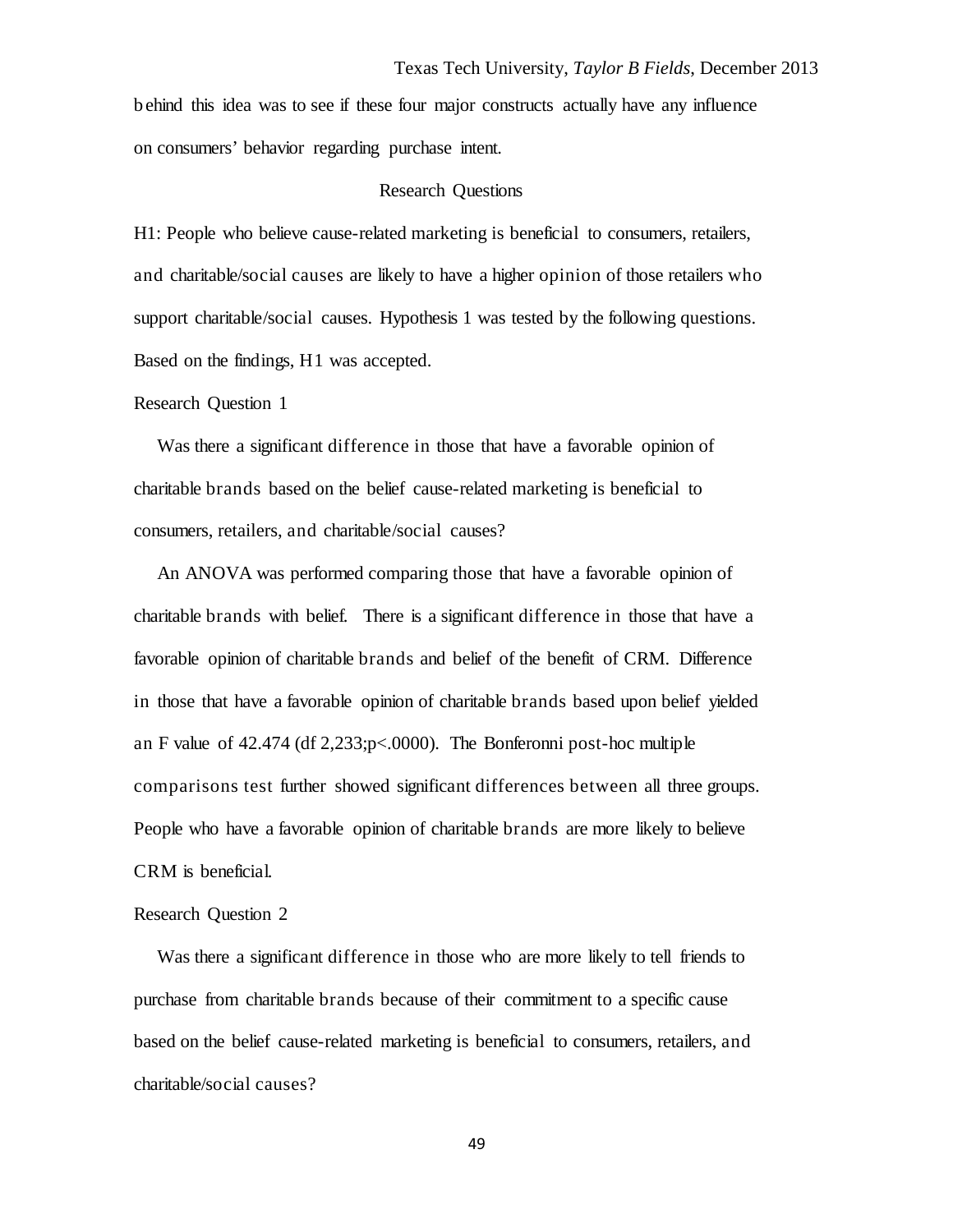An ANOVA was performed comparing those who are more likely to tell friends to purchase from charitable brands because of their commitment to a specific cause with belief. There is a significant difference in those who are more likely to tell friends to purchase from charitable brands because of their commitment to a specific cause and belief of the benefit of CRM. Difference in those who are more likely to tell friends to purchase from charitable brands because of their commitment to a specific cause in based upon belief yielded an F value of 27.636 (df 2,231;p<.0000). The Bonferonni post-hoc multiple comparisons test further showed significant differences between all three groups. People who are more likely to tell friends to purchase from charitable brands because of their commitment to a specific cause are more likely to believe CRM is beneficial.

H2: People who believe cause-related marketing is beneficial to consumers, retailers, and charitable/social causes are aware of retailers who support charitable/social causes. Hypothesis 2 was tested by the following question, Hypothesis 2 was accepted.

### Research Question 3

 Was there a significant difference in familiarity with charitable brands based on the belief cause-related marketing is beneficial to consumers, retailers, and charitable/social causes?

 An ANOVA was performed comparing familiarly with belief. There is a significant difference in familiarity with brands and belief of the benefit of CRM. Difference in familiarity based upon belief yielded an F value of 8.345 (df 2, 232; p<.0000). The Bonferonni post-hoc multiple comparisons test further showed significant differences between all three groups. People who believed cause- related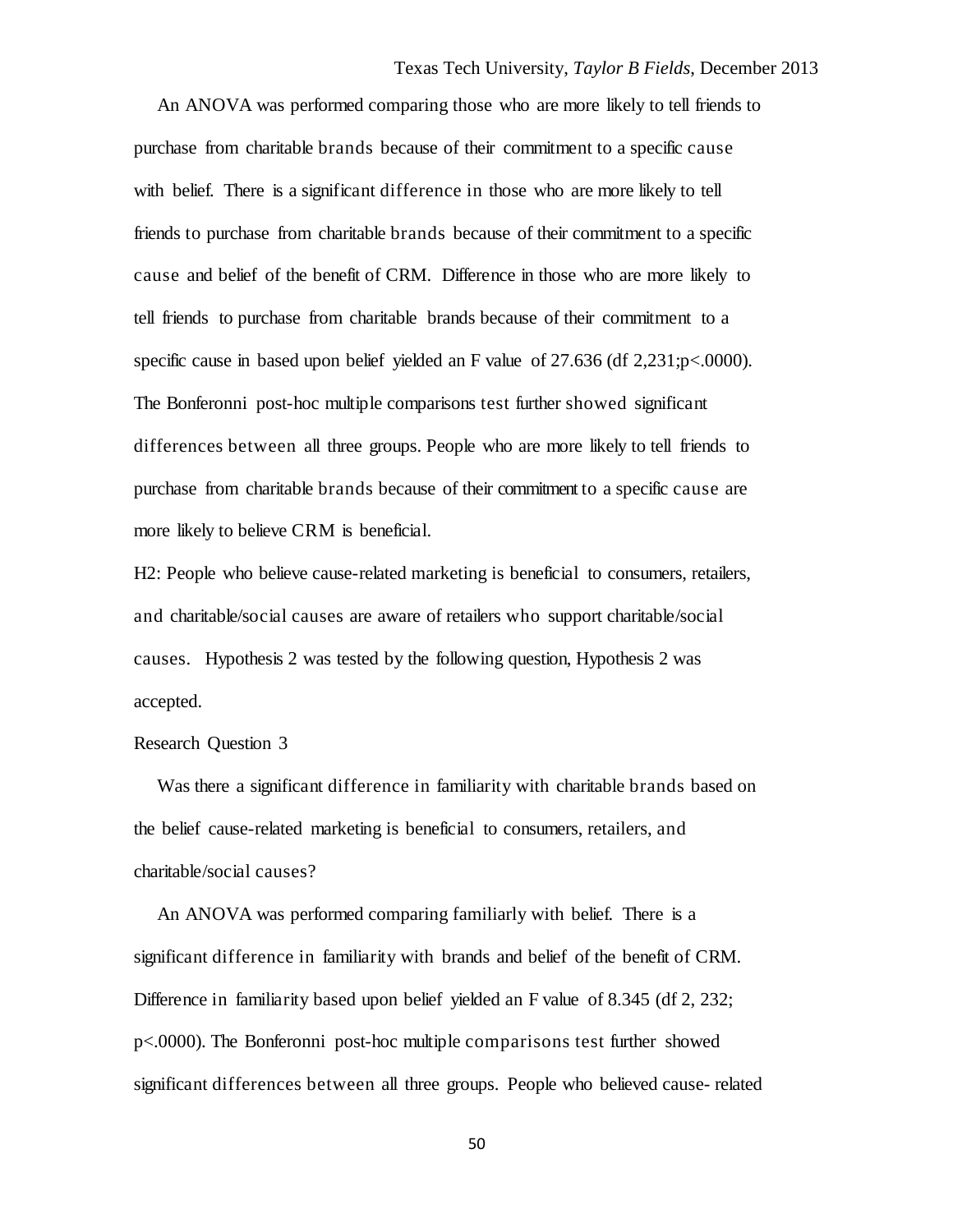marketing is beneficial to consumers, retailers, and charitable/social causes are more familiar with charitable brands.

H3: People who believe cause-related marketing is beneficial to consumers, retailers, and charitable/social causes feel obligated to participate in supporting charitable brands. Hypothesis 3 was tested by the following question, Hypothesis 3 was accepted.

#### Research Question 4

 Was there a significant difference in those that feel obligated to purchase from or donate to charitable brands based on the belief cause-related marketing is beneficial to consumers, retailers, and charitable/social causes?

 An ANOVA was performed comparing those that feel obligated to purchase from or donate to charitable brands with belief. There is a significant difference in those that purchase from charitable brands and belief of the benefit of CRM. Difference in purchasing from charitable brands based upon belief yielded an F value of 13.460 (df 2,233;p<.0000). The Bonferonni post-hoc multiple comparisons test further showed significant differences between all three groups. People who feel obligated to purchase from or donate to charitable brands are more likely to believe CRM is beneficial.

## Research Question 5

 Was there a significant difference in those that donate time to charitable causes based on the belief cause-related marketing is beneficial to consumers, retailers, and charitable/social causes?

 An ANOVA was performed comparing those that donate time to charitable causes with belief. There was no significant difference in those who donate time to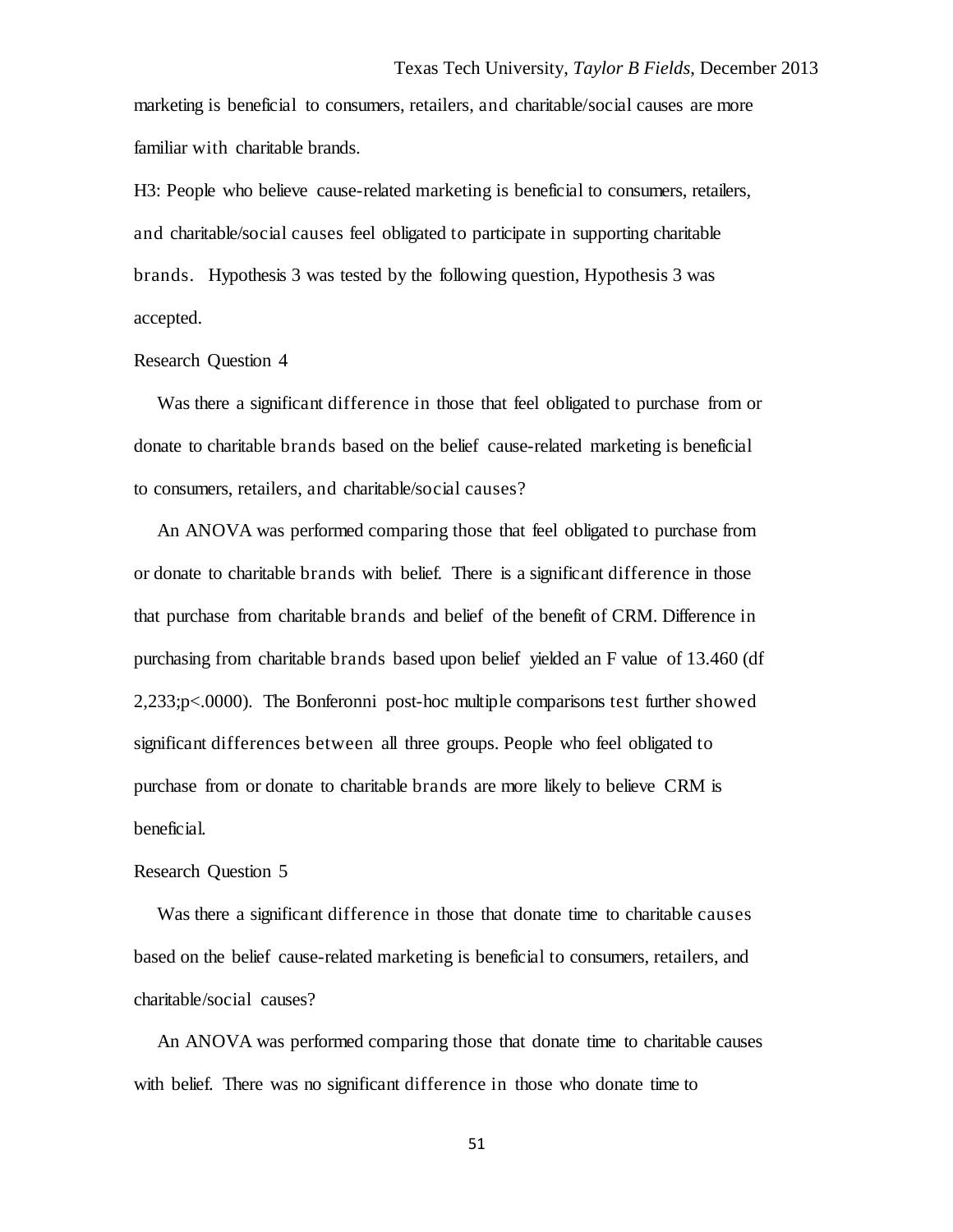charitable causes and belief of the benefit of CRM.

H4: People who believe cause-related marketing is beneficial to consumers, retailers, and charitable/social causes are more likely to purchase from those retailers who support charitable/social causes. Hypothesis 4 was tested by the following questions, Hypothesis 4 was accepted.

## Research Question 6

Was there a significant difference in those who are more likely to purchase from charitable brands because of their commitment to a specific cause based on the belief cause-related marketing is beneficial to consumers, apparel companies, and charitable/social causes?

 An ANOVA was performed comparing those who are more likely to purchase from charitable brands because of their commitment to a specific cause with belief. There is a significant difference in those who are more likely to purchase from charitable brands because of their commitment to a specific cause and belief of the benefit of CRM. Difference in those who are more likely to purchase from charitable brands because of their commitment to a specific cause is based upon belief yielded an F value of 19.883 (df 2,233;p<.0000). The Bonferonni post-hoc multiple comparisons test further showed significant differences between all three groups. People who are more likely to purchase from charitable brands because of their commitment to a specific cause are more likely to believe CRM is beneficial. Research Question 7

 Was there a significant difference in those that frequently purchase from charitable brands based on the belief cause-related marketing is beneficial to consumers, retailers, and charitable/social causes?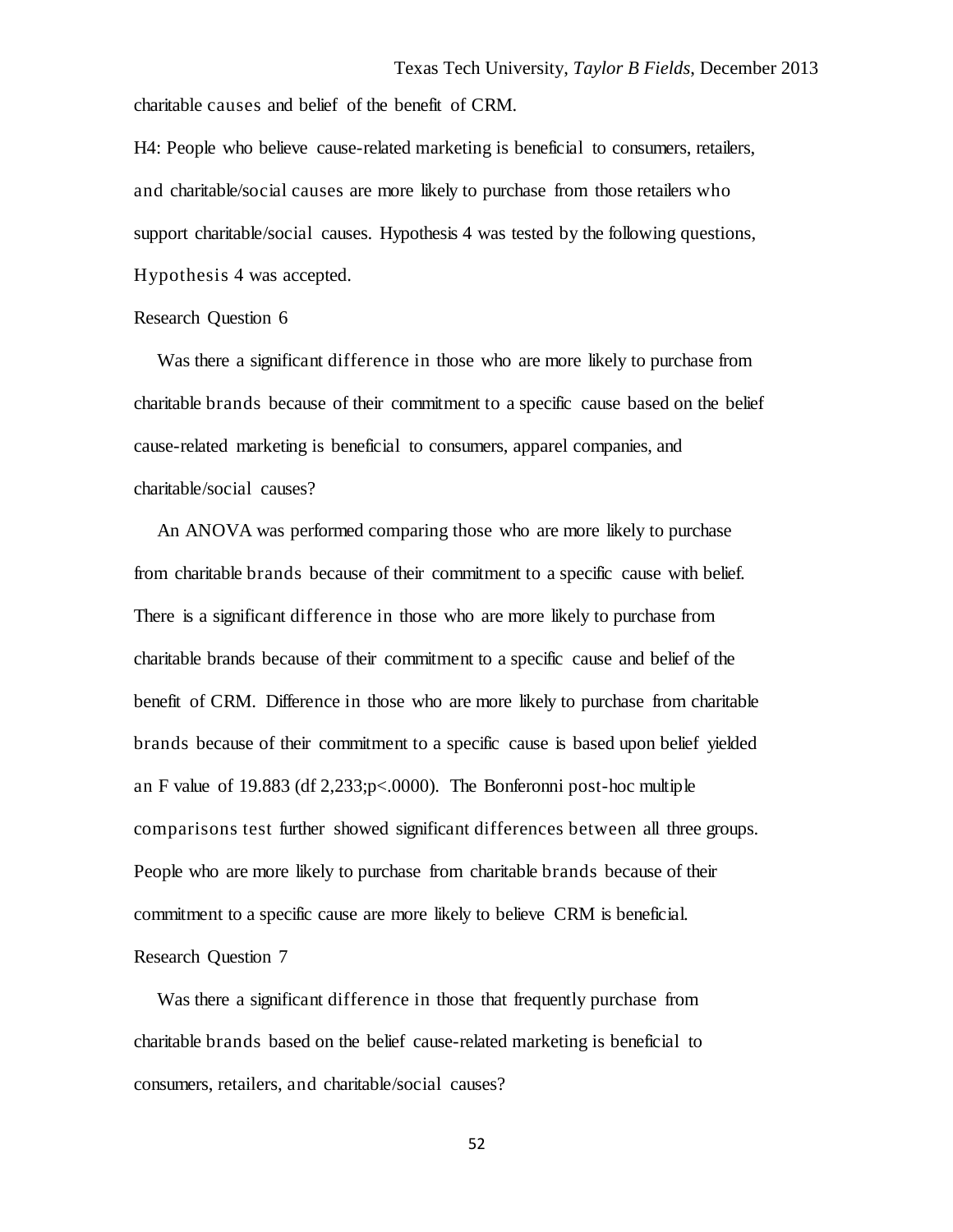An ANOVA was performed comparing those that purchase from charitable brands with belief. There is a significant difference in those that purchase from charitable brands and belief of the benefit of CRM. Difference in purchasing from charitable brands based upon belief yielded an F value of 18.797 (df 2,233;p<.0000). The Bonferonni post-hoc multiple comparisons test further showed significant differences between all three groups. People who purchase from charitable brands are more likely to believe CRM is beneficial.

#### Research Question 8

Was there a significant difference in those that pay more money for a product knowing a percentage of the profits go toward charitable brands based on the belief cause-related marketing is beneficial to consumers, retailers, and charitable/social causes?

 An ANOVA was performed comparing those that pay more money for a product knowing a percentage of the profits go toward charitable brands with belief. There is a significant difference in those that pay more for a product knowing a percentage goes toward charitable brands and belief of the benefit of CRM. Difference in paying more for a product knowing a percentage of the profit goes toward charitable brands based upon belief yielded an F value of 25.716 (df 2,233;p<.0000). The Bonferonni post-hoc multiple comparisons test further showed significant differences between all three groups. People who pay more for a product knowing a percentage of the profit will go toward charitable brands are more likely to believe CRM is beneficial. Research Question 9

 Was there a significant difference in those that if (price and fit) are equal, would choose to purchase from charitable brands over a brand that does not give monetary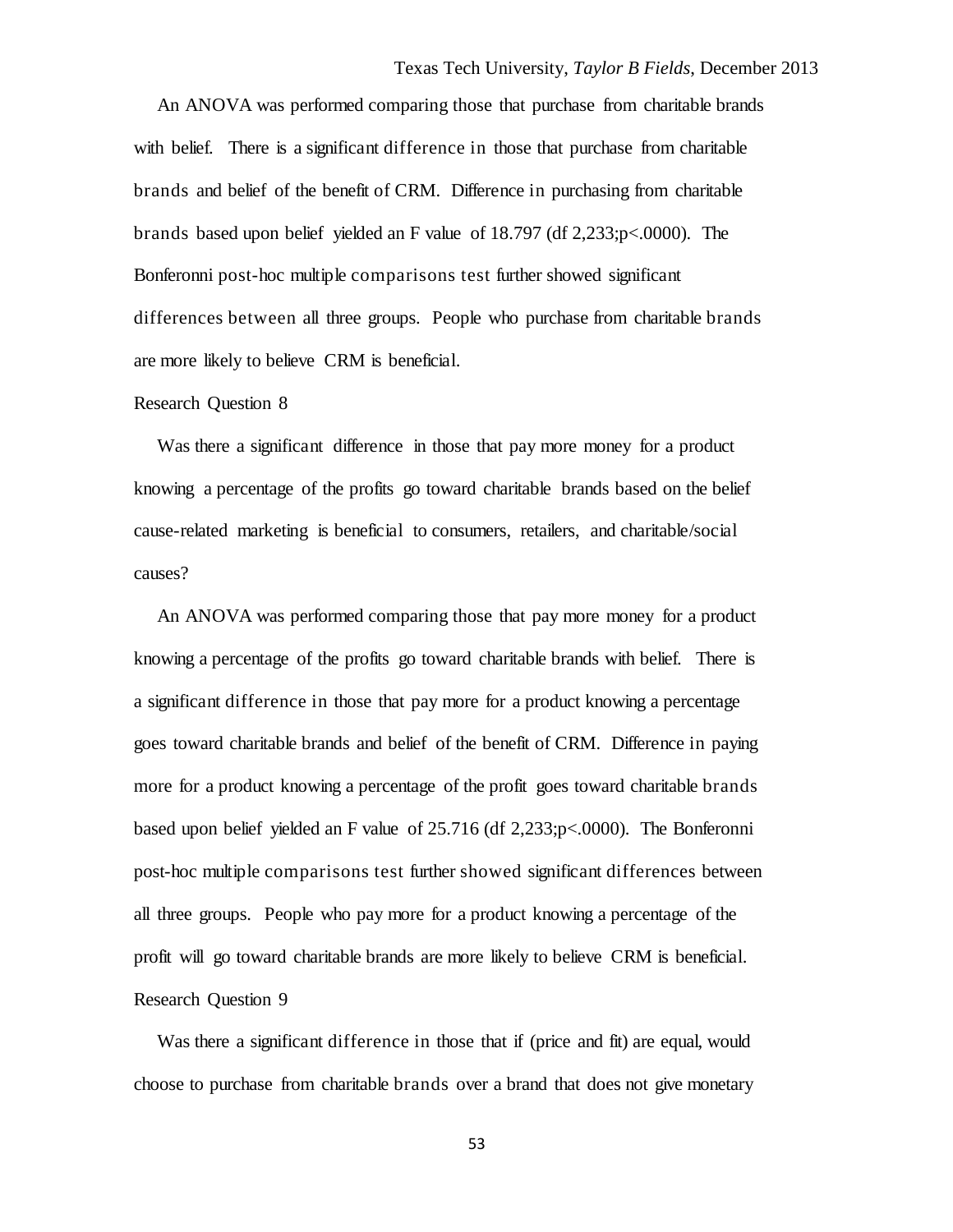An ANOVA was performed comparing those that if (price and fit) are equal, would choose to purchase from charitable brands over a brand that does not give monetary support with belief. There is a significant difference in those that if (price and fit) are equal, would choose to purchase from charitable brands over a brand that does not give monetary support and belief of the benefit of CRM. Difference in purchasing from charitable brands based upon belief yielded an F value of 23.237(df 2,233;p<.0000). The Bonferonni post-hoc multiple comparisons test further showed significant differences between all three groups.

When price and fit were equal, people would choose to purchase from charitable brands over a brand that does not give monetary support are more likely to believe CRM is beneficial.

#### Research Question 10

 Was there a significant difference in those who are likely to purchase from a retailer implementing CRM based on the belief cause-related marketing is beneficial to consumers, retailers, and charitable/social causes?

 An ANOVA was performed comparing those who are more likely to purchase from charitable brands because of their commitment to a specific cause with belief. There is a significant difference in those who are more likely to purchase from charitable brands because of their commitment to a specific cause and belief of the benefit of CRM. Difference in those who are more likely to purchase from charitable brands because of their commitment to a specific cause in based upon belief yielded an F value of 19.883 (df 2,233;p<.0000). The Bonferonni post-hoc multiple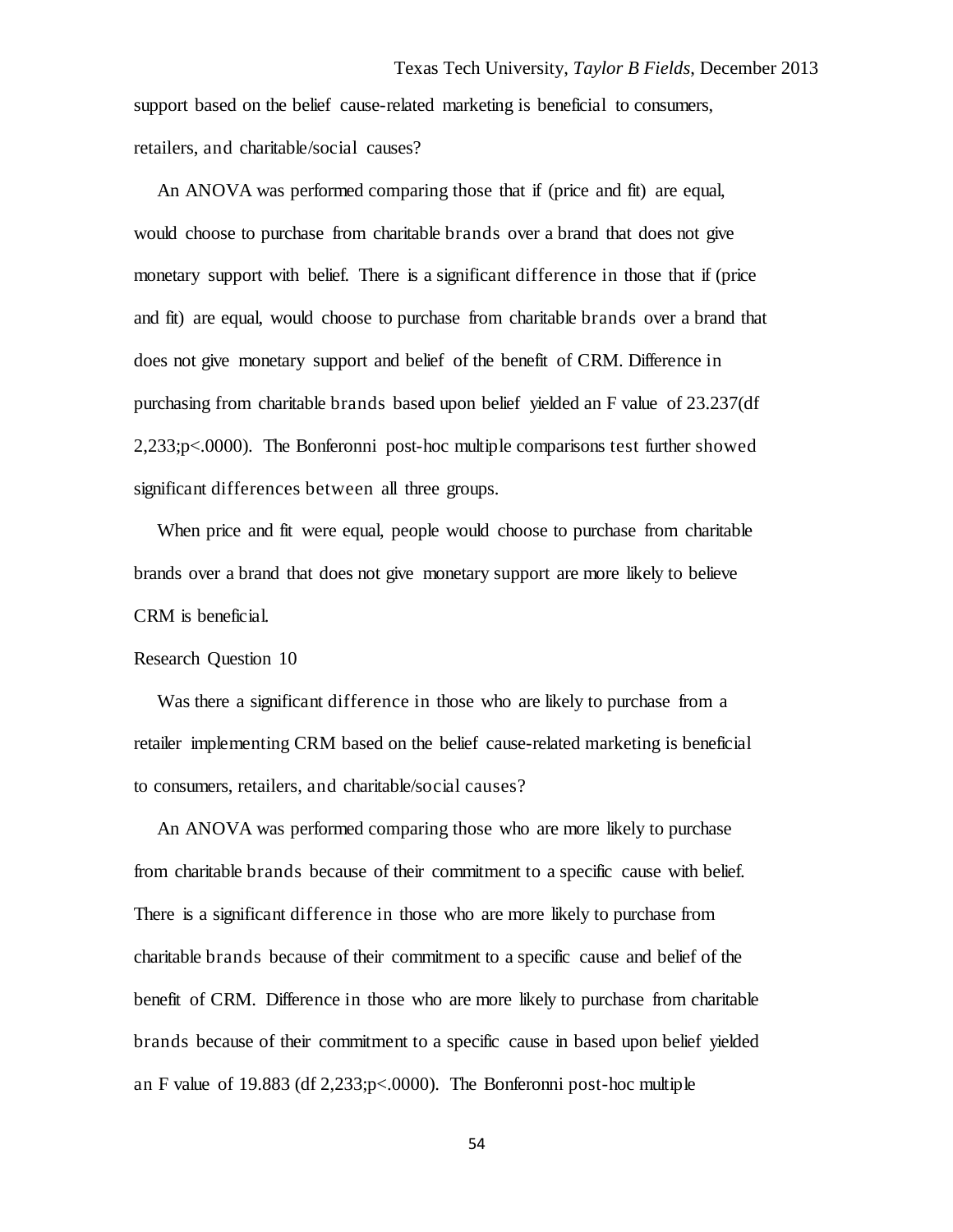comparisons test further showed significant differences between all three groups. People who are more likely to purchase from charitable brands because of their commitment to a specific cause are more likely to believe CRM is beneficial.

## Conclusions and Recommendations

 According to the hypotheses created prior to the study, all four were confirmed. If consumers believe CRM is beneficial to consumers, retailers, and specific charitable/social causes, then they are more likely to have higher purchase intent, are more aware and have favorable opinions based on charitable brands, and will feel more of an obligation to support these charitable brands over those who believe otherwise. This information is important to know when deciding if this marketing strategy is worth implementing. Before making the decision to use cause-related marketing there are a few things to keep in mind. This strategy can be beneficial to companies when implemented the correct way. Any business can pair with a cause and choose to give monetary support. The question is how well can retailers apply CRM into their already existing company strategy? In order to make CRM a successful marketing tool three key components are needed: brand cause fit, consumer behavior, and customer loyalty. If applied correctly, together these three variables can successfully form a strong competitive marketing strategy into any company or organization.

 Brand cause fit is particularly important, because without each other the CRM strategy would be nonexistent. Meaning, in order for this to work and get the best results possible, both brand and cause have to be a strong fit. The term strong fit is referring to the product(s) of the brand and the idea behind the cause. The ideal pairing would be a well known brand and its poplar product joined with a cause most people are familiar with. For example, TOMS does a great job of selling its products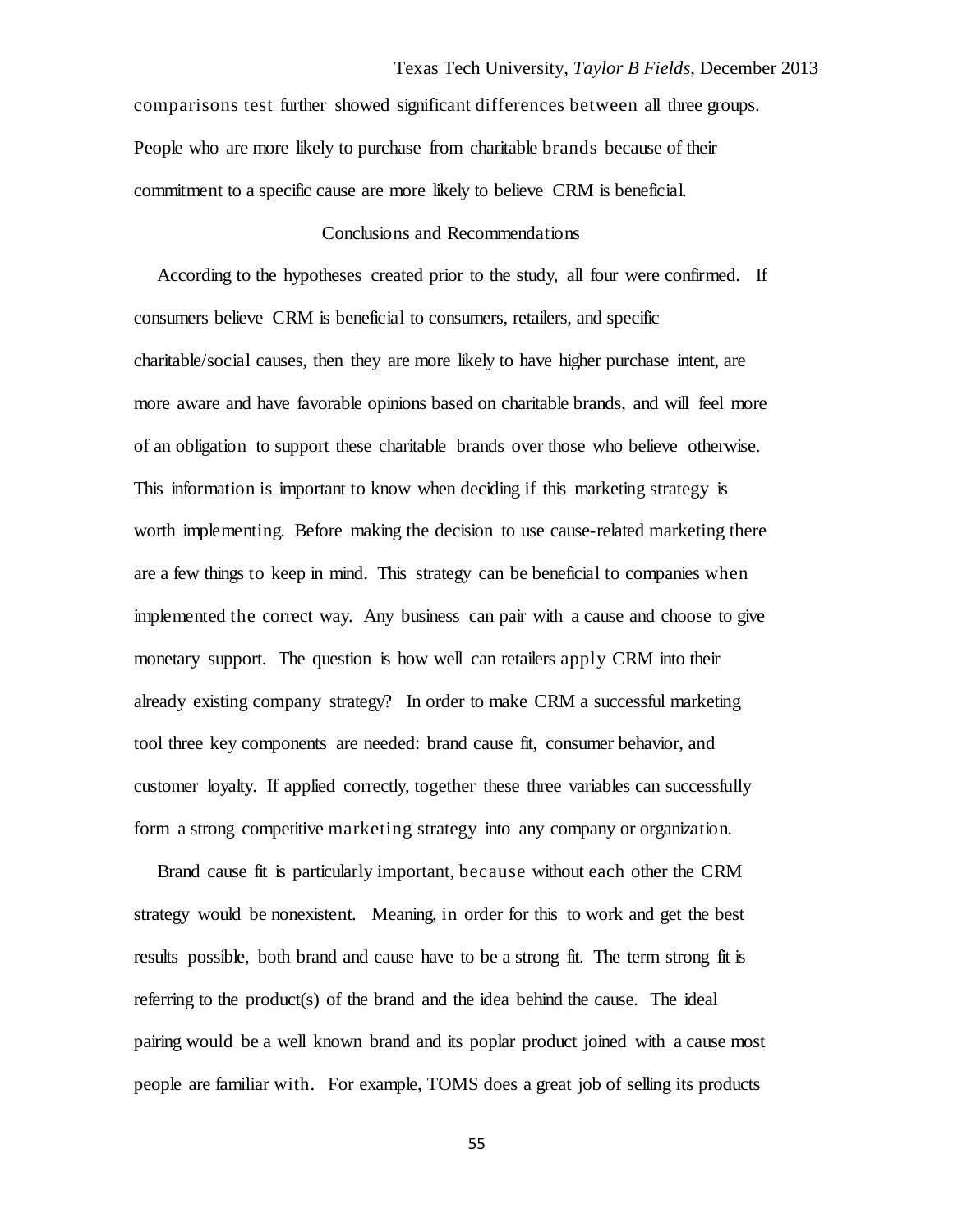and promoting its cause "One for One" movement. When one pair of shoes is purchased another pair is being donated to a child in need. This pairing is beneficial because the product is strong and well known, as well as the attached cause. When choosing a cause, make sure it is one that can easily be promoted and really makes an impact on those whom are being helped. By promoting the cause and the product/brand, it creates a stronger brand cause fit which affects the consumers' awareness and opinion of the product, brand and cause. If this is done correctly and consumers have a positive opinion of the product, brand and cause, the purchase intent increases, meaning a higher profit for the brand and contributions for the cause.

 Consumer behavior is also important to consider when implementing CRM. Being aware of consumers' decisions and the process that takes place before a consumer makes a purchase is vital. As a retailer, knowing what a specific target market is looking for in a product/brand makes the job easier. Retailers will be able to use consumer behavior patterns and their purchase decisions to increase business. Knowing who to target is important when focusing on purchase intent; using what the target market values as a tactic to make the product more attractive and worth the purchase over another brand is the main goal.

 The Consumer Behavior Model can be used as a guide when implementing any type of strategy. This model will help retailers define a specific target market, look into the target markets' buying behaviors and purchase decisions. By following the steps created in this model, error can be minimized or eliminated completely based off the information that can be learned from the behaviors of consumers, making sure to remember customer value is another important concept. When using CRM, all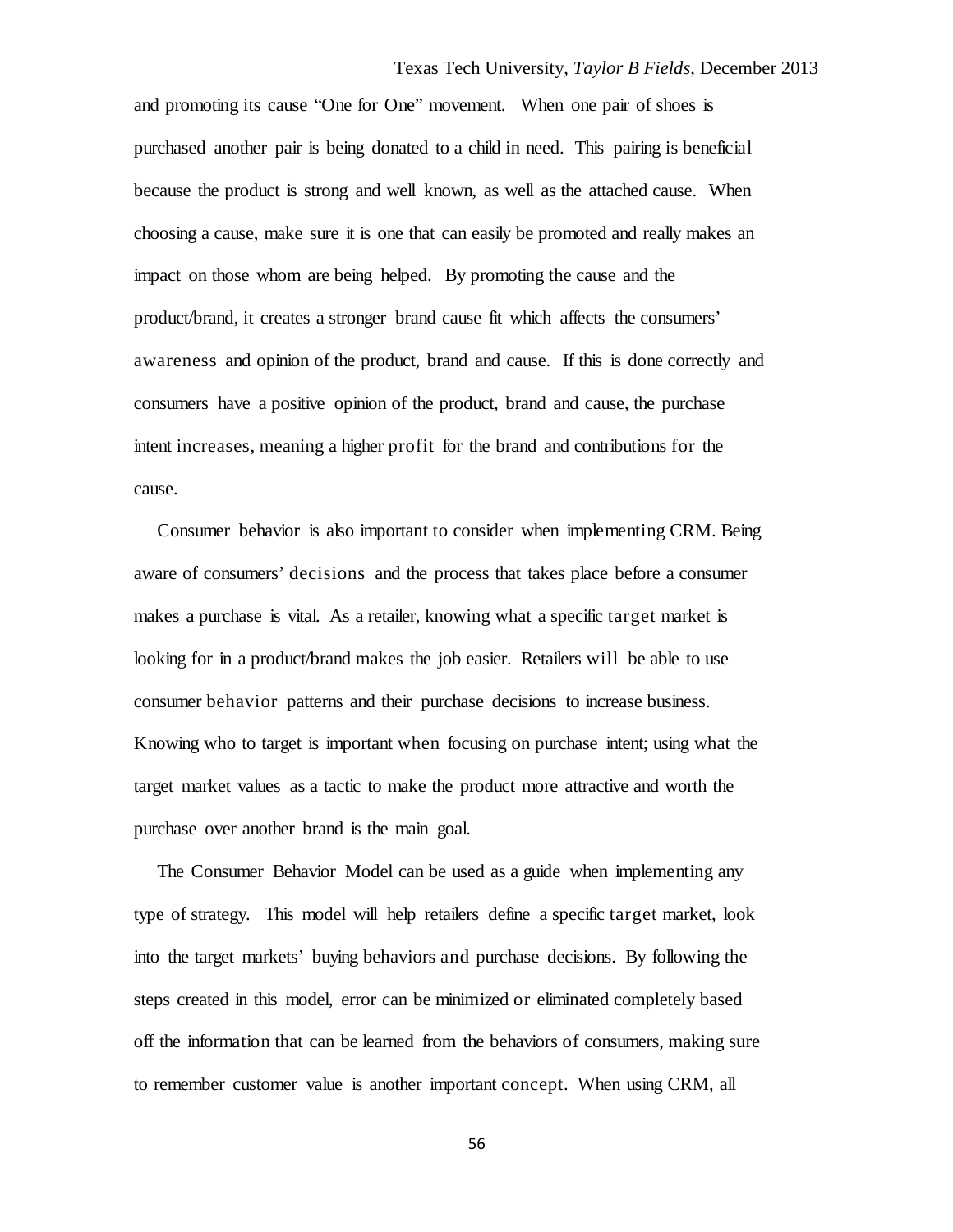parties are supposed to benefit from the purchase of a product. If one party is left out of the benefit process, the strategy ultimately fails. Creating a strong product/cause alliance is equally imperative as making sure each party receives their benefit from the purchase.

 Some will argue that all parties involved in CRM do not receive any benefits. It is easy to see the advantage the retailer and cause have over the consumer. One way to increase the benefit factor for consumers would be to create consumer loyalty programs for those retailers tied to a specific cause. Most retailers have a program like this already implemented. By adding consumer loyalty programs, charitable brands will be able to give consumers and incentive for purchasing for a cause. Even though they do receive other benefits (i.e. happiness for donating to a cause, product being purchased, and guilt free feeling) some of the benefits are not tangible, and to some people not worth purchasing for a cause. If charitable brands start rewarding their consumers for the amount of purchases made each month, this would increase customer loyalty and may even reach out to new consumers.

 Previous studies have shown, in order for loyalty programs to successfully work, retailers need to focus on creating and keeping relationships with consumers. There are three benefits identified to help create this type of consumer retailer relationship. These include financial benefits (i.e. focusing on pricing incentives), social benefits (i.e. being seen and treated as a valued customer), and structural benefits (i.e. being a part of a relationship that saves time and money for the consumer) (Omar, Azrin & Sarah, 2009). The idea behind applying loyalty programs is to create a stronger relationship with consumers in hopes of gaining their frequent return. This is done by using programs such as loyalty cards, to keep track of how much each customer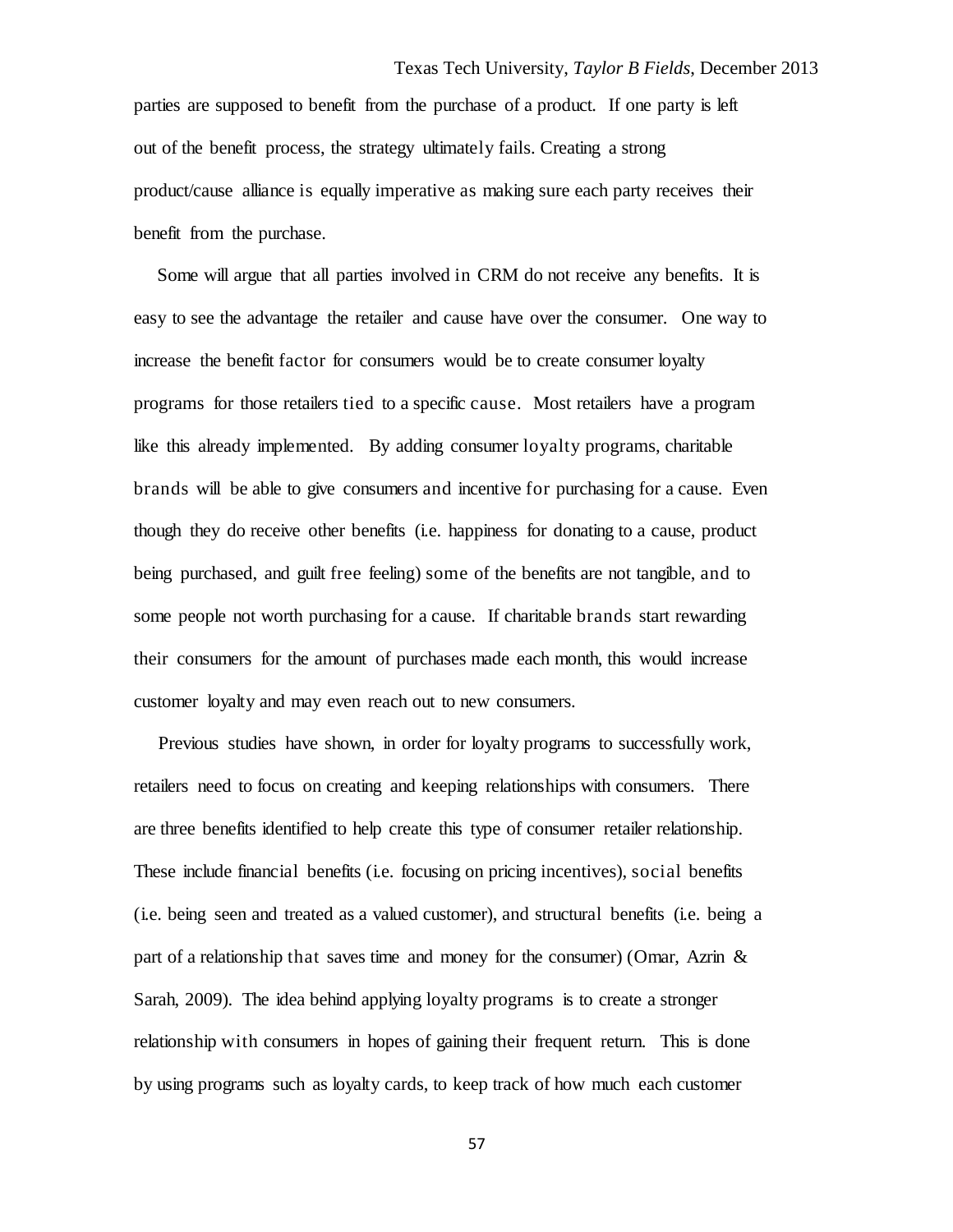has spent. In return for their monthly visits, the retailers can give a percentage discount each month as a thank you for being a valued customer. Everyone wants to know they are appreciated, and rewarding consumers with monthly/yearly incentives will only create a stronger consumer base in the future.

#### Summary

 The goal of this study was to try and find what makes consumers choose one cause over another, but instead of really uncovering this objective, it showed how to effectively and efficiently implement this strategy. Knowing what works and does not work is a vital part when trying to market a product, brand, or particular strategy. The main point learned from this study is for companies to make sure there is a strong brand cause fit before attempting to implement CRM. Without a strong foundation and commitment from both the retailer and the charitable/social cause, the marketing strategy will fail. Another key point to remember is that each party involved in the CRM campaign needs to benefit in some way. Providing a strong loyalty program is just one way retailers can show their appreciation to their returning consumers. Building consumer retailer relationships are important, especially when pairing with a cause. The retailer needs the consumers to purchase in order to make enough profit, but to also generate enough money to give monetary support to specific charitable/social causes.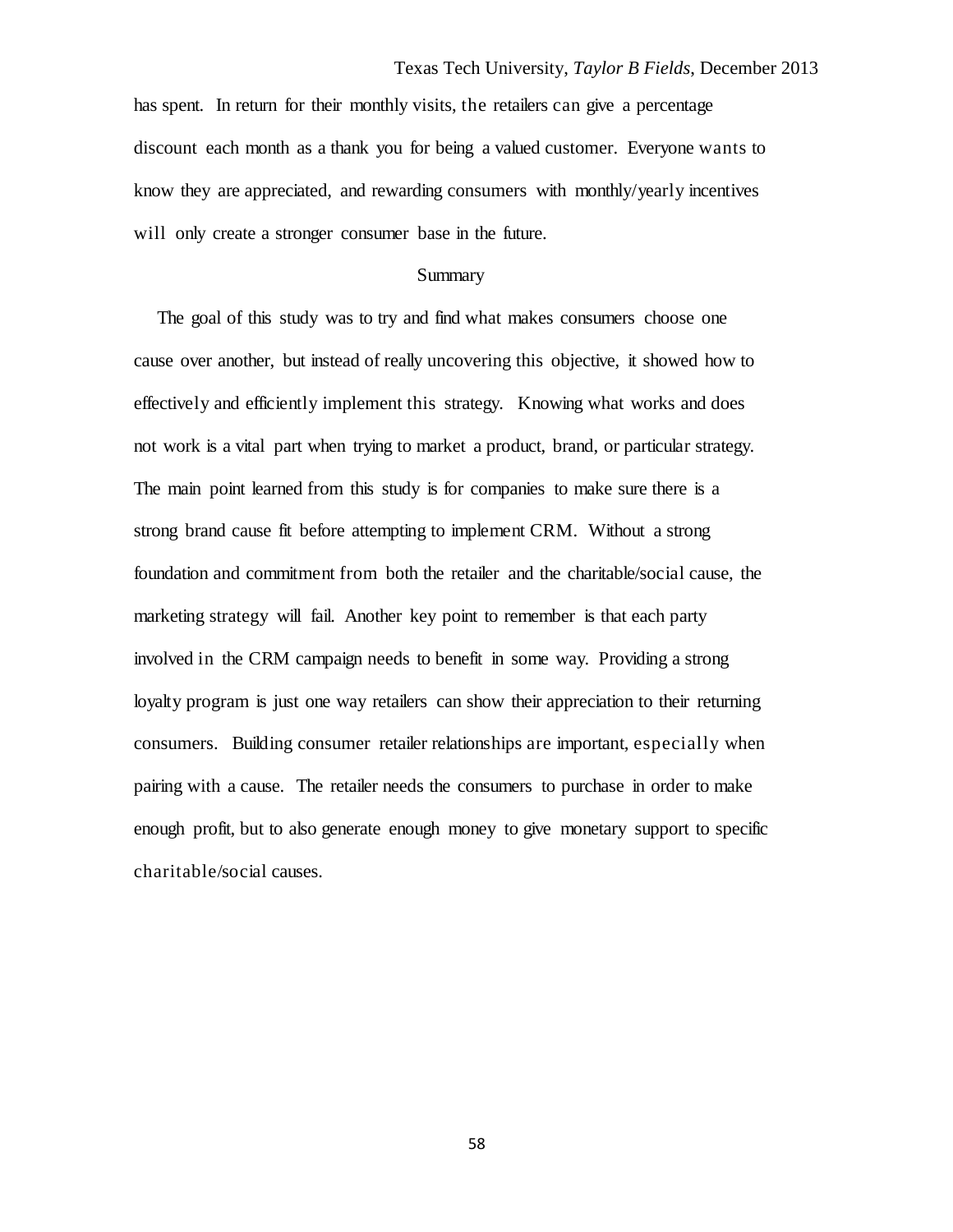- Aknin, L., Dunn, E., & Norton, M. (2012). Happiness Runs in a Circular Motion: Evidence for a Positive Feedback Loop between Pro-social Spending and Happiness. *Journal of Happiness Studies*, 13(2), 347-355.
- Aknin, L. B., Sandstrom, G. M., Dunn, E. W., & Norton, M. I. (2011). It's the Recipient That Counts: Spending Money on Strong Social Ties Leads to Greater Happiness than Spending on Weak Social Ties. *Plos ONE*, 6(2), 1-3.
- Chowdhury, G. T. & Khare, A. (2011). Matching a Cause with Self-Schema: The Moderating Effect on Brand Preferences. *Psychology & Marketing*, 28(8), 825-842.
- Delarfooz, N., Paim, L. J., & Khatibi, A. (2011). A Research Modeling to Understand Online Shopping Intention, *Austrailian Journal of Basic & Applied Sciences*, 5(5), 70-77.
- Farache, F., Perks, K. J., Soares Outtes Wanderley, L., & Sousa Filho, J. M. (2008). Cause related marketing: Consumers' perceptions and benefits for profit and non-profits organizations. *BAR, Curitiba*, *5*(3), 210-224.
- Hawkins, D., & Mothersbaugh, D. (2009 ). *Consumer behavior Building Marketing Strategy*. (11 ed.). New York, NY: The McGraw-Hill Companies, Inc.
- Hyllegard, K. H., Ogle, J. P., Yan, R-N., & Attmann, J. (2009). Exploring Gen Y responses to an apparel brand's use of cause-related marketing: Does message matter when it comes to support for the breast cancer cause? *Clothing and Textiles Research Journal, 28*(1), 19-34.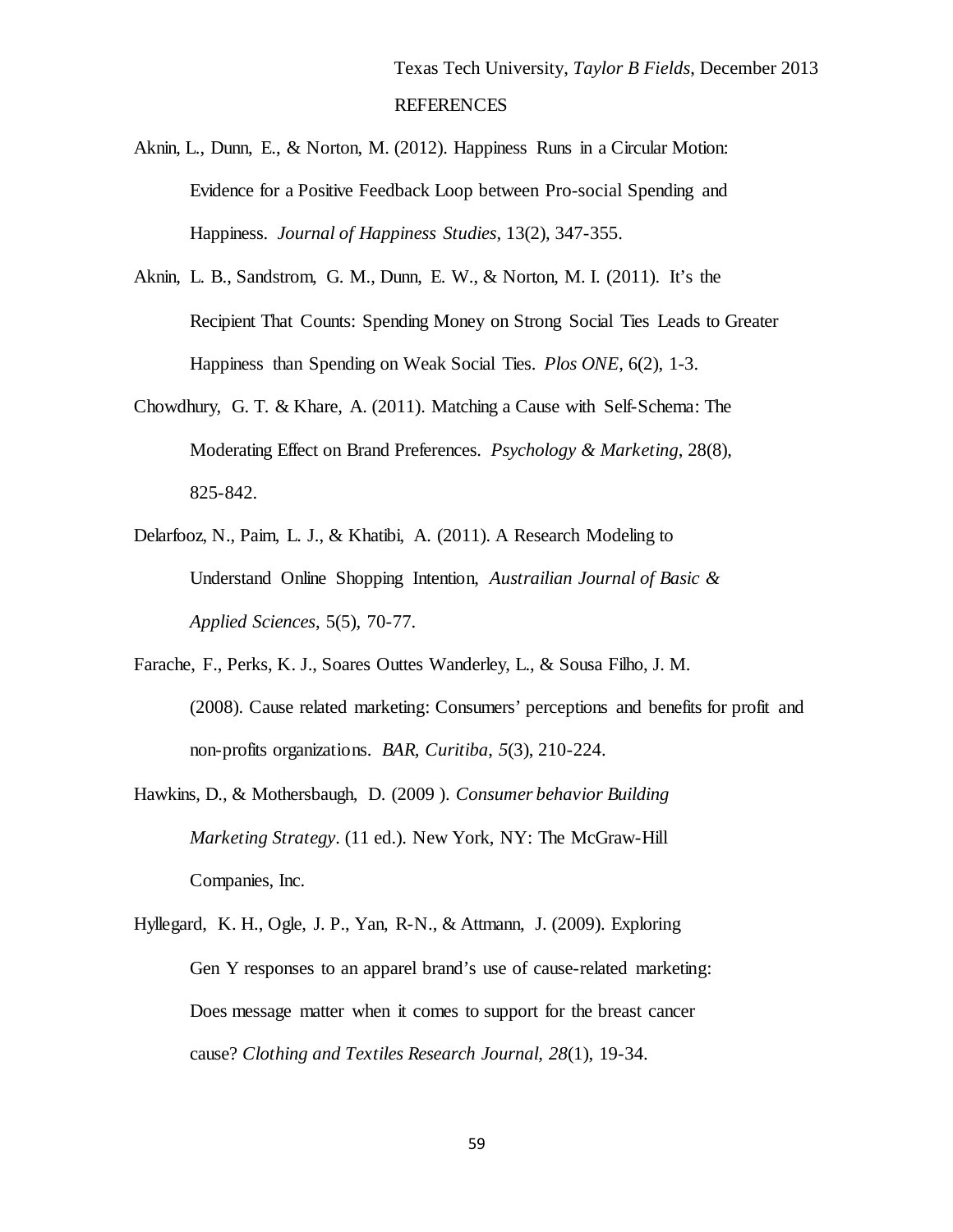- Lafferty, B. A. & Edmondson, D. R. (2009). Portraying the cause instead of the brand in cause-related marketing ads: does it really matter? *Journal of Marketing and Practice*, *17*(2), 129-143.
- Omar , N., Azrin , M., & Sarah , H. (2009). What customers really want: Exploring service quality dimensions in a retail loyalty programme. *Unitar E-Journal* , *4*(1), 68-81.
- Raman, M., Lim, W., & Nair , S. (2012). The impact of corporate social responsibility on consumer loyalty. *Kajian Malaysia* , *30*(2), 71-93.
- Robinson, R. S., Irmak, C., & Jayachandran, S., (2012). Choice of cause in causerelated marketing. *Journal of Marketing*, *76*, (126-139).
- Roman, M., & Medevdev, K. (2011). The importance of peer approval in the sartorial purchasing patterns of the University of Georgia students. *College Student Journal, 45(1),* 2-5.
- Vanhamme, J., Lindgreen, A., Reast, J., & Popering, N. V., (2011). To do well by doing good: Improving corporate image through cause-related marketing. *Journal Business Ethics*, *109*, 259-274.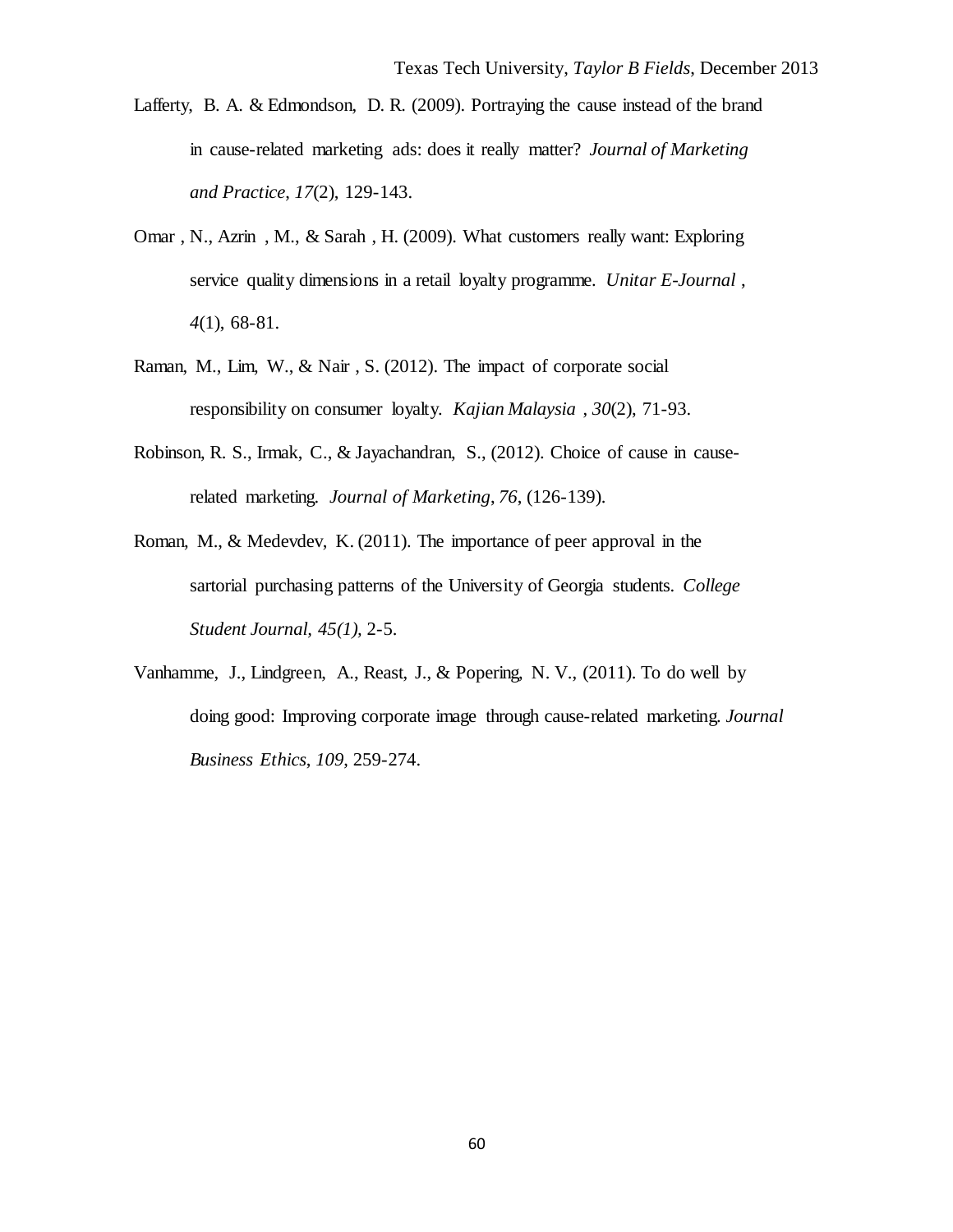## APPENDIX A

## SURVEY INSTRUMENT

 Dr. Deborah Fowler and Taylor Fields would like to find out more about your attitude about buying products which promote their connection with a social cause. There is no right or wrong answer to the questions, just what you think. You should be 18 years old or older to participate. This survey will take about 5 minutes of your time, and we will use the results for a research study. We will not be able to identify you. If you would prefer not to answer a question, please leave it blank. Your participation is voluntary and you can stop at any time. If you have any questions about this study, please contact Dr. Deborah Fowler at 806-742-3068 X 295.

 Thank you for helping us with this research. Please read the following before completing the survey. The topic of this researchis Cause-Related Marketing which is when a company partners with a specific cause or causes to help raise additional funds for that organization (Lafferty & Edmondson, 2009). Using the information given above please answer the following questions listed below. "TTU also has a Board that protects the rights of people who participate in research. You can call to ask them questions at

806-742-2064. You can mail your questions to the Human Research Protection Program, Office of the Vice President for Research, Texas Tech University, Lubbock, Texas 79409, or you can email your questionsto [hrpp@ttu.edu."](mailto:hrpp@ttu.edu.%22)

Survey topic: Cause-Related Marketing

Cause-Related Marketing (CRM)is when a company partners with a specific cause or causes to help raise additional funds for that organization (Lafferty & Edmondson, 2009).

*Using the information given above please answer the following questionslisted below.*

*Please respond to each question.*

|                                      | <b>Strongly</b><br>Agree | Agree | <b>Neither</b><br>Agree nor<br><b>Disagree</b> | <b>Disagree</b> | <b>Strongly</b><br><b>Disagree</b> |
|--------------------------------------|--------------------------|-------|------------------------------------------------|-----------------|------------------------------------|
| I am familiar with brands and or     |                          |       |                                                |                 |                                    |
| charitable/social causes paired      |                          |       |                                                |                 |                                    |
| with a particular cause.             |                          |       |                                                |                 |                                    |
|                                      |                          |       |                                                |                 |                                    |
| I have frequently purchased          |                          |       |                                                |                 |                                    |
| brands that pair themselves with     |                          |       |                                                |                 |                                    |
| specific causes.                     |                          |       |                                                |                 |                                    |
| I feel obligated to purchase a       |                          |       |                                                |                 |                                    |
| brand or give to charitable causes   |                          |       |                                                |                 |                                    |
| because it is the right thing to do; |                          |       |                                                |                 |                                    |
| in order to benefit someone else.    |                          |       |                                                |                 |                                    |
|                                      |                          |       |                                                |                 |                                    |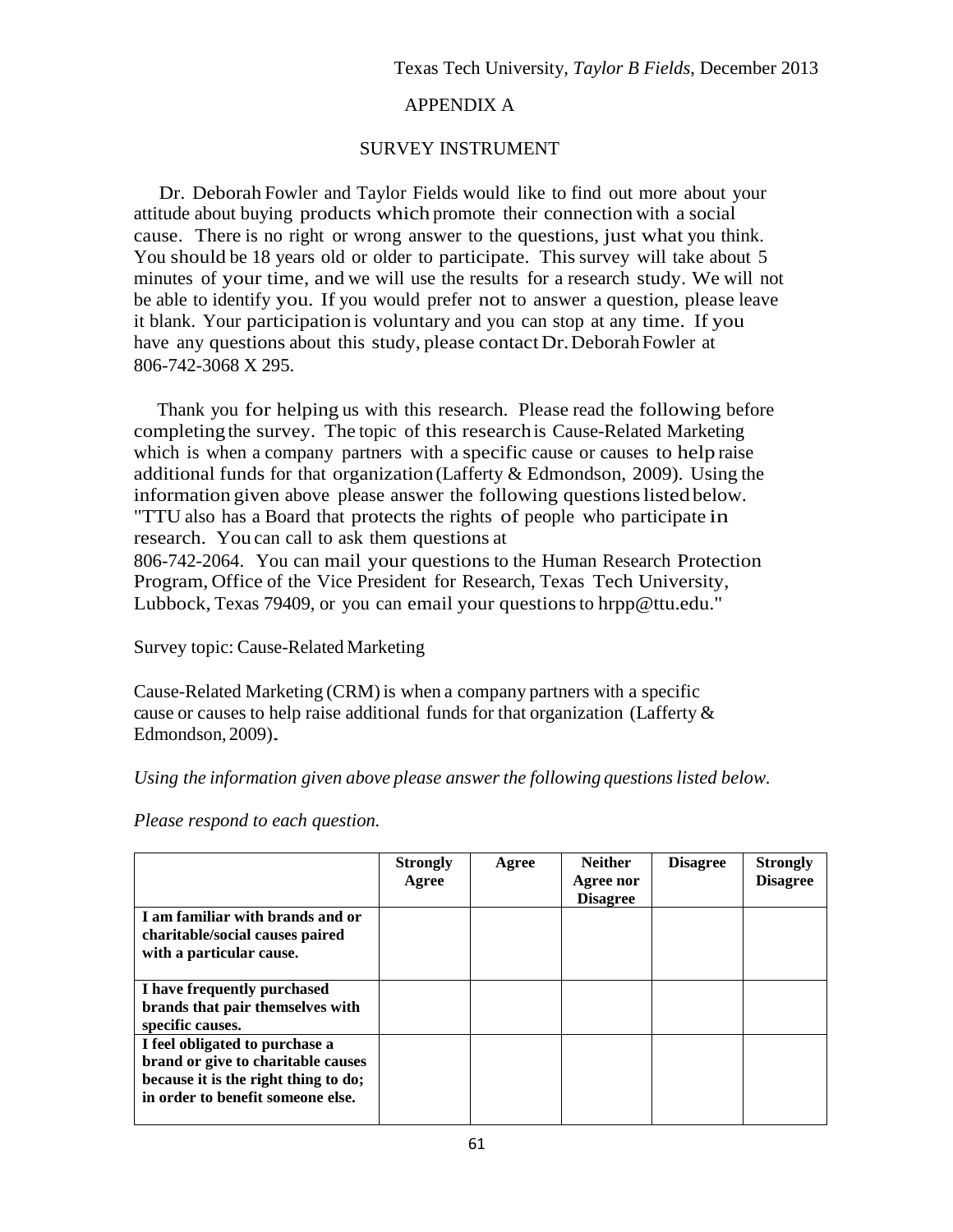| I would be willing to pay more        |  |  |  |
|---------------------------------------|--|--|--|
| money for a product if I knew a       |  |  |  |
| percentage of the profits from the    |  |  |  |
| sale was being donated to a           |  |  |  |
| charitable/social cause.              |  |  |  |
| I have a favorable opinion of         |  |  |  |
| companies that provide monetary       |  |  |  |
| support for charitable/social         |  |  |  |
| causes.                               |  |  |  |
| <b>Cause-related marketing is</b>     |  |  |  |
| beneficial to consumers, apparel      |  |  |  |
| companies and charitable/social       |  |  |  |
| causes.                               |  |  |  |
| If all other factors (e.g., price and |  |  |  |
| fit) were equal, I would choose to    |  |  |  |
| purchase an apparel brand that        |  |  |  |
| provides monetary support to          |  |  |  |
| charitable/social causes over a       |  |  |  |
| brand that does not.                  |  |  |  |
| I frequently donate time to           |  |  |  |
| charitable causes.                    |  |  |  |
| I frequently purchase or donate       |  |  |  |
| money to charitable causes.           |  |  |  |
| I would be more likely to             |  |  |  |
| purchase from retailers based on      |  |  |  |
| their commitment to a                 |  |  |  |
| charitable/social cause.              |  |  |  |

*Using the information below, please answer the following questions to the best of your ability, using the three given retailers.*

**If all other factors (e.g. price/fit) were equal, I would choose to purchase an apparel brand/product that provides monetary support to charitable/social causes over a brand/retailer that does not.**

|                                       | <b>Strongly</b> | Agree | <b>Neither</b>               | <b>Disagree</b> | <b>Strongly</b> |
|---------------------------------------|-----------------|-------|------------------------------|-----------------|-----------------|
|                                       | Agree           |       | Agree nor<br><b>Disagree</b> |                 | <b>Disagree</b> |
| <b>TOMS Shoes</b>                     |                 |       |                              |                 |                 |
| <b>Target</b>                         |                 |       |                              |                 |                 |
| Susan G. Komen (Race for<br>the Cure) |                 |       |                              |                 |                 |

**I am familiar with this brand, retailer and or charitable foundation.**

|                                       | <b>Strongly</b><br>Agree | Agree | <b>Neither</b><br>Agree nor<br><b>Disagree</b> | <b>Disagree</b> | <b>Strongly</b><br><b>Disagree</b> |
|---------------------------------------|--------------------------|-------|------------------------------------------------|-----------------|------------------------------------|
| <b>TOMS Shoes</b>                     |                          |       |                                                |                 |                                    |
| <b>Target</b>                         |                          |       |                                                |                 |                                    |
| Susan G. Komen (Race for<br>the Cure) |                          |       |                                                |                 |                                    |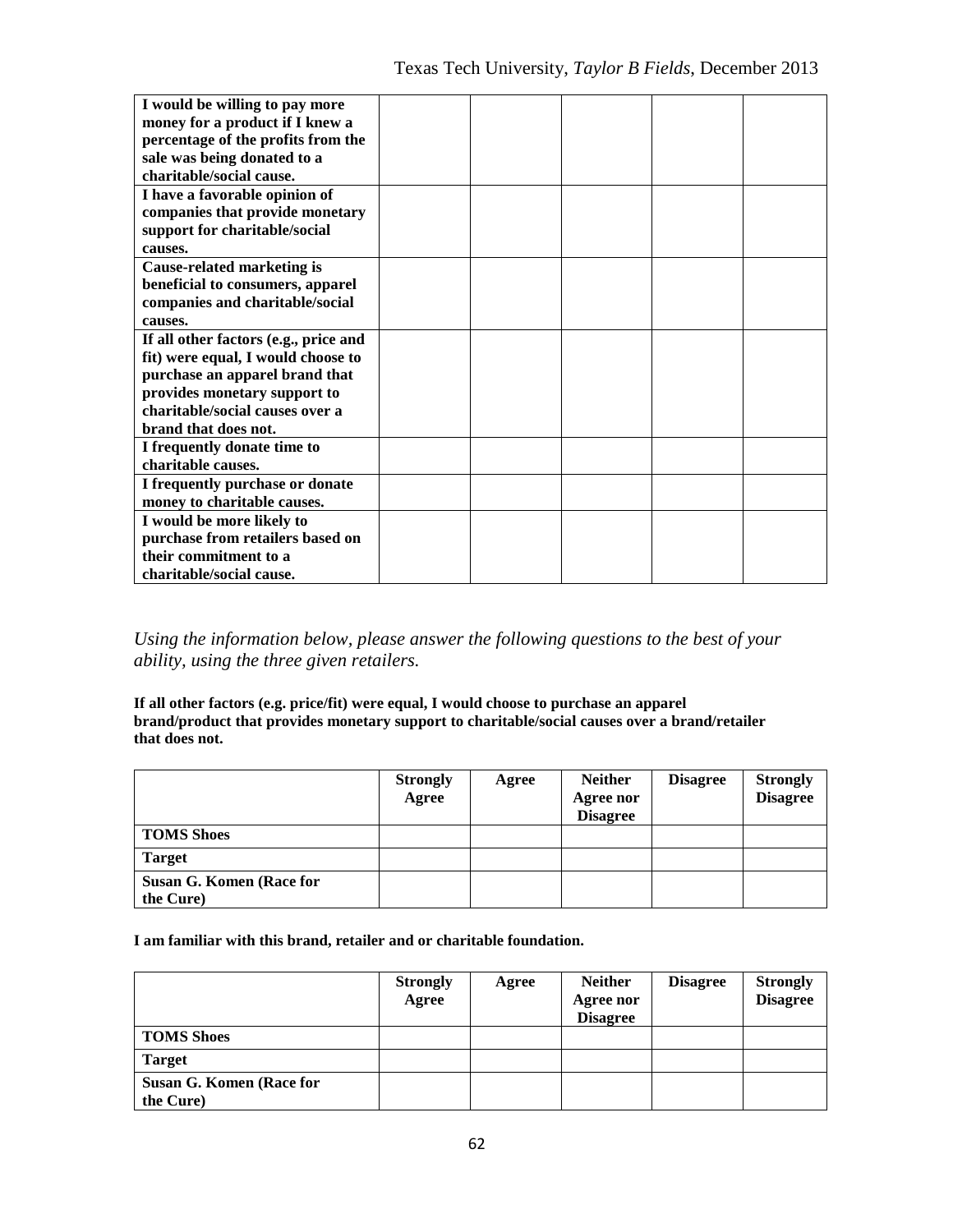| I have frequently purchased or made contributions to this brand, retailer and or charitable |  |  |  |  |  |  |  |  |
|---------------------------------------------------------------------------------------------|--|--|--|--|--|--|--|--|
| foundation.                                                                                 |  |  |  |  |  |  |  |  |
|                                                                                             |  |  |  |  |  |  |  |  |
|                                                                                             |  |  |  |  |  |  |  |  |

|                          | <b>Strongly</b><br>Agree | Agree | <b>Neither</b><br>Agree nor | <b>Disagree</b> | <b>Strongly</b><br><b>Disagree</b> |
|--------------------------|--------------------------|-------|-----------------------------|-----------------|------------------------------------|
|                          |                          |       | <b>Disagree</b>             |                 |                                    |
| <b>TOMS Shoes</b>        |                          |       |                             |                 |                                    |
| <b>Target</b>            |                          |       |                             |                 |                                    |
| Susan G. Komen (Race for |                          |       |                             |                 |                                    |
| the Cure)                |                          |       |                             |                 |                                    |

### **This is an exceptional brand/retailer.**

|                          | <b>Strongly</b> | Agree | <b>Neither</b>  | <b>Disagree</b> | <b>Strongly</b> |
|--------------------------|-----------------|-------|-----------------|-----------------|-----------------|
|                          | Agree           |       | Agree nor       |                 | <b>Disagree</b> |
|                          |                 |       | <b>Disagree</b> |                 |                 |
| <b>TOMS Shoes</b>        |                 |       |                 |                 |                 |
| <b>Target</b>            |                 |       |                 |                 |                 |
| Susan G. Komen (Race for |                 |       |                 |                 |                 |
| the Cure)                |                 |       |                 |                 |                 |

#### **This brand/retailer represents excellent value.**

|                          | <b>Strongly</b> | Agree | <b>Neither</b>  | <b>Disagree</b> | <b>Strongly</b> |
|--------------------------|-----------------|-------|-----------------|-----------------|-----------------|
|                          | Agree           |       | Agree nor       |                 | <b>Disagree</b> |
|                          |                 |       | <b>Disagree</b> |                 |                 |
| <b>TOMS Shoes</b>        |                 |       |                 |                 |                 |
| <b>Target</b>            |                 |       |                 |                 |                 |
| Susan G. Komen (Race for |                 |       |                 |                 |                 |
| the Cure)                |                 |       |                 |                 |                 |

#### **This brand/retailer is well made.**

|                          | <b>Strongly</b> | Agree | <b>Neither</b>  | <b>Disagree</b> | <b>Strongly</b> |
|--------------------------|-----------------|-------|-----------------|-----------------|-----------------|
|                          | Agree           |       | Agree nor       |                 | <b>Disagree</b> |
|                          |                 |       | <b>Disagree</b> |                 |                 |
| <b>TOMS Shoes</b>        |                 |       |                 |                 |                 |
| <b>Target</b>            |                 |       |                 |                 |                 |
| Susan G. Komen (Race for |                 |       |                 |                 |                 |
| the Cure)                |                 |       |                 |                 |                 |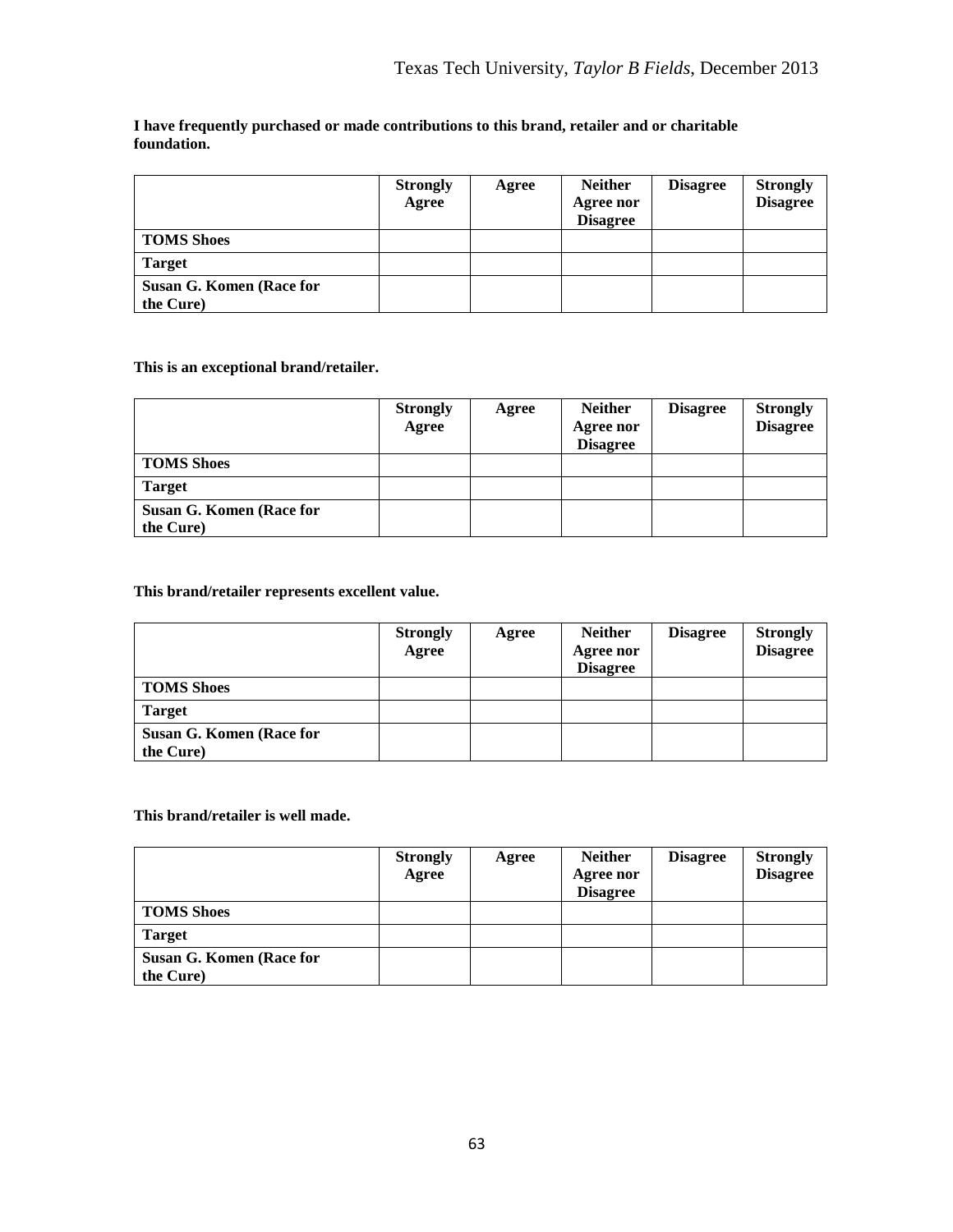#### **This is an appealing brand/retailer.**

|                                       | <b>Strongly</b><br>Agree | Agree | <b>Neither</b><br>Agree nor<br><b>Disagree</b> | <b>Disagree</b> | <b>Strongly</b><br><b>Disagree</b> |
|---------------------------------------|--------------------------|-------|------------------------------------------------|-----------------|------------------------------------|
| <b>TOMS Shoes</b>                     |                          |       |                                                |                 |                                    |
| <b>Target</b>                         |                          |       |                                                |                 |                                    |
| Susan G. Komen (Race for<br>the Cure) |                          |       |                                                |                 |                                    |

**I feel obligated to purchase this brand or from this retailer because my significant other (e.g. friends, family, peers) makes frequent purchases there.**

|                                       | <b>Strongly</b><br>Agree | Agree | <b>Neither</b><br>Agree nor<br><b>Disagree</b> | <b>Disagree</b> | <b>Strongly</b><br><b>Disagree</b> |
|---------------------------------------|--------------------------|-------|------------------------------------------------|-----------------|------------------------------------|
| <b>TOMS Shoes</b>                     |                          |       |                                                |                 |                                    |
| <b>Target</b>                         |                          |       |                                                |                 |                                    |
| Susan G. Komen (Race for<br>the Cure) |                          |       |                                                |                 |                                    |

**I feel obligated to purchase this brand or from this retailer because it is popular.**

|                          | <b>Strongly</b> | Agree | <b>Neither</b>  | <b>Disagree</b> | <b>Strongly</b> |
|--------------------------|-----------------|-------|-----------------|-----------------|-----------------|
|                          | Agree           |       | Agree nor       |                 | <b>Disagree</b> |
|                          |                 |       | <b>Disagree</b> |                 |                 |
| <b>TOMS Shoes</b>        |                 |       |                 |                 |                 |
| <b>Target</b>            |                 |       |                 |                 |                 |
| Susan G. Komen (Race for |                 |       |                 |                 |                 |
| the Cure)                |                 |       |                 |                 |                 |

**I feel obligated to purchase this brand or at this store because it is the right thing to do; in order to benefit someone else.**

|                                       | <b>Strongly</b><br>Agree | Agree | <b>Neither</b><br>Agree nor<br><b>Disagree</b> | <b>Disagree</b> | <b>Strongly</b><br><b>Disagree</b> |
|---------------------------------------|--------------------------|-------|------------------------------------------------|-----------------|------------------------------------|
| <b>TOMS Shoes</b>                     |                          |       |                                                |                 |                                    |
| <b>Target</b>                         |                          |       |                                                |                 |                                    |
| Susan G. Komen (Race for<br>the Cure) |                          |       |                                                |                 |                                    |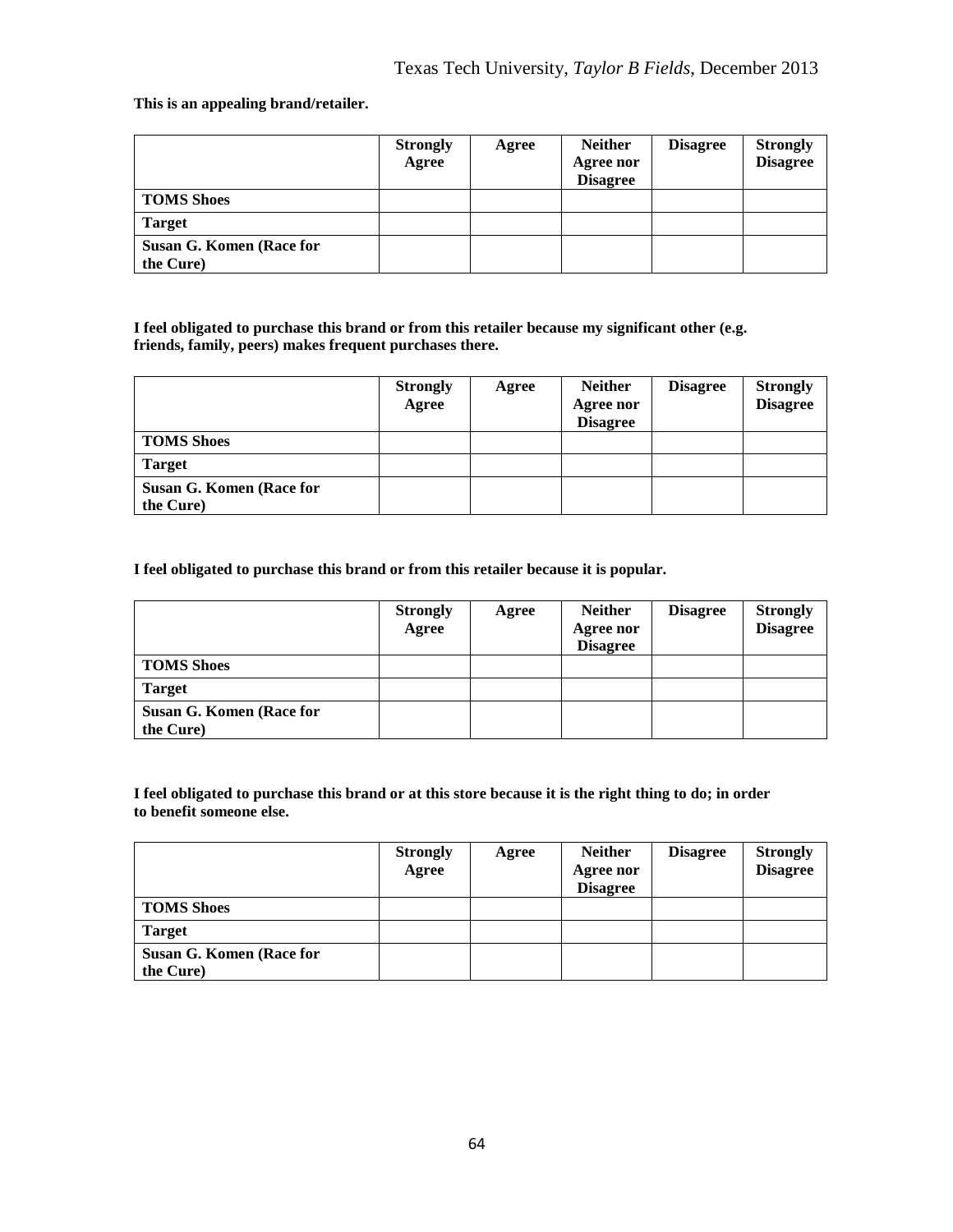| Cause-related marketing is beneficial to consumers, retailers, and charitable causes. |  |  |
|---------------------------------------------------------------------------------------|--|--|

|                                       | <b>Strongly</b><br>Agree | Agree | <b>Neither</b><br>Agree nor<br><b>Disagree</b> | <b>Disagree</b> | <b>Strongly</b><br><b>Disagree</b> |
|---------------------------------------|--------------------------|-------|------------------------------------------------|-----------------|------------------------------------|
| <b>TOMS Shoes</b>                     |                          |       |                                                |                 |                                    |
| <b>Target</b>                         |                          |       |                                                |                 |                                    |
| Susan G. Komen (Race for<br>the Cure) |                          |       |                                                |                 |                                    |

**I would be willing to pay more money for apparel goods or other products knowing a percentage of the sale was donated to a specific charitable/social cause.**

|                                       | <b>Strongly</b><br>Agree | Agree | <b>Neither</b><br>Agree nor<br><b>Disagree</b> | <b>Disagree</b> | <b>Strongly</b><br><b>Disagree</b> |
|---------------------------------------|--------------------------|-------|------------------------------------------------|-----------------|------------------------------------|
| <b>TOMS Shoes</b>                     |                          |       |                                                |                 |                                    |
| <b>Target</b>                         |                          |       |                                                |                 |                                    |
| Susan G. Komen (Race for<br>the Cure) |                          |       |                                                |                 |                                    |

**I would be more likely to tell a friend to purchase from these retailers based on the brands' and or retailers' charitable cause.**

|                          | <b>Definitely</b> | <b>Yes</b> | <b>Possibly</b> | N <sub>0</sub> | <b>Definitely</b> |
|--------------------------|-------------------|------------|-----------------|----------------|-------------------|
|                          |                   |            |                 |                | <b>Not</b>        |
| <b>TOMS Shoes</b>        |                   |            |                 |                |                   |
| <b>Target</b>            |                   |            |                 |                |                   |
| Susan G. Komen (Race for |                   |            |                 |                |                   |
| the Cure)                |                   |            |                 |                |                   |

**I would be more likely to tell a friend to purchase from these retailers based on their charitable/social cause.**

|                          | <b>Definitely</b> | Yes | <b>Possibly</b> | N <sub>0</sub> | <b>Definitely</b> |
|--------------------------|-------------------|-----|-----------------|----------------|-------------------|
|                          |                   |     |                 |                | <b>Not</b>        |
| <b>TOMS Shoes</b>        |                   |     |                 |                |                   |
| <b>Target</b>            |                   |     |                 |                |                   |
| Susan G. Komen (Race for |                   |     |                 |                |                   |
| the Cure)                |                   |     |                 |                |                   |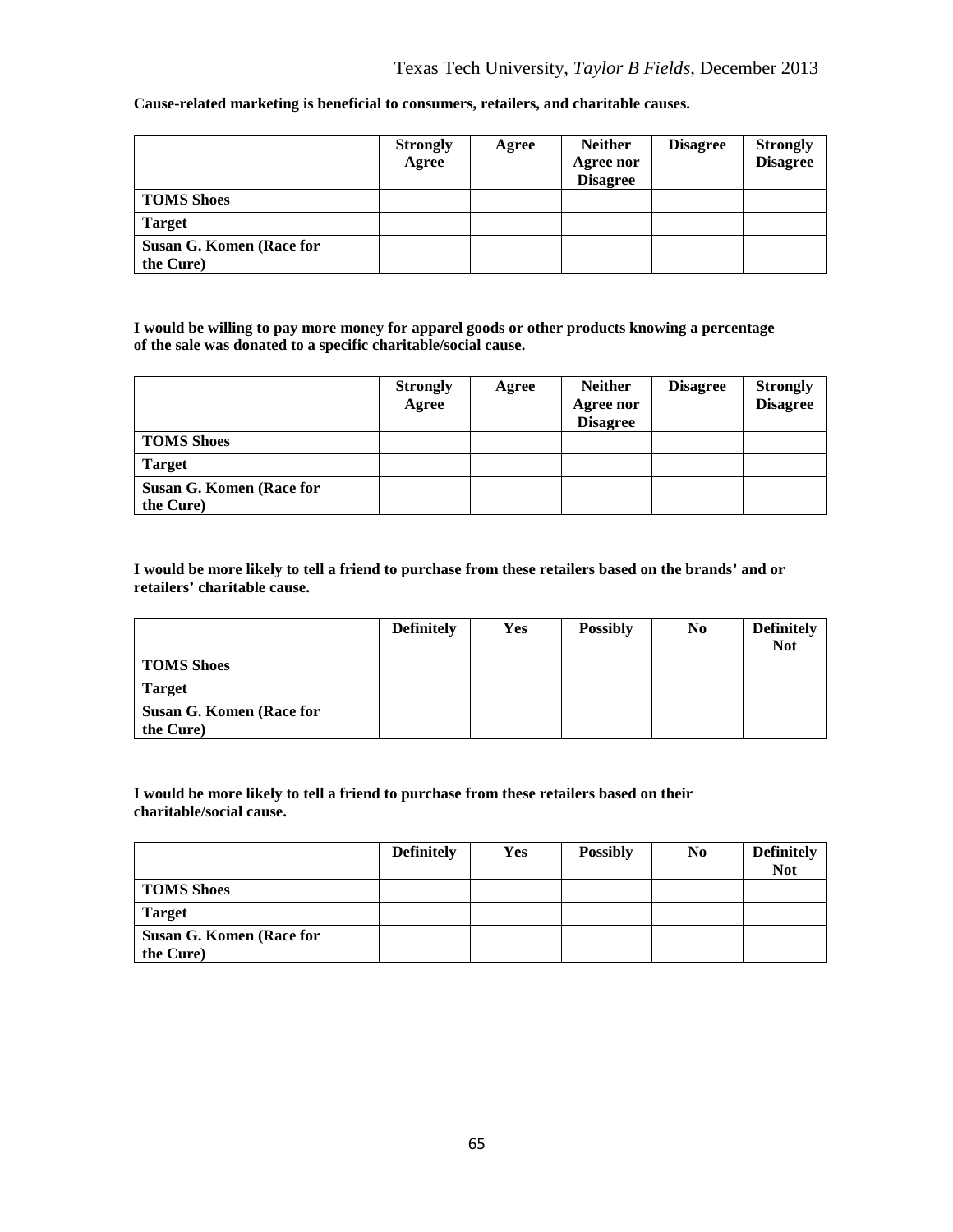#### **In the future I intend to purchase products from these brand/retailers.**

|                                       | <b>Definitely</b> | <b>Yes</b> | <b>Possibly</b> | N <sub>0</sub> | <b>Definitely</b><br><b>Not</b> |
|---------------------------------------|-------------------|------------|-----------------|----------------|---------------------------------|
| <b>TOMS Shoes</b>                     |                   |            |                 |                |                                 |
| <b>Target</b>                         |                   |            |                 |                |                                 |
| Susan G. Komen (Race for<br>the Cure) |                   |            |                 |                |                                 |

#### **Please indicate the year you were born:**

**Gender:**

**Male Female**

## **Ethnicity:**

**Hispanic Asian African American Native American White Caucasian**

#### **Religion:**

**Agnostic Christian Muslim Athiest Other**

**Location: State**